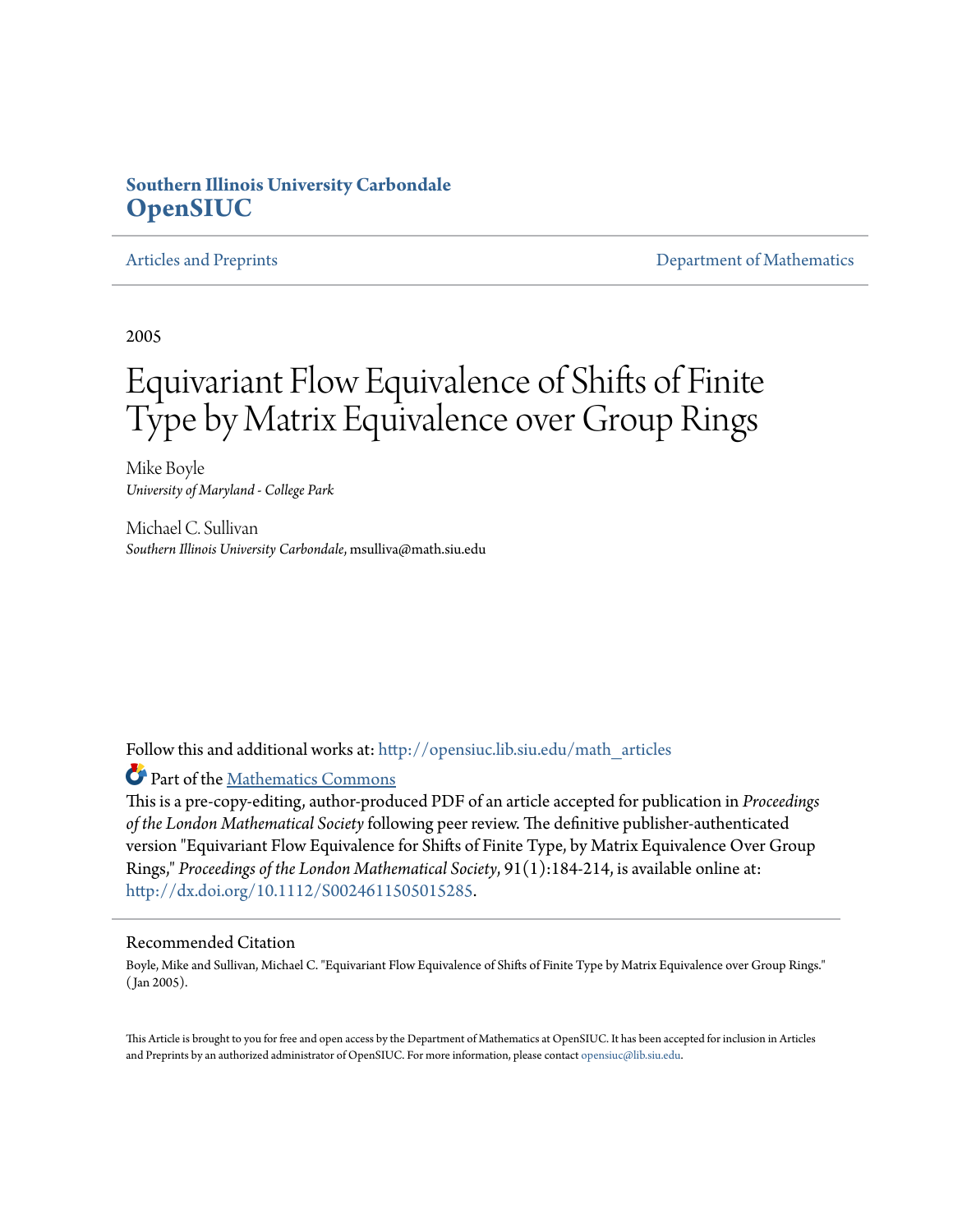## EQUIVARIANT FLOW EQUIVALENCE FOR SHIFTS OF FINITE TYPE, BY MATRIX EQUIVALENCE OVER GROUP RINGS

#### MIKE BOYLE AND MICHAEL C. SULLIVAN

ABSTRACT. Let  $G$  be a finite group. We classify  $G$ -equivariant flow equivalence of nontrivial irreducible shifts of finite type in terms of (i) elementary equivalence of matrices over  $\mathbb{Z}G$  and (ii) the conjugacy class in  $\mathbb{Z}G$  of the group of G-weights of cycles based at a fixed vertex. In the case  $G = \mathbb{Z}/2$ , we have the classification for twistwise flow equivalence. We include some algebraic results and examples related to the determination of  $E(\mathbb{Z}G)$  equivalence, which involves  $K_1(\mathbb{Z}G)$ .

#### CONTENTS

|            | Introduction                                  |     |
|------------|-----------------------------------------------|-----|
| 2.         | <i>G</i> -flow equivalence and SFTs           | 3   |
|            | 3. Positive equivalence                       | 9   |
|            | 4. The weight class                           | 12  |
| 5.         | Equivalence through very positive matrices    | 15  |
| 6.         | The main results                              | 21  |
|            | 7. Twistwise flow equivalence                 | 25  |
|            | 8. $E(ZG)$ -equivalence                       | 27  |
|            | 9. $E(ZG)$ -equivalence of injective matrices | 32  |
| References |                                               | 36. |

#### 1. INTRODUCTION

Let  $G$  denote a finite group. In this paper, by a  $G$  shift of finite type  $(G-**SET**)$  we will mean an SFT together with a continuous  $G$ action which commutes with the shift, where in addition the action is

Date: November 30, 2004.

<sup>2000</sup> Mathematics Subject Classification. Primary: 37B10; Secondary: 15A21, 15A23, 15A33, 15A48, 19B28, 19M05, 20C05, 37D20, 37C80.

Key words and phrases. flow equivalence, shift of finite type, skew product, equivariant, K-theory, matrix equivalence, group ring, Smale flows, Markov.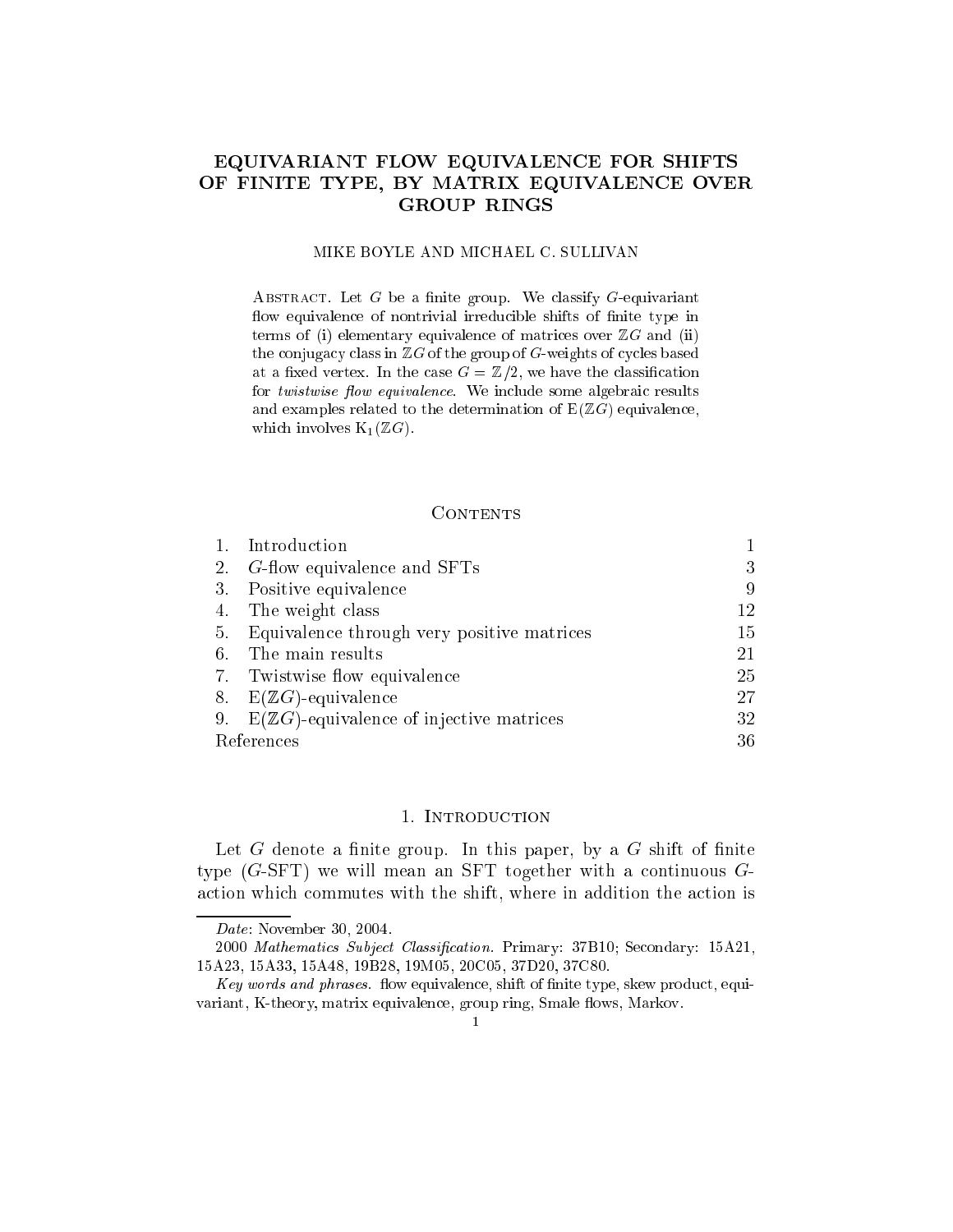free and the SFT is irreducible and is nontrivial (contains more than one orbit). We will classify these systems up to  $G$ -flow equivalence. This equivalence relation can be described in terms of G-SFTs, skew products or suspension flows (Sec 2). For example, two  $G$ -SFTs are G-flow equivalent if and only if there exists an orientation preserving homeomorphism between their mapping tori which commutes with the induced G actions.

A G-SFT can be presented by a finite square matrix A over  $\mathbb{Z}_+ G$ , the positive cone of the integral group ring  $\mathbb{Z}G$  [30]. Let  $(I - A)_{\infty}$  denote the N - N - N matrix whose upper left corner is I and whose upper left corner is I and which out the United St equals the interest in the interest  $\mu$  matrix. Let  $\mu$  be the group of  $\mu$  is the  $\mu$ matrices generated by basic elementary matrices (those which differ from I in at most one entry, which must be off-diagonal) over  $\mathbb{Z}G$ . Let  $W(A)$  denote the *weight class* of  $A(4.1)$ : the conjugacy class in G of the group of weights of loops based at a fixed vertex. We show the weight class is an invariant of G-flow equivalence. When  $W(A) = W(B) = G$ , we will show that  $G$ -SFTs presented by matrices A and B are  $G$ -flow equivalent if and only if there are matrices  $U, V$  in  $E(\mathbb{Z}G)$  such that  $U(I - A)_{\infty}V = (I - B)_{\infty}$  (Thm. 6.1). The complete classification up to G-flow equivalence, which allows the possibility  $W(A) \subsetneq G$ , has a more complicated statement (Thm. 6.4).

In the case that  $G$  is trivial, our classification reduces to the familiar classification of Franks [15] by cokernel group and determinant. When G is nontrivial, the classification up to  $E(ZG)$  is much more difficult and interesting, and remains an open problem. We consider these algebraic issues in Sections 8 and 9. In Section 8, we give the modest requisite K-theory terminology and background, and for the case  $G=\mathbb{Z}/2$  we give a constructive partial result (Theorem 8.1) and some very concrete illustrative examples (8.6, 8.7) which indicate how the  $\mathbb{Z}G$  equivalence problem becomes more difficult when G is nontrivial (i.e.  $\mathbb{Z}G \neq \mathbb{Z}$ ). In Section 9, we consider  $E(\mathbb{Z}G)$  equivalence of injective matrices. In this case,  $GL(\mathbb{Z}G)$  equivalence amounts to isomorphism of cokernel modules, and the refinement to  $E(ZG)$  equivalence is classified by  $K_1(\mathbb{Z}G)/H$  for an associated subgroup H of  $SK_1(\mathbb{Z}G)$ . As one consequence, if G is abelian and  $\det(I - A)$  is not a zero divisor in  $\mathbb{Z}G$ , then  $\det(I - A)$  determines the G-flow equivalence class up to finitely many possibilities (Theorem 6.5). Some of the algebra here works more generally and in particular has a consequence for invariants of SFTs with Markov measures  $(9.10, 9.11)$ .

Algebraic invariants over  $\mathbb Z$  for isomorphism and flow equivalence of SFTs are paralleled by the algebraic invariants over  $\mathbb{Z}G$  for  $G$ equivariant isomorphism and flow equivalence of  $G$ -SFTs. The first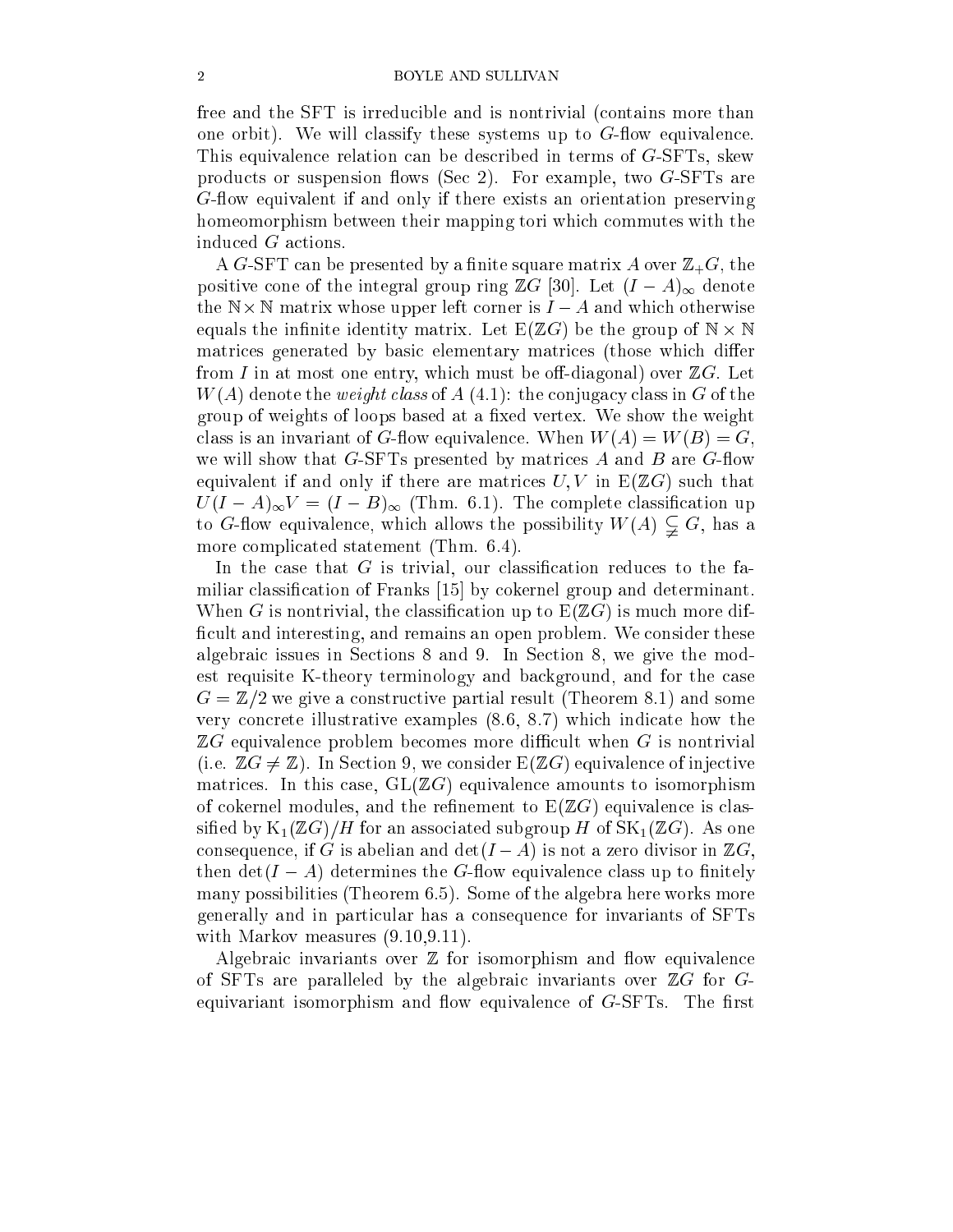key step, classification of G-SFTs by strong shift equivalence over  $\mathbb{Z}_+G$ of defining matrices, is due to Parry (Prop. 2.7.1). We use a systematic conversion [9, Thm. 7.2] from the realm of strong shift equivalence to the realm of "positive K-theory" to establish necessary matrix conditions for  $G$ -flow equivalence. We generalize existing positive Ktheory constructions [7] to establish sufficient conditions in the case  $W(A) = W(B) = G$ . To understand the reduction to this case, we draw on ideas of Holt, Parry and Schmidt [29, 31, 36].

Among motivations for studying G-SFTs, we mention three. First, there are two systematic frameworks for classifying systems related to SFTs: the ideas around strong shift equivalence growing out of Williams paper [42], and the ideas of positive K-theory growing out of the Kim-Roush-Wagoner papers [22]. (See [5, 6, 9].) The G-FE classification fills in another piece of both frameworks. Second, in the study of "symmetric chaos"  $[12]$ , G-SFTs arise as important tools for the study of equivariant basic sets [11, 13], and can equal such sets. (We emphasize that we are not addressing the important but quite different case of nonfree actions.) Finally (and in fact our initial motivation), we are interested in *twistwise flow equivalence*, which arose [37, 38, 39] in the study of basic sets of Smale flows on 3-manifolds. Twistwise flow equivalence amounts to equivariant flow equivalence of  $G$ -SFTs with  $G = \mathbb{Z}/2$ , so our results include a classification up to twistwise flow equivalence, along with constructive techniques resolving some open questions (Sec. 7).

We thank Bob Guralnick, Bob Fitzgerald, Bill Parry (especially, see 2.7.1 and 9.10), Jonathan Rosenberg (especially, see 9.7) and Klaus Schmidt for extremely helpful discussions. We are also grateful to the anonymous referee for many detailed comments which improved the exposition.

#### 2. G-flow equivalence and SFTs

In this section we give background for flow equivalence,  $G$ -flows and G-SFTs.

2.1. Notational conventions. Except in part of Section 9, G denotes a finite group. All our G actions are assumed to be continuous (each  $q$ acts by a homeomorphism), from the right  $((x, g) \mapsto xg)$ , and free (if g fixes any x then g is the identity in  $G$ ). Here are other notations.

- Let  $x = \sum_{g \in G} n_g g$  be an element of  $\mathbb{Z}G$ . We define  $\pi_h(x) =$  $x_h = n_h$  for each  $h \in G$ . If  $x_g > 0$ , we say g is a summand of x.
- For a second box  $\alpha$  in  $\alpha$  in  $\alpha$  is a given given given given given given given given groups  $\alpha$ and  $a > b$  if  $\pi_q(a) \geq \pi_q(b)$  for each  $g \in G$  and  $\pi_q(a) > \pi_q(b)$  for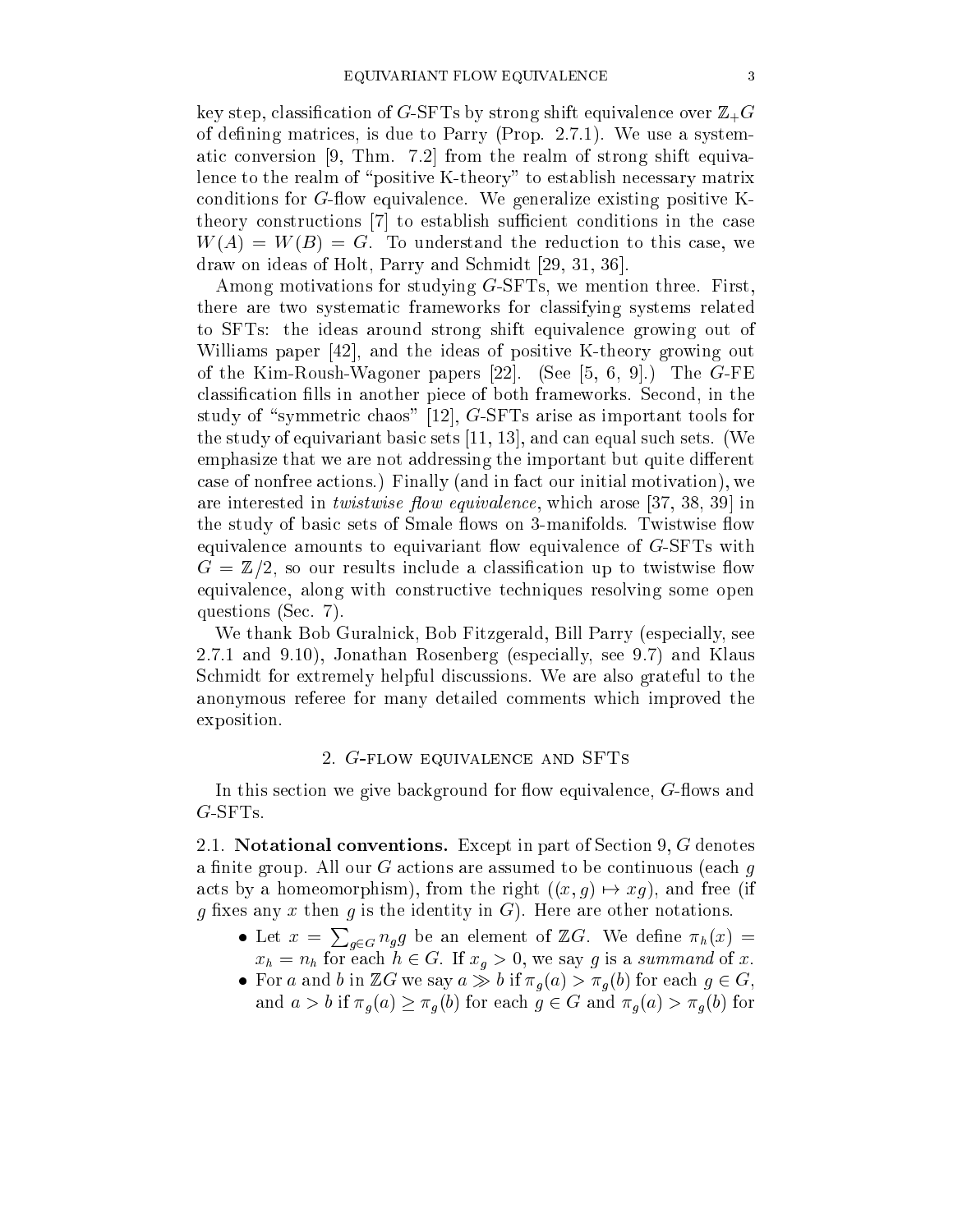#### 4 BOYLE AND SULLIVAN

at least one  $g \in G$ . We define  $\ll$  and  $\lt$  similarly and extend these notations to matrices if they hold entry-by-entry.

- $L$ e matrix over  $L$  and  $L$  is very positive if  $\mathcal{L}$  is very positive if  $\mathcal{L}$  is very positive if  $\mathcal{L}$ and A is *strictly positive* if  $A > 0$ .
- The *augmentation map*  $\alpha \colon \mathbb{Z} G \to \mathbb{Z}$  sends an element  $\sum n_{g} g$  to <sup>P</sup> ng . Applying entry-wise to a matrix  $\mu$  with entries in ZGG and the second component  $\mu$  with  $\mu$ produces a matrix  $\alpha(A)$  with entries in  $\mathbb Z$ .
- In this paper, a ring means a ring with 1. Let  $\mathcal{L}$  be a ring with 1. Let  $\mathcal{L}$  be a ring. Then be a ring with 1. Let  $\mathcal{L}$  be a ring. Then be a ring with 1. Let  $\mathcal{L}$  be a ring. Then be a ring with 1. Let  $\$  $E(\mathcal{R})$  has already been defined;  $E(n,\mathcal{R})$  is defined likewise, for n - n rather than <sup>N</sup> - <sup>N</sup> matrices. See the beginning of Section 8 for more.

2.2. Flows and sections. Let  $Y$  be a compact metrizable space. In this paper, a *flow* on Y will be an R-action on Y, given by a continuous map , , where  $\alpha$  , where , where , and  $\alpha$  is a significant , where  $\alpha$  rest and  $\alpha$ points). Two flows are *topologically conjugate*, or *conjugate*, if there is a homeomorphism intertwining their Reactions. Two flows are *equivalent* if there is a homeomorphism between their domains taking  $\mathbb{R}$ -orbits to R-orbits and preserving orientation (i.e. respecting the direction of the  $flow)$ .

A compact subset C of Y is a *cross section* of the flow if the restriction of to R - C is a surjective local homeomorphism. (In this case, the case, the case, the case, the case, the cas return map to C is a well defined homeomorphism  $R: C \to C$ ; the return time  $r$  is a continuous function on  $C$ ; and the given flow is topologically conjugate to the "flow under the function" built from  $R$ and r.) We say that R is a section to the flow. Two homeomorphisms are flow equivalent if they are topologically conjugate to sections of a common flow. (Homeomorphisms  $f, g$  are topologically conjugate if there is a homeomorphism h such that  $hf = gh$ .) Sections of two flows are flow equivalent if and only if the flows are equivalent.

In the case that  $T_1$  and  $T_2$  are homeomorphisms of zero dimensional compact metrizable spaces, Parry and Sullivan [32] showed that  $T_1$  and  $T_2$  are flow equivalent if and only if there is a third homeomorphism I such that there are discrete towers  $I_1$  and  $I_2$  over I which are topologically conjugate respectively to  $T_1$  and  $T_2$ . (A discrete tower is a homeomorphism ( $\Lambda$ ),  $I$  ) built from ( $\Lambda$ ,  $I$ ) by partitioning  $\Lambda$  into finitely many closed open sets  $C_i$ , picking for each i a positive integer  $n_i$ , making  $\Lambda$  -the disjoint union of the sets  $C_i \times \{j\}$ ,  $1 \leq j \leq n_i$ , and for  $x \in C_i$  setting  $T(x, \kappa) = (x, \kappa + 1)$  when  $\kappa < n_i$ , and  $T(x, n_i) =$  $(Tx, 1)$ . Here  $(X, T)$  is called the *base* of the tower.)

2.3. G-flows and G-sections. By a  $G$ -flow we mean a flow together with a continuous free right  $G$ -action which commutes with the flow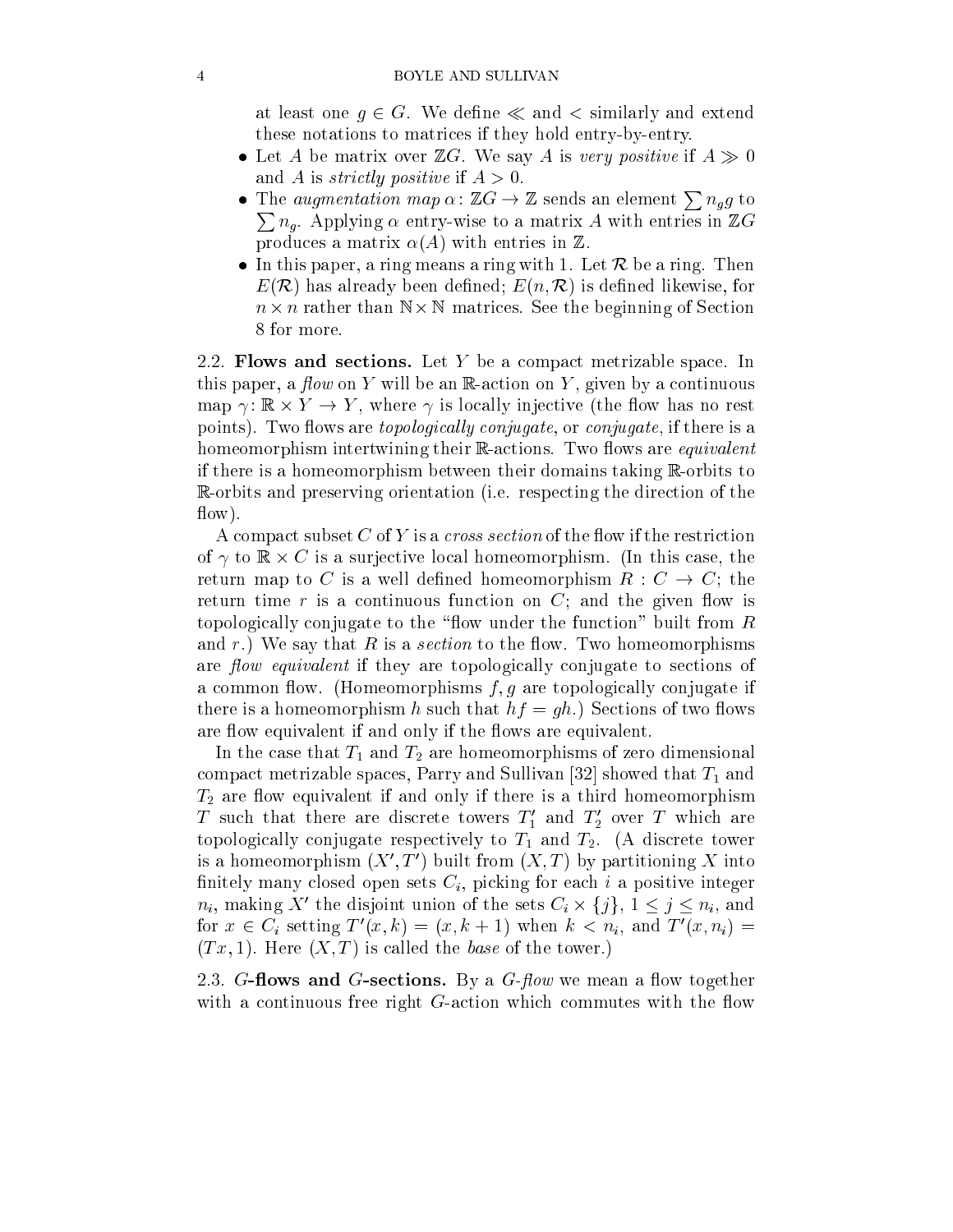$(t(yq) = (ty)q)$ . By a *G-homeomorphism* we mean a homeomorphism together with a continuous free right G-action with which it commutes. Two  $G$ -flows are  $G$ -conjugate if the flows are topologically conjugate by a map which intertwines the  $G$ -actions. Two  $G$ -flows are  $G$ -equivalent if the flows are equivalent by a map which intertwines the G-actions  $(f(xg) = (fx)g)$ . A G-cross section to a G-flow is a cross section  $C$  which is  $G$ -invariant. Then there is an induced  $G$ action on  $C$  with which  $R$  becomes a  $G$ -homeomorphism, and we say the G-homeomorphism  $R$  is a G-section to the G-flow. A discrete G-tower ( $\Lambda$ , T ) over a G-homeomorphism ( $\Lambda$ , T ) is a discrete tower over  $(X, T)$ , together with a G-action  $(x, j) \mapsto (xg, j)$  (in the notation above) induced by the G action  $x \mapsto xg$  for  $(X, T)$ .

The standard theory carries over to the G setting. We call two  $G$ homeomorphisms  $G$ -flow equivalent if they are conjugate to  $G$ -sections of the same  $G$ -flow.  $G$ -sections of two  $G$ -flows are  $G$ -flow equivalent if and only if the flows are G-equivalent. In the case that  $T_1$  and  $T_2$  are G-homeomorphisms of zero dimensional compact metrizable spaces,  $T_1$  and  $T_2$  are G-flow equivalent if and only if there is a third Gnomeomorphism T such that there are discrete G-towers  $T_1$  and  $T_2$ over T which are G-conjugate respectively to  $T_1$  and  $T_2$ .

2.4. Skew products. Let  $T: X \to X$  be a homeomorphism, with X zero dimensional. Let  $\tau$  be a continuous map from X into the finite  $\alpha$  . On the rule and the rule and  $\alpha$  is a set of  $\alpha$  -  $\alpha$  -  $\alpha$  -  $\alpha$  -  $\alpha$  -  $\alpha$  -  $\alpha$  -  $\alpha$  -  $\alpha$  $\{x_i\}_{i=1}^N$  ,  $\{x_i\}_{i=1}^N$  ,  $\{x_i\}_{i=1}^N$  ,  $\{x_i\}_{i=1}^N$  ,  $\{x_i\}_{i=1}^N$  ,  $\{x_i\}_{i=1}^N$  ,  $\{x_i\}_{i=1}^N$  $g:(x, h) \mapsto (x, hg), S$  is a G-homeomorphism. S is  $T \ltimes_{\tau} G$ , the skew product over T built from the skewing function .

Conversely, suppose  $S: X \to X$  is a G-homeomorphism, with X zero dimensional. Let  $q: X \to \overline{X}$  be the map onto the quotient space of G-orbits, and let T be the homeomorphism induced by  $S$  on  $X$ . Because  $X$  is zero dimensional and the  $G$  action is free, we can find a closed open subset C of X such that  $\{Cg : g \in G\}$  is a partition of X. Using the homeomorphism  $q|C$ , identify  $\overline{X}$  with C. Using the maps Cg ! C - G (xg 7! (x; g)), identify X with C - G. In this notation, q is the standard projection C - C, and the G action on C action on C - C is  $h: (x, g) \mapsto (x, gh)$ . To display the skew product structure, define  $\tau: C \to G$  by setting  $\tau(x) = g$  if  $S(x) \in Cg$ . It follows for  $x \in C$  that  $S: (x, e) \mapsto (T(x), \tau(x)e)$ . Because S commutes with the G action, we conclude that for any  $(x, g)$  we have  $S: (x, g) \to (T(x), \tau(x)g)$ . So, up to G-conjugacy, every G-homeomorphism of a zero dimensional space is a skew product.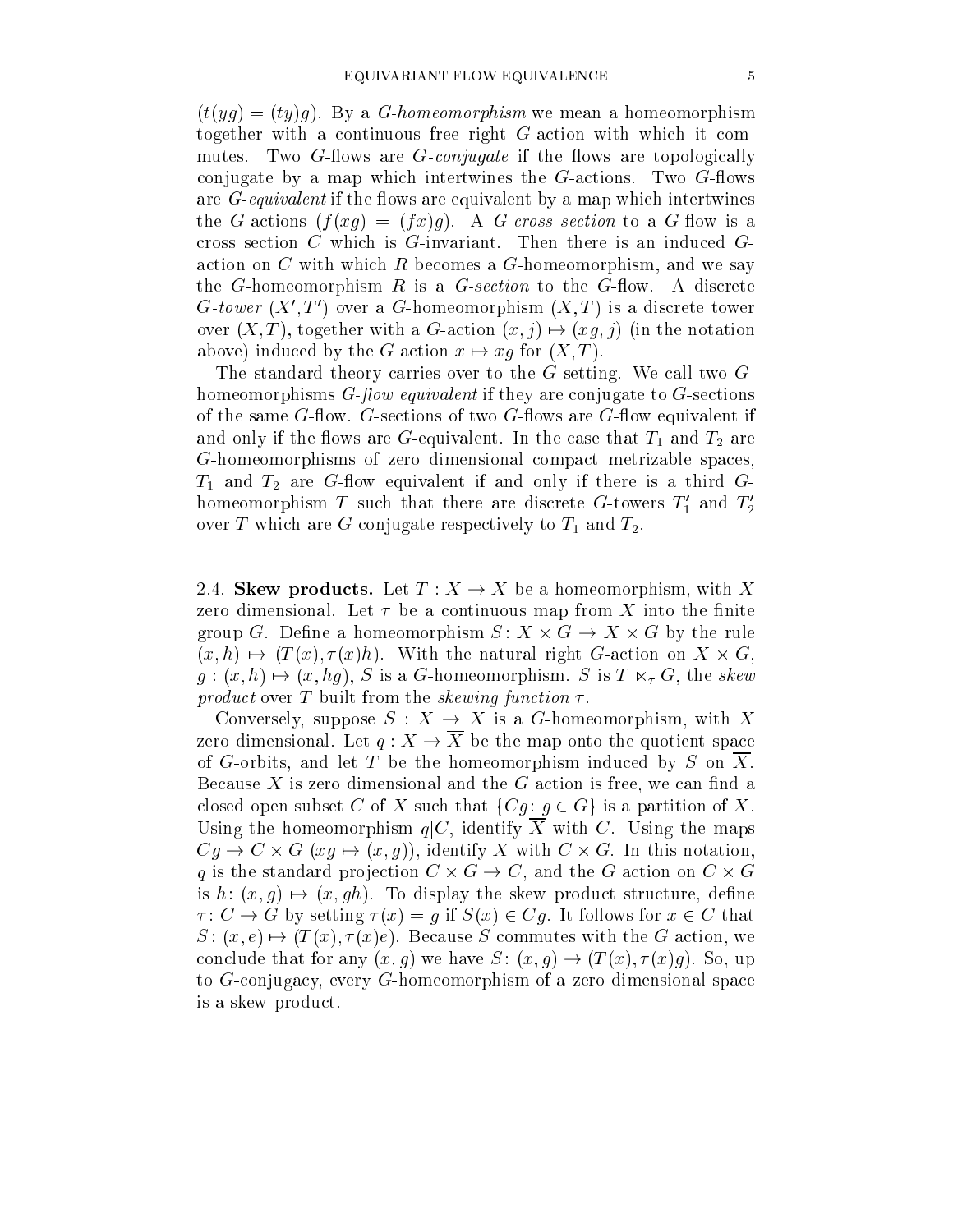#### 6 BOYLE AND SULLIVAN

Finally, suppose we have a  $G$ -homeomorphism T. The given  $G$ -action induces a natural G action on the mapping torus Y of T, with respect to which the natural flow on Y is a G-flow, and T is conjugate to the obvious  $G$ -section of this flow.

2.5. Cocycles. Let  $T : X \to X$  be a homeomorphism. We may regard a continuous skewing function  $\tau: X \to G$  as defining a *cocycle* for T. We say two such skewing functions  $\tau$  and  $\rho$  are *cohomologous* if there is another continuous function  $h$  from  $X$  into  $G$  such that for all x in  $\Lambda$ ,  $\tau(x) = |h(x)|^{-1} \rho(x)h(T(x))$ . Such a function h is called a transfer function. It is an easy exercise to verify that two skew products  $T_1 \ltimes_{\tau} G$  and  $T_2 \ltimes_{\rho} G$  are G-conjugate if and only if there is a topological conjugacy  $\phi$  of  $T_1$  and  $T_2$  such that  $\tau \circ \phi$  is cohomologous to  $\rho$ .

2.6. Shifts of finite type and matrices over  $\mathbb{Z}_+$ . Here we give minimal background for shifts of finite type (SFTs). See the texts [23, 24] for an introduction to SFTs.

in this subsection, all matrices will be N will be N  $\cdot$  and  $\cdot$  and  $\cdot$  and  $\cdot$  and  $\cdot$  and  $\cdot$ (except for the identity matrix  $I$ ) with all but finitely many entries equal to zero. (In particular,  $\det(I - A)$  is well defined as a limit of the determinants of the principal f1; 2; : : : ; ng- f1; 2; : : : ; n<sup>g</sup> submatrices.) Given such a matrix A, let  $\mathcal{G}_A$  be the directed graph with vertex set N and with exactly  $A(i, j)$  edges from i to j. Let  $\mathcal E$  be the edge set and denne  $\mathcal{Z}_A$  to be the subset of  $\mathbb Z$  -realized by bi-infinite paths in  $\mathcal{G}_A$ . With the natural topology,  $\Sigma_A$  is a zero dimensional compact metrizable space. Let  $\sigma_A : \Sigma_A \to \Sigma_A$  be the *shift map*,  $(\sigma_A(s))_i = s_{i+1}$ . The homeomorphism  $\sigma_A$  is the edge SFT induced by A. Every SFT is topologically conjugate to some edge SFT.

Matrices A and B over a semiring  $\mathcal R$  are strong shift equivalent (SSE) over  $\mathcal R$  if they are connected by a string of elementary moves of the following sort: there are R and S over R such that  $A = RS$ and  $B = SR$ . A fundamental result in symbolic dynamics is that  $\sigma_A$ is topologically conjugate to  $\sigma_B$  if and only if A is SSE over  $\mathbb{Z}_+$  to B [42]. Refined computable invariants of SSE are known, but it is still not known even if SSE over  $\mathbb{Z}_+$  is decidable.

If  $A = (A_{ij})$  and

$$
B = \begin{pmatrix} 0 & A_{11} & \cdots & A_{1n} \\ 1 & 0 & \cdots & 0 \\ 0 & A_{21} & \cdots & A_{2n} \\ \vdots & \vdots & & \vdots \\ 0 & A_{n1} & \cdots & A_{nn} \end{pmatrix}
$$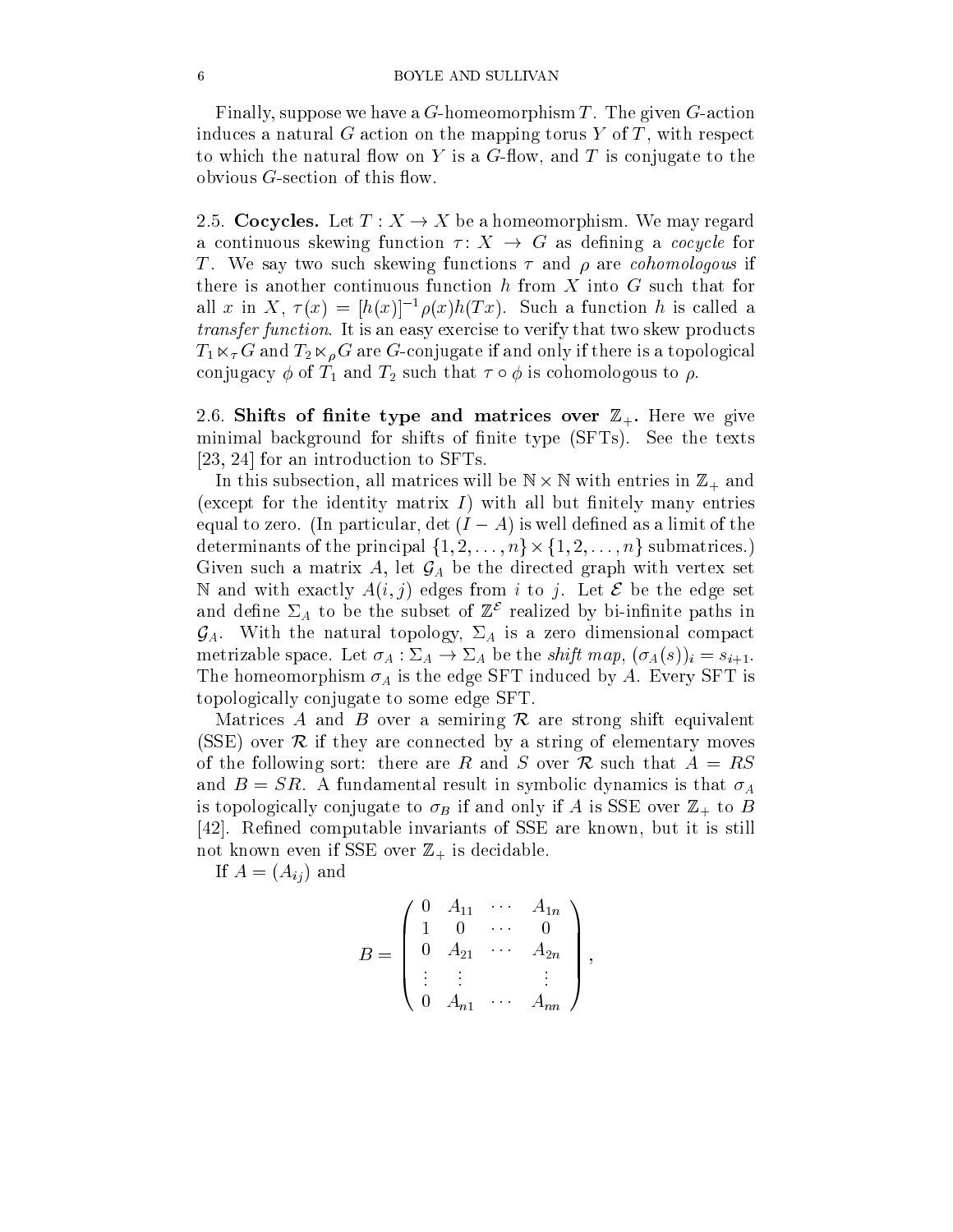then we say A and B are connected by a Parry-Sullivan move or a PS move.

It follows from the Parry-Sullivan result described above that SFTs  $\sigma_A$  and  $\sigma_B$  are flow equivalent if and only if the matrices A and B can be connected by SSE and Parry-Sullivan moves [32]. (The Parry-Sullivan moves allow for building the discrete towers.)

An SFT  $\sigma_A$  is *irreducible* if for any edges e and f which appear in points of  $\Sigma_A$ , there is a path in  $\mathcal{G}_A$  beginning with e and ending with f. When  $\sigma_A$  and  $\sigma_B$  are irreducible and nontrivial (not just a single periodic orbit), they are flow equivalent if and only if the matrices  $I - A$  and  $I - B$  are  $SL(\mathbb{Z})$ -equivalent. This equivalence is determined by two simple invariants: the Parry-Sullivan number  $\det(I - A)$  and the isomorphism class of the Bowen-Franks group  $\cot(I-A)$  [32, 4, 15]. The Huang classification of reducible SFTs up to flow equivalence is much more complicated. (Huang's original arguments are developed in [17, 18, 19, 20] and an almost complete unpublished manuscript, "The K-web invariant and flow equivalence of reducible shifts of finite type." A complete alternate development is contained in [6, 8].) In this paper, we only address  $G$ -flow equivalence of irreducible SFTs.

2.7. Skew products, G-SFTs and matrices over  $\mathbb{Z}_+G$ . By a G-SFT we mean an SFT together with a free G-action with which it commutes. (Usually "G-SFT" is not restricted to free actions [11, 12, 13]; we adopt the restriction only for this paper, where we only consider free actions.) In this subsection, we'll consider presentations of G-SFTs.

 $-$  and a construction of  $\mathcal{L}_{\mathcal{A}}$  and with all but all but  $\mathcal{L}_{\mathcal{A}}$  and with all but  $\mathcal{L}_{\mathcal{A}}$ many entries equal to zero. Such a matrix A determines a weighted directed graph  $\mathcal{G}_A$  as follows. As an unweighted graph, it is the graph  $\mathcal{G}_{\alpha(A)}$ . Recall  $\alpha$  is the augmentation map (2.1). If  $A(i, j) = \sum n_{g} g$  then exactly  $n_g$  of the edges from i to j are weighted g. Let  $\ell(e)$  denote the weight on an edge e. Define a locally constant function  $\tau_A : \Sigma_{\alpha(A)} \to G$ by the rule  $x \mapsto \ell(x_0)$ . This function then defines a skew product over  $\sigma_{\alpha(A)}$ . This skew product can be presented as an edge SFT with the graph  $\mathcal G$  constructed as follows. Let the vertex set of  $\mathcal G$  be the product of G and the vertex set of  $\mathcal{G}_{\alpha(A)}$ . For each edge e from i to j in  $\mathcal{G}_{\alpha(A)}$ , for each g in G draw an edge from  $(g, i)$  to  $(\ell(e)g, j)$ . We write  $S_A = \sigma_{\alpha(A)} \ltimes \tau_A$ . To make  $S_A$  a G-SFT, for each pair of vertices  $v, v$  of  $\mathcal{G}$ , we choose an ordering of the edges from  $v$  to  $v$  , and then fet  $g$  in  $G$  act by the one block map given by the unique automorphism of G which acts on the vertex set G by  $(h, j) \mapsto (hg, j)$  and which is order-preserving on edges.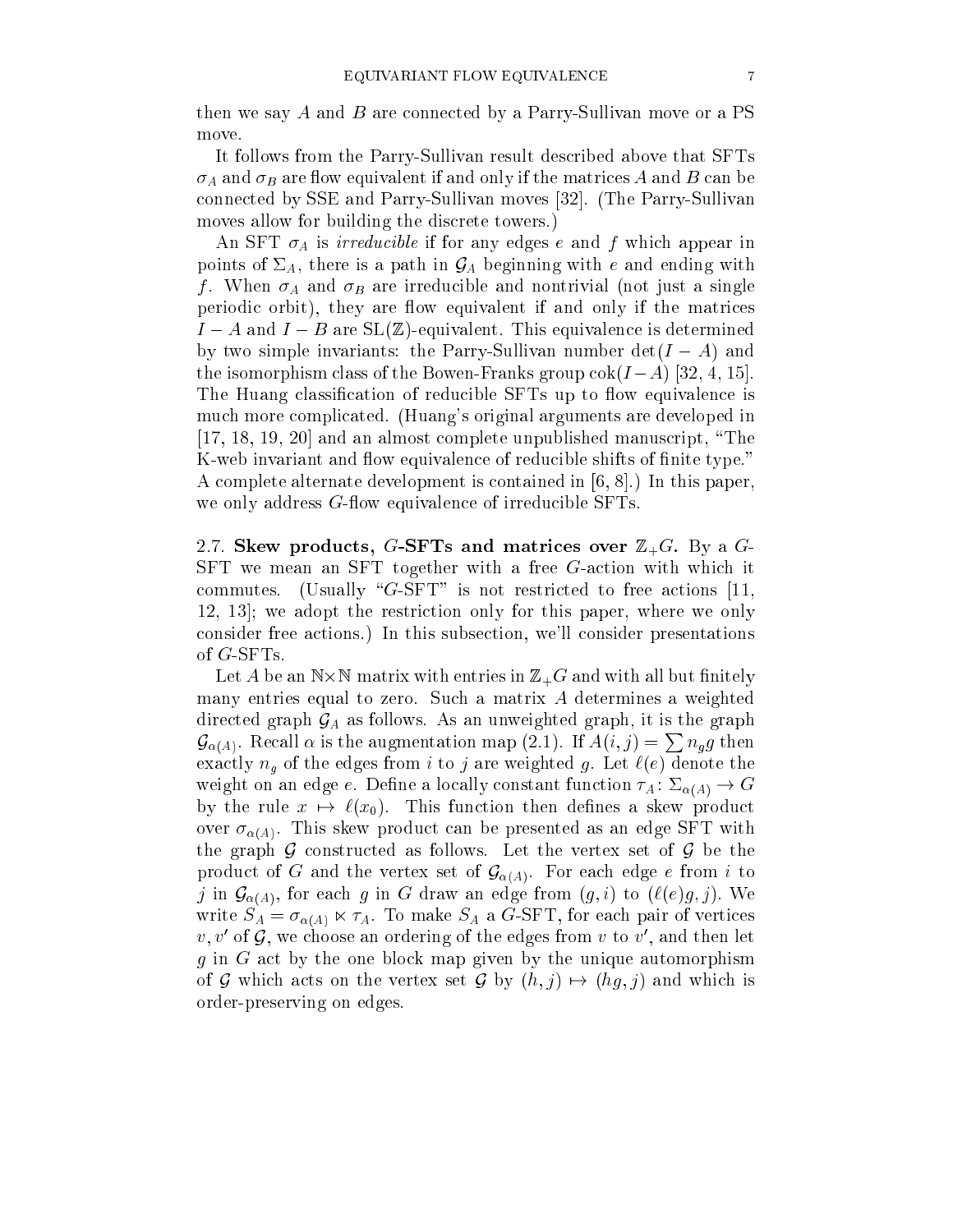#### 8 BOYLE AND SULLIVAN

It is not difficult to see that for any locally constant function into G from a SFT  $\sigma$ , there is a matrix A over  $\mathbb{Z}_+G$  and a topological conjugacy from  $\sigma$  to  $\sigma_{\alpha(A)}$  which takes the given function to  $\tau_A$ , and therefore any G skew product over an SFT can be presented as some  $S_A$ . Moreover, a G-SFT can be presented as a skew product (Sec. 2.4– our assumption of freeness is necessary for this), and it is not difficult to see that the base map for this skew product must be SFT in order for the skew product to be SFT. Thus all G-SFTs are G-conjugate to those arising by this construction of  $S_A$ .

**Proposition 2.7.1.** [30] Let G be a finite group. The following are equivalent for matrices A and B over Z+G and their associated skew and the  $p$  is seen so systems so  $\mu$  and  $\mu$  subsets  $\mu$  .

- (1) A and B are SSE over  $\mathbb{Z}_+G$ .
- (2) There is a topological conjugacy  $\varphi: \sigma_{\alpha(A)} \to \sigma_{\alpha(B)}$  such that  $\tau_A \sim \tau_B \circ \varphi$ .
- (3) The G-SFTs  $S_A$  and  $S_B$  are G-conjugate.

Proof. We will prove (2) =) (1). As shown by Parry [28], the given conjugacy  $\varphi$  can be given as a string of state splittings from  $\alpha(A)$  to some C followed by the reversal of a string of state splittings from  $\alpha(B)$ to C. The SSE's over  $\mathbb{Z}_+$  which give the splittings are easily adapted to SSE's over  $\mathbb{Z}_+ G$  which reflect the corresponding lifting of edge labelings (we give an example following the proof ). In this way, we produce  $\mathbb{Z}_+$ G matrices A, D such that  $\alpha(A) = C = \alpha(D)$ , the skewing functions derived from  $A$  and  $D$  are the functions inted from the skewing functions defined from A and B, and they are cohomologous. If  $h$  is a continuous transfer function giving the cohomology of these functions, then in fact  $h(x)$  is determined by the initial vertex of  $x_0$  ([29, Lemma 9.1] proves this for irreducible SFTs, and the essential ideas of that proof can be extracted to prove the general case). Therefore there is a diagonal matrix D with  $D(i, i) = g_i \in G$ , such that  $DA D^{-1} = B$ . The  $\mathbb{Z}_+G$  strong shift equivalence from A to  $DAD$  T is given by the pair  $(A'D^{-1}, D)$ .  $\Box$ ; D).

Above, in restricting to  $\mathbb{Z}G$  with G finite, we have not given the most general statement of Parry's results.

Example 2.7.2. Here is the example promised in the preceding proof. Let  $A = \begin{bmatrix} 2 & 1 \end{bmatrix}$   $j \left( k + \ell \right)$  and some  $\ell$  is consider the row splitting of  $\sim$   $\sim$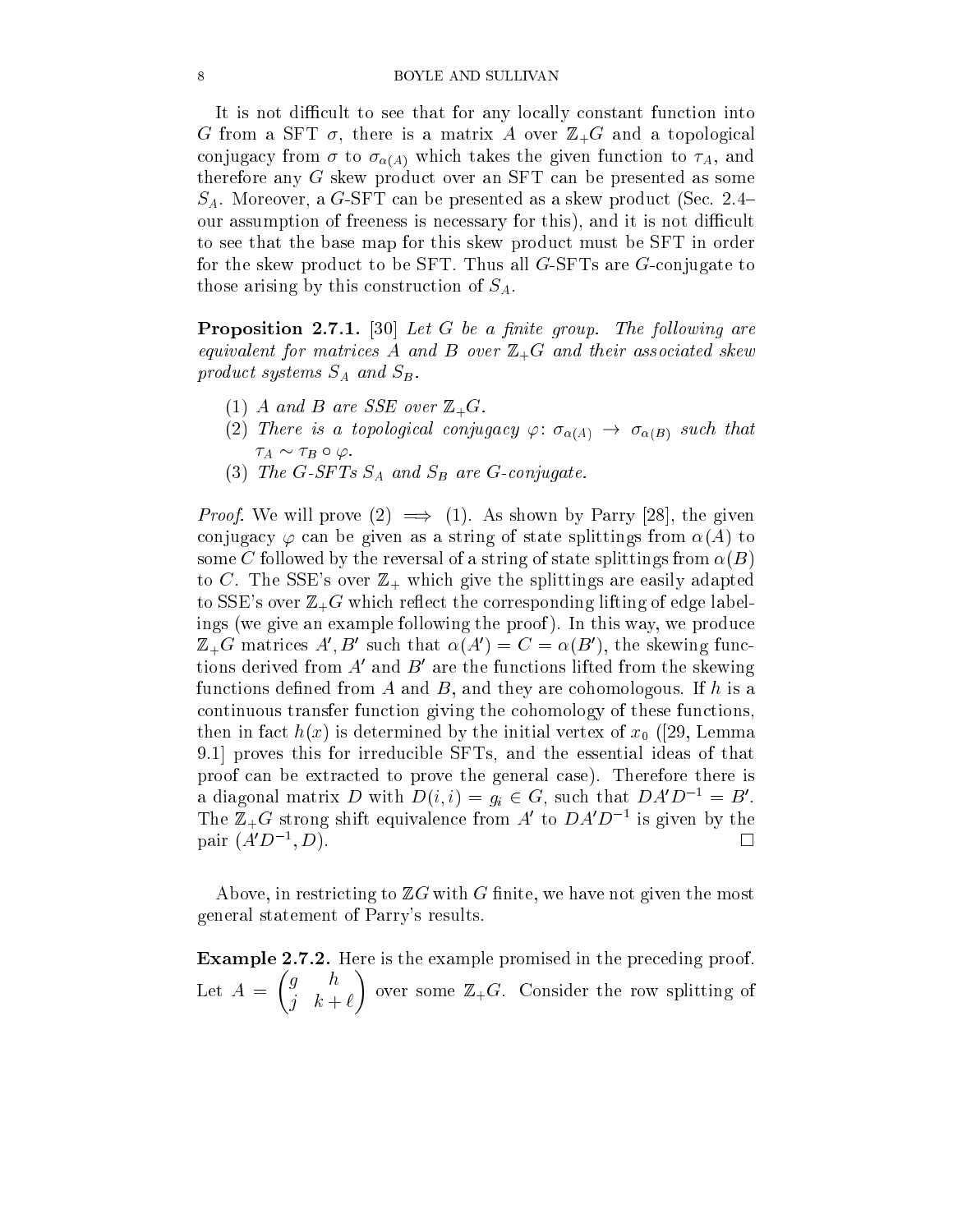$\alpha(A)$  defined by the elementary SSE

$$
\alpha(A) = \begin{pmatrix} 1 & 1 \\ 1 & 2 \end{pmatrix} = \begin{pmatrix} 1 & 0 & 1 \\ 0 & 1 & 2 \end{pmatrix} \begin{pmatrix} 1 & 0 \\ 1 & 0 \\ 0 & 1 \end{pmatrix} ,
$$

$$
\begin{pmatrix} 1 & 0 & 1 \\ 1 & 0 & 1 \\ 0 & 1 & 2 \end{pmatrix} = \begin{pmatrix} 1 & 0 \\ 1 & 0 \\ 0 & 1 \end{pmatrix} \begin{pmatrix} 1 & 0 & 1 \\ 0 & 1 & 2 \end{pmatrix}
$$

Then the  $\mathbb{Z}_+G$  SSE which captures the label lifting is simply

$$
A = \begin{pmatrix} g & h \\ j & k+\ell \end{pmatrix} = \begin{pmatrix} g & 0 & h \\ 0 & j & k+\ell \end{pmatrix} \begin{pmatrix} 1 & 0 \\ 1 & 0 \\ 0 & 1 \end{pmatrix} ,
$$

$$
\begin{pmatrix} g & 0 & h \\ g & 0 & h \\ 0 & j & k+\ell \end{pmatrix} = \begin{pmatrix} 1 & 0 \\ 1 & 0 \\ 0 & 1 \end{pmatrix} \begin{pmatrix} g & 0 & h \\ 0 & j & k+\ell \end{pmatrix}
$$

Remark 2.7.3. The equivalence of (1) and (2) in Prop. 2.7.1, established by Parry following the related innovation of Parry and Tuncel for Markov chains [28, 33], is a key step to a proper algebraic approach to G-SFTs. Otherwise, the facts and constructions above are at most minor variations of well known results (see e.g. [13, Sec.  $3.2$ ,  $[11, 1, 28, 29]$ . We also remark that  $[21]$  gives a realization result for  $G$ -SFTs which employs the positive  $K$ -theory technique introduced in [22].

#### 3. Positive equivalence

external we allow a square matrix to be not be not be not be not allow to the matrices  $A, B$  are nonzero in only finitely many entries. Thus infinite matrices  $I - A$ ,  $I - B$  equal the infinite identity matrix except in finitely many entries.

**Definition 3.1.** A square matrix M over  $\mathbb{Z}$  or  $\mathbb{Z}G$  is *irreducible* if its entries are nonnegative (i.e. in  $\mathbb{Z}_+$  or  $\mathbb{Z}_+$ G) and for each index pair  $(i, j)$  there is an  $k > 0$  with  $M^*(i, j) > 0$ . The matrix M is essentially irreducible if it has a unique principal submatrix that is irreducible and that is contained in no larger irreducible principal submatrix. Such a submatrix is called the *irreducible core* of M.

We consider matrices over  $\mathbb{Z}G$ . A basic elementary matrix is a matrix of the form  $E_{ij}(x)$ , which denotes a matrix equal to the identity except for perhaps the off-diagonal ij entry (so,  $i \neq j$ ), which is equal to x. Suppose  $g \in G$ ,  $E = E_{ij}(g)$  and A is a square matrix over  $\mathbb{Z}_+G$ 

<sup>1</sup>

 $\sim$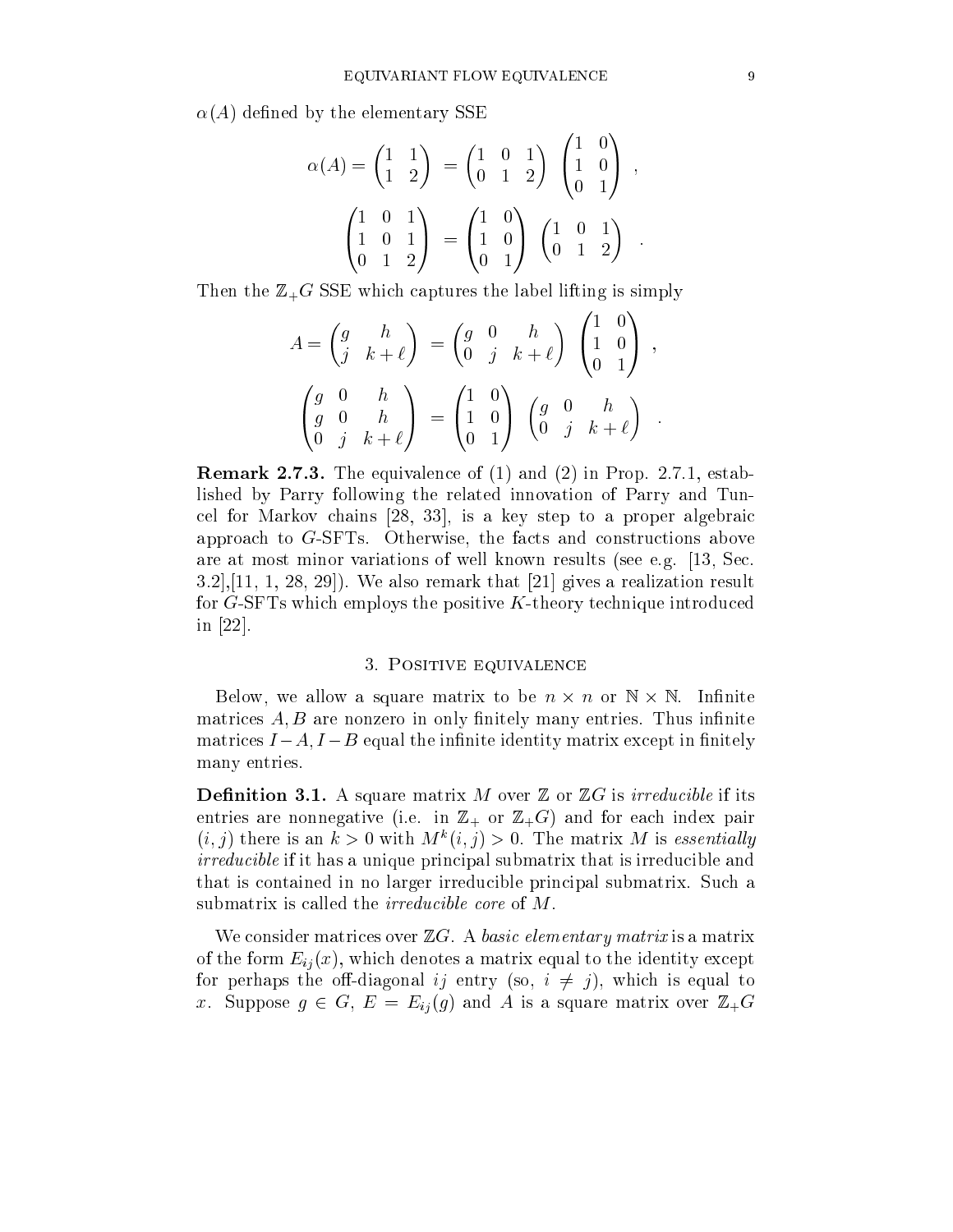such that g is a summand of  $A(i, j)$ . Then we say that each of the equivalences

$$
(E, I): (I - A) \to E(I - A), \qquad (E^{-1}, I): E(I - A) \to (I - A),
$$
  

$$
(I, E): (I - A) \to (I - A)E, \qquad (I, E^{-1}): (I - A)E \to (I - A)
$$

is a basic positive equivalence over  $\mathbb{Z}G$ . Here the equivalences  $(E, I)$ and  $(I, E)$  are *forward* basic equivalences while  $(E^{-1}, I)$  and  $(I, E^{-1})$ are backward basic equivalences.

**Definition 3.2.** An equivalence  $(U, V) : (I - A) \rightarrow (I - B)$  is a positive equivalence if it is a composition of basic positive equivalences. When there exists a positive equivalence from  $I - A$  to  $I - B$ , we write  $I - A \sim I - B$ .

The effect of a basic positive equivalence on the induced graph is discussed in detail in [7, page 278] when  $G$  is trivial. Our situation is entirely analogous. Suppose  $(E, I)$ :  $(I - A) \rightarrow (I - A)$  is a basic forward positive equivalence,  $E \equiv E_{ij}(g)$ . Then A and A agree except perhaps in row  $i$ , where

$$
A'(i,k) = A(i,k) + gA(j,k) \quad \text{if } k \neq j ,
$$
  
and  

$$
A'(i,j) = A(i,j) + gA(j,j) - g .
$$

Consequently the weighted graph  $\mathcal G$  associated to  $A$  is constructed from the weighted graph  $G$  for A as follows. An edge e from i to j with weight g is deleted from  $G$ . For each  $G$ -edge f beginning at j, add an additional edge (called  $[ef]$ ) from i to k with weight gh (where h is the weight of f and k is the terminal vertex of f). See Figure 1. (There, G-labels are suppressed for simplicity. If the labels of the edges  $e, \tau$  ,  $\tau$ are  $a, n, n$  , then the labels of the new edges  $(e_f)$  ,  $(e_f)$  are  $q h$  ,  $q h$  ,  $r$ 



Figure 1. A basic positive equivalence.

The correspondence of the graphs  $\mathcal{G}, \mathcal{G}$  induces a bijection of  $\sigma_{A^-}$ orbits and  $\sigma_{A}$ -orbits,

$$
\dots \text{before} \, g f \, g f \, f d \, \dots \quad \leftrightarrow \quad \dots \, b [e f] \, c e g f [e f] f d \, \dots
$$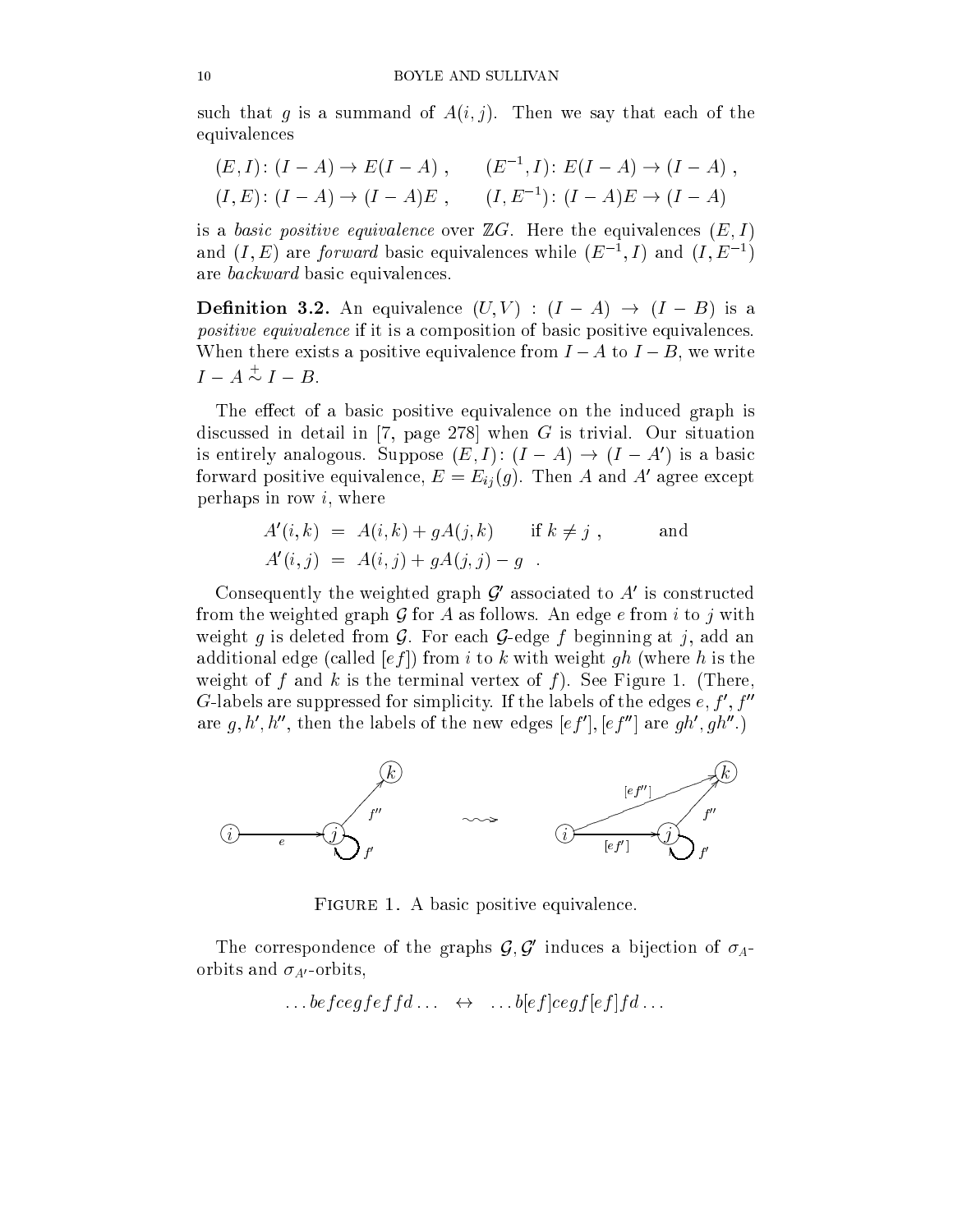This bijection of orbits does not arise from a bijection of points for the SFTs, but it does correspond to a homeomorphism of their mapping tori (after changing time by a factor of 2 over the clopen sets  $\{x :$  $x_0 = [ef]$ , the new flow is conjugate to the old one), which lifts to a  $G$ -equivariant equivalence of the mapping tori flows for the respective skew products.

The bijection of orbits above respects finiteness of orbits and the induced homeomorphism of mapping tori above respects respects density of orbits. Consequently, positive equivalence respects essential irreducibility and nontriviality (infinite number of orbits). Positive equivalence need not respect the size of the irreducible core of a presenting matrix.

**Theorem 3.3.** Let  $G$  be a finite group, and let  $A$  and  $B$  be square matrices over  $\mathbb{Z}_+G$ . Then  $I-A \sim I-B$  if and only if  $S_A$  and  $S_B$  are G-flow equivalent.

*Proof.* We explained above that  $I - A \sim I - B$  implies the G-flow equivalence of  $S_A$  and  $S_B$ . Now suppose  $S_A$  and  $S_B$  are G-flow equivalent.

First suppose  $S_A$  and  $S_B$  are G-conjugate. Then by Proposition 2.7.1, B and A are SSE over  $\mathbb{Z}_+G$ . In the polynomial setting of [9], the  $G$ -weighted SFTs defined by  $A, B$  can be presented by polynomial matrices  $I - tA$ ,  $I - tB$ , and any SSE over  $\mathbb{Z}_+G$  from A to B gives rise to a composition of polynomial positive equivalences via the polynomial strong shift equivalence equations [9, Theorem 7.2]. These equivalences, after setting the variable  $t$  equal to 1, produce a positive equivalence from  $I - A$  to  $I - B$ .

In the polynomial setting of [9], a matrix  $I - tA$  as above can be positively equivalent to a matrix  $I - B(t)$ , where the entries of  $B(t)$ may involve higher powers of the variable t. A matrix  $B(t)$  over  $t\mathbb{Z}_+G[t]$ presents a discrete G-tower whose base is obtained by setting every  $t^m$ to t, and up to G-conjugacy every discrete G-tower over a  $G$ -SFT arises in this way. Unanging  $t^{\alpha}$  to  $t^{\alpha}$  does not change the image under  $\Box$ 

Remark 3.4. There is a more complicated way to handle the preceding proof, along the lines of [7, pp. 296-297] (which was the case  $\mathbb{Z}G = \mathbb{Z}$ ). One can provide a decomposition of a state-splitting SSE move into positive equivalences, and provide a separate decomposition for an SSE which for some i corresponds to multiplying row i by q and column i by g  $\sim$  such moves generate SSE over  $\mathbb{Z}_{+}$ G. Lastly one can decompose a PS move into a finite string of basic positive equivalences.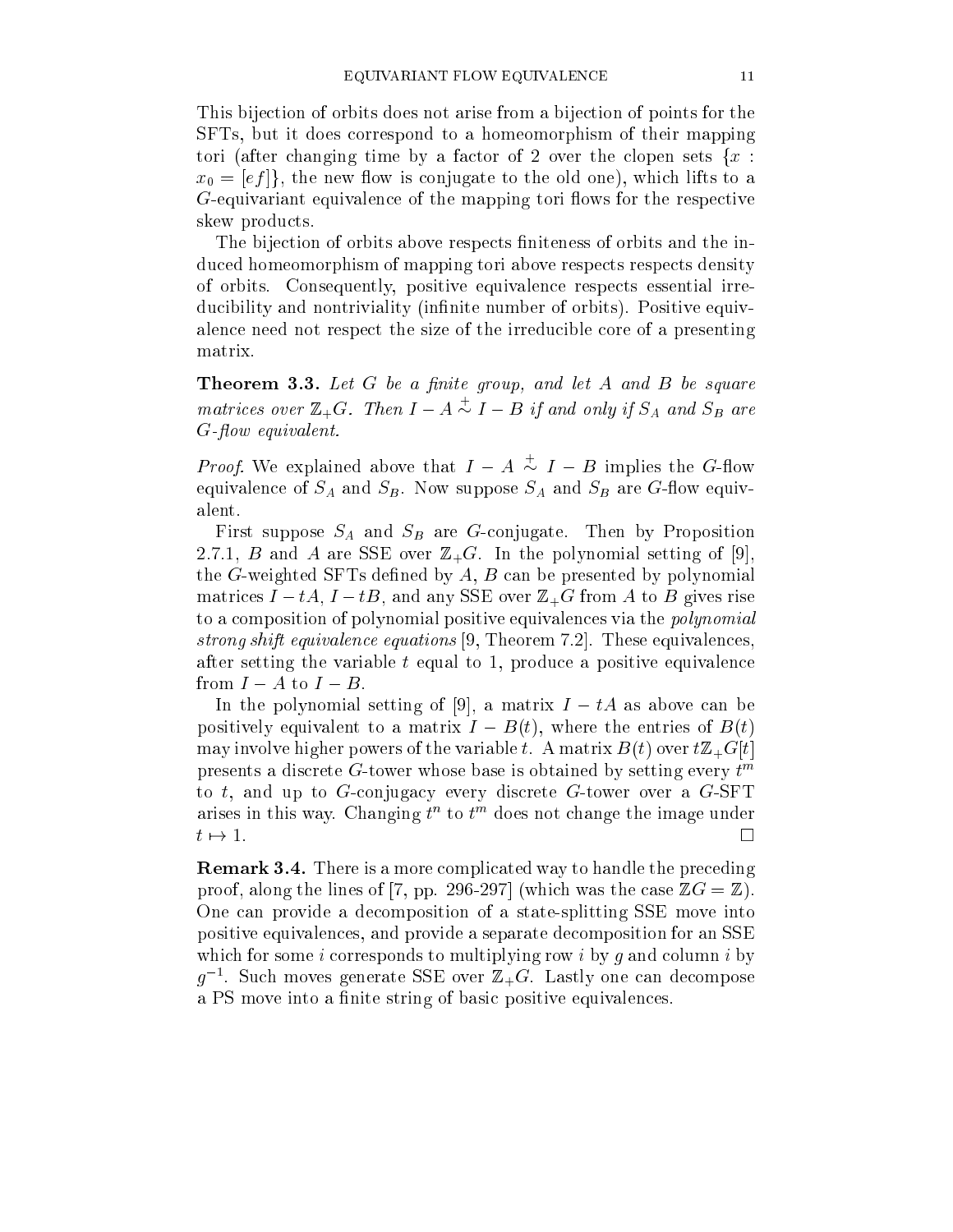#### 4. The weight class

Suppose A is a matrix over  $\mathbb{Z}_+G$ , with  $\tau_A$  the associated labeling of edges. The weight of a path e of edges  $e_1e_2 \cdots e_k$  from vertex i to j is defined to be  $\tau(e) = \tau_A(e_1)\tau_A(e_2)\cdots\tau_A(e_k)$ . (So, g is the weight of some path from i to j if and only if  $\pi_{\theta}(A^-(i,j)) > 0$  for some  $n \in \mathbb{N}$ .

**Definition 4.1.** Suppose G is a finite group, A is an essentially irreducible matrix over  $\mathbb{Z}_+G$  and i is a vertex indexing a row of the irreducible core of A. Then  $W_i(A)$  is the subgroup of G which is the set of weights of paths from i to i, and the weight class of A,  $W(A)$ , is the conjugacy class of  $W_i(A)$  in G. A member of  $W(A)$  is a weights  $\mathcal{G}$  is the form it is the contains one element, then it is the weights group  $\mathcal{G}$ for A.

Let us verify two implicit claims of the definition. First,  $W_i(A)$  is a group because it is a semigroup and  $G$  is finite. Second, we check given  $i \neq j$  that  $W_i$  and  $W_j$  are conjugate subgroups in G. Appealing to irreducibility, let  $x$  be the weight of some path from  $i$  to  $j$  and let y be the weight of some path from j to i. Because  $G$  is finite, we may assume  $y = x$  (if necessary after replacing y with  $y(xy)$  for suitable k). Then  $xW_ix^{-1} = W_i$ , because

$$
W_i \supset xW_jx^{-1} \supset x(x^{-1}W_ix)x^{-1} = W_i .
$$

If G is abelian, then there is only one group in the weight class of  $A$ , and it is the union of the  $W_i(A)$ . If G is not abelian, then  $\cup_i W_i(A)$  can generate a group strictly containing each  $W_i(A)$ , and this larger group will not be the right group for our analysis.

**Proposition 4.2.** Suppose A is an irreducible matrix over  $\mathbb{Z}_+G$ , and there is a positive Z+G equivalence from I a to I A to I A to I A to I  $W(B)$ .

Proof. From the description in Section 3, it is clear that when there is a basic positive equivalence from  $I - A$  to  $I - B$ , there must be a vertex  $i$ , indexing a row in the irreducible core of  $A$  and also in the irreducible core of B, such that  $W_i(A)$  and  $W_i(B)$  are equal.  $\Box$ 

**Example 4.3.** Suppose G is any nontrivial finite group. Let q be an element of G not equal to the identity e. In the ring  $\mathbb{Z}G$ , the formal element e is the multiplicative identity 1. Consider the matrices over  $\mathbb{Z}_+G,$ 

$$
A = \begin{pmatrix} g & 1 \\ 1 & 1 \end{pmatrix} \quad \text{and} \quad B = \begin{pmatrix} 0 & 1 \\ 1 & 1 \end{pmatrix}
$$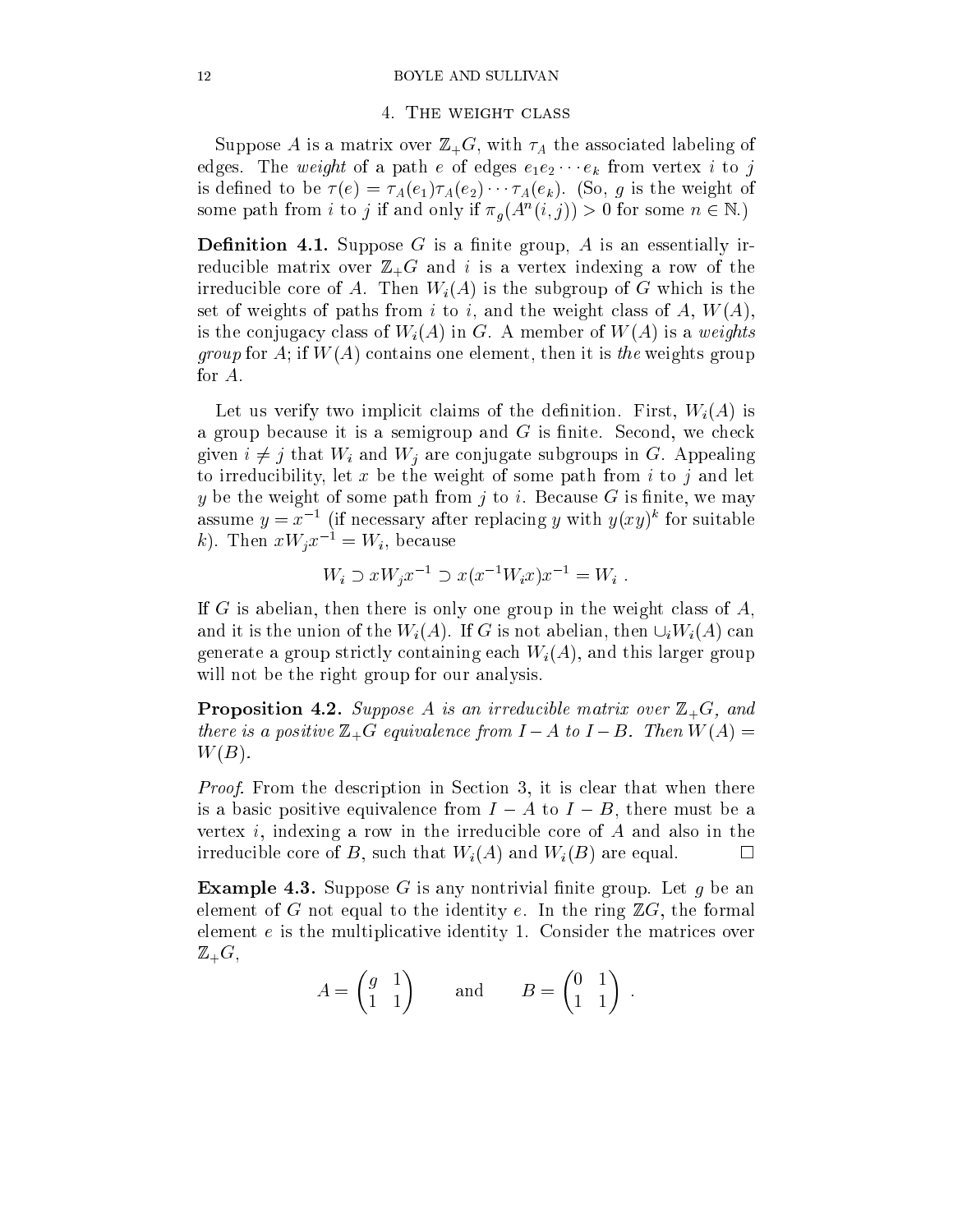The weight class  $W(B)$  is trivial while  $W(A)$  is not, so by Proposition 4.2 there cannot be a positive  $\mathbb{Z}G$ -equivalence from  $I - A$  to  $I - B$ . However, there is an  $E(ZG)$ -equivalence:

$$
\begin{pmatrix} 1 & -g \\ 0 & 1 \end{pmatrix} (I - A) = \begin{pmatrix} 1 & -g \\ 0 & 1 \end{pmatrix} \begin{pmatrix} 1 - g & -1 \\ -1 & 0 \end{pmatrix} = \begin{pmatrix} 1 & -1 \\ -1 & 0 \end{pmatrix} = I - B . \quad \Box
$$

Example 4.3 shows that positive  $\mathbb{Z}G$ -equivalence of nontrivial irreducible  $S_A$  does not follow from  $E(ZG)$ -equivalence. This issue is clarified in the positive K-theory framework [6, Sec. 8].

We will use the next lemma to pass from a matrix A over  $\mathbb{Z}_+G$ to a matrix over  $\mathbb{Z}_+H$ , when H is in the weight class. The lemma is modeled on the Parry-Schmidt argument [31] for presentations of Markov chains. Recall  $\alpha$  denotes the augmentation map (2.1).

**Proposition 4.4.** Suppose A is an irreducible matrix over  $\mathbb{Z}_+G$ , and H is a group in the weight class of A. Then there is a diagonal matrix D over  $\mathbb{Z}_+G$  with each diagonal entry in G (i.e.,  $\alpha(D) = \text{Id}$ ) such that every entry of DAD  $\sim$  ties in  $\mathbb{Z}_{+}$ H.

 $\mathcal{F}$  first consider H  $\mathcal{F}$  and  $\mathcal{F}$  is some vertex of  $\mathcal{F}$ each j pick a path from  $\ell$  to j and let the j-th diagonal element  $d_i$  of D be the G-weight of this path. Let  $b_j$  be the G-weight of a path from  $j$  back to  $\ell$ . Now, if  $A(i,j)$  has h as a summand, then  $a_i n a_j$  is the j corresponding summand in  $DAD^{-1}(i, j)$ . Write

(4.5) 
$$
d_i h d_j^{-1} = (d_i h b_j) (d_j b_j)^{-1}
$$

Let k be the order of  $d_i b_i$  in G. Then the right hand side of (4.5) is  $(a_i n o_i)(a_i o_j)$  , a product of weights from  $\ell$  to  $\ell$ .

 $\Box$ Finally, if  $H = g W_{\ell}(A)g^-$ , then replace D above with  $gD$ .

The following example is extracted from an example of Derek Holt analyzed by Parry [29, Sec. 10], and shows that cohomology over G does not imply cohomology over a group in the weight class.

**Example 4.6.** Let  $G = S_4$ , the group of permutations of  $\{1, 2, 3, 4\}$ . Define permutations  $a = (12)(34), b = (13)(24), c = (14)(23)$ . Let H be the subgroup  $\{e, a, b, c\} = \mathbb{Z}/2 \oplus \mathbb{Z}/2$ . Consider two 1  $\wedge$  1 matrices over  $\mathbb{Z}_+H$ ,  $A=(a+b)$  and  $B=(a+c)$ . Let d be the transposition (12), so  $dad^{-1} = a$  and  $dbl^{-1} = c$ . Then  $dAd^{-1} = B$  and there is a positive  $\mathbb{Z}G$  equivalence from  $I - A$  to  $I - B$ . On the other hand, if we consider A and B as matrices over  $\mathbb{Z}_+G$ , we see that  $\{H\}$  is the weight class of A and B (H is a normal subgroup of G), but the matrices  $I - A$  and  $I - B$  are not even  $SL(ZH)$  equivalent: the determinant is defined for matrices over the commutative ring  $\mathbb{Z}H$ , and  $\det(I - A) \neq \det(I - B)$ .  $\Box$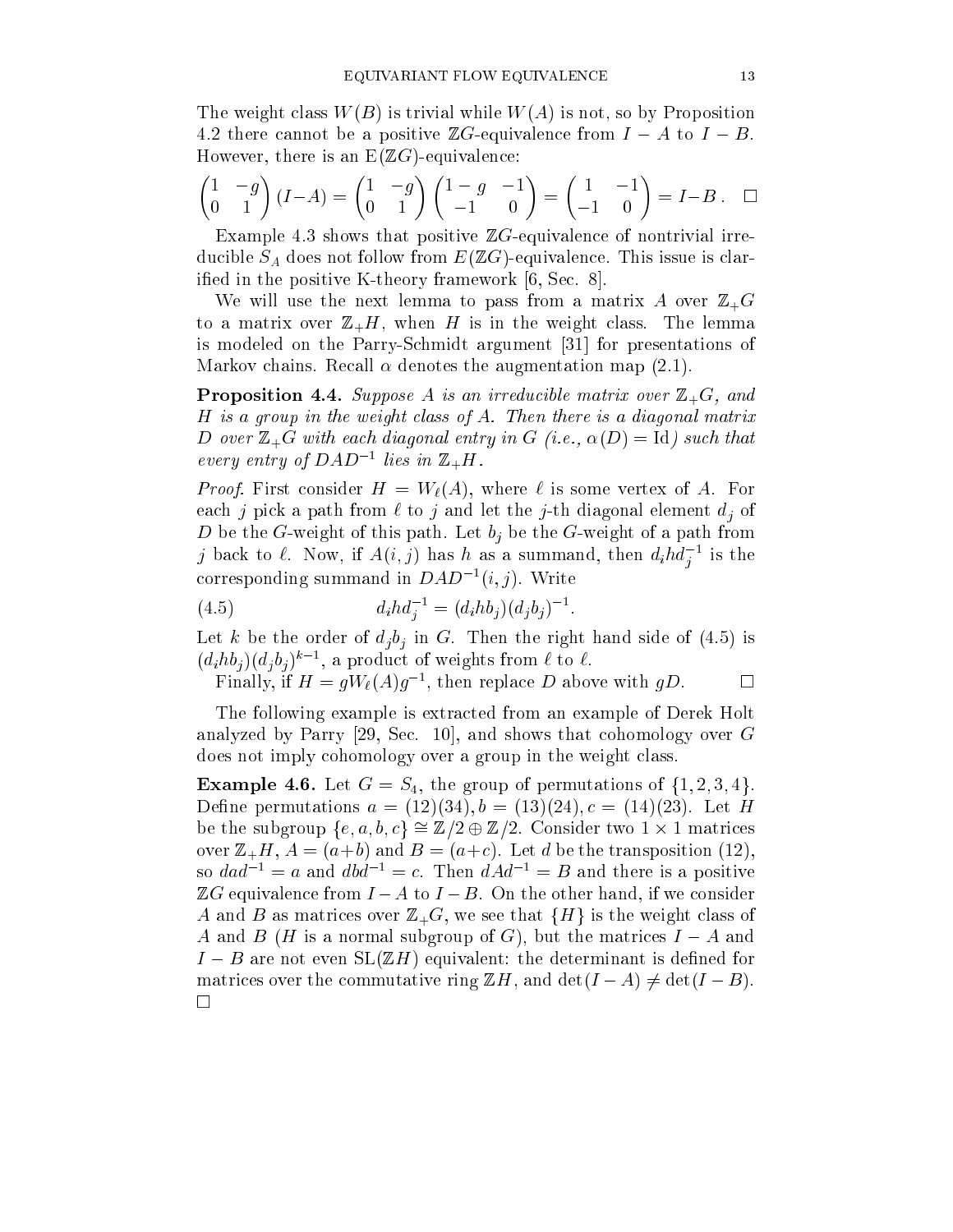Fortunately, the passage from  $G$  to the weight class is no worse than indicated by the previous example.

**Theorem 4.7.** Let A and B be essentially irreducible matrices over  $\mathbb{Z}_{+}$ H, such that H is a weights group for A and B, and H is a subgroup of the function of the matrix  $\mathcal{L}_{\mathcal{A}}$  and the control then the positive  $\mathcal{L}_{\mathcal{A}}$  and  $\mathcal{L}_{\mathcal{A}}$  equivalence from the set of the control of the control of the control of the control of the control of the co  $I - A$  to  $I - B$  if and only if there exists an element  $\gamma$  of G such that

- $\bullet$   $\gamma \pi \gamma$  =  $\pi$ , and
- there is a positive  $\mathbb{Z}_+$ H equivalence from  $I = A$  to  $I = \gamma$   $D\gamma$ .

Proof. We will prove the nontrivial direction (\only if"). The assumed positive  $\mathbb{Z}G$ -equivalence from  $I - A$  to  $I - B$  involves time changes as well as conjugacies, and we refine the discussion of the proof of Proposition 2.7.1 to incorporate these time changes; they can be captured by including with the splittings from  $A$  to  $C$  a set of Parry-Sullivan moves, which can like the splittings be mirrored in the positive equivalence framework using only matrices over  $\mathbb{Z}_+H$ . Thus, as in the proof of Proposition 2.7.1, we end up with  $\alpha(A) = C = \alpha(B)$ ; a diagonal D with  $D(i, i) = g_i \in G$  such that  $D A D^{-1} = D$ ; a positive  $\mathbb{Z}_+ H$ equivalence from  $I = A$  to  $I = A$ ; and another from  $I = D$  to  $I = D$ .

Let  $\tau_A$  and  $\tau_B$  denote the edge-labeling functions defined by  $A$  and  $D$  . Then for any path  $e = e_1e_2 \cdots e_k$  of edges from vertex  $i$  to vertex  $j$ , we have

(4.8) 
$$
g_i \tau_A(e)(g_j)^{-1} = \tau_B(e) .
$$

Because H is a weights group for A and B and all entries of A and B are in  $\mathbb{Z}_+H$ , it holds for each pair of vertices i, j in the irreducible core that every element of H arises as  $\tau_A(e)$  for some path e from i to j. Because the right side of (4.8) lies in H, we have  $g_i H(g_j)^{-1} \subset H$ . We conclude for every i, j that  $g_i H(g_i)^{-1} = H$ . Let  $\gamma = g_1$ . For each j,

$$
H = g_j H \gamma^{-1} = g_j \gamma^{-1} (\gamma H \gamma^{-1}) = g_j \gamma^{-1} H
$$

and therefore for some  $n_i \in H$  we have  $g_i = n_i \gamma$ . Now  $D = (D/\gamma I,$ where  $D(y, y) = n_i$ , and therefore

$$
\gamma^{-1}B'\gamma = (\gamma^{-1}D'\gamma)A'(\gamma^{-1}D'\gamma)^{-1}
$$

The entries of  $\gamma$  -  $D \gamma$  lie in  $\mathbb{Z}_+H$ . We have now a  $\mathbb{Z}_+H$  SSE from A to  $\gamma$  b $\gamma$ . The  $\mathbb{Z}_+$ H SSE from B to B yields a  $\mathbb{Z}_+$ H SSE from  $\gamma$  -  $D$   $\gamma$  to  $\gamma$  -  $D$  $\gamma$ , by replacement of each elementary SSE (R, S) with  $\gamma$  - $R\gamma$ ,  $\gamma$  - $S\gamma$ . Thus we have a  $\mathbb{Z}_+$  H sole from A to  $\gamma$  - $D\gamma$ , and there is a positive  $\mathbb{Z}_+H$  equivalence from  $I = A$  to  $I = \gamma^{-1}B\gamma$ , and by composition from  $I - A$  to  $I - \gamma^{-1} B \gamma$ .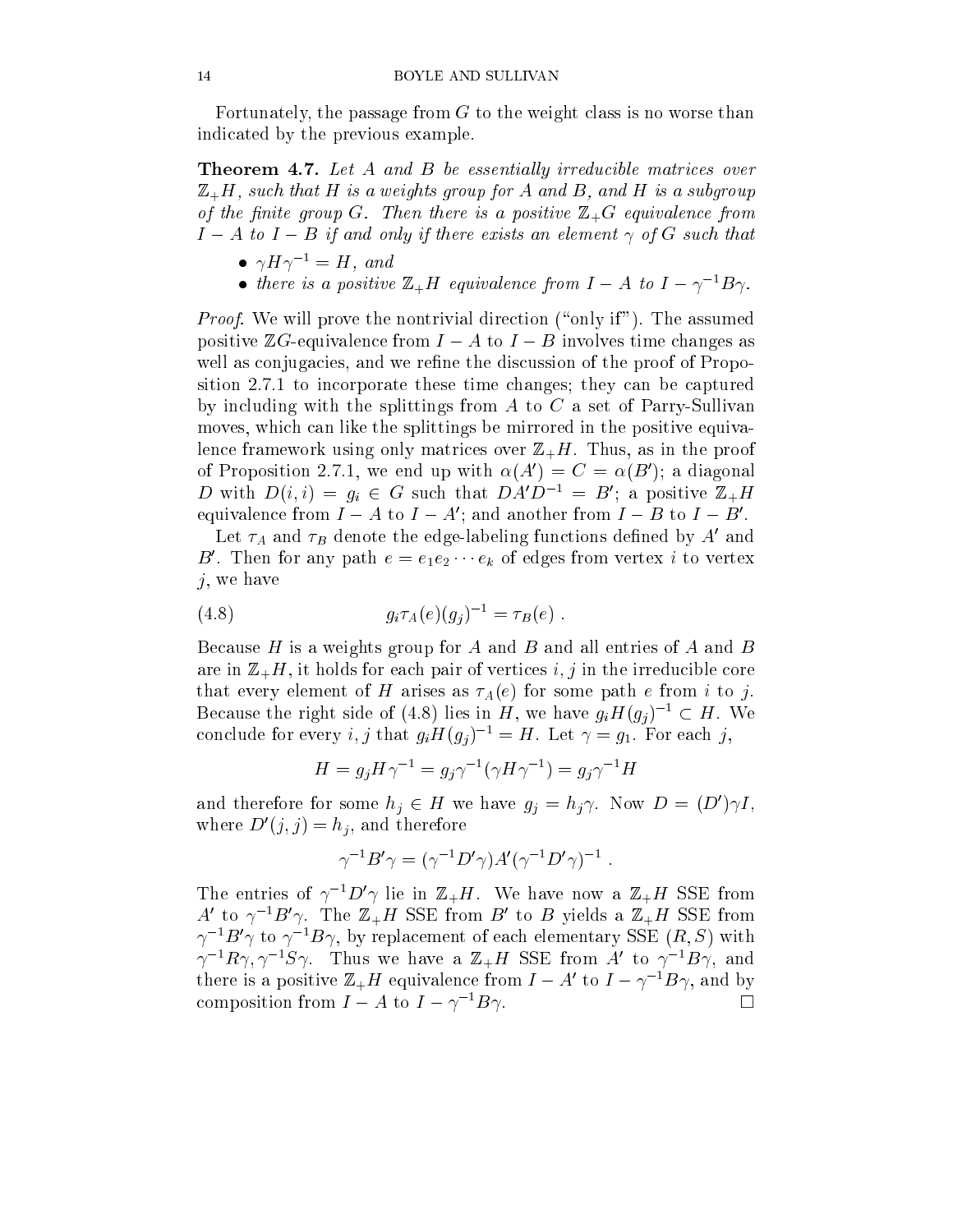Theorem 4.7 is reminiscent of a similar reduction of Parry and Schmidt in their extension of Livsic theory to nonabelian cocycles [29, Theorems 6.4, 9.5], [36]. They were particularly concerned with deducing cohomology of certain G-valued functions given conjugate weights on each periodic orbit. This is a much stronger assumption than we use, and yields a correspondingly stronger conclusion.

#### 5. Equivalence through very positive matrices

In this section we give the heart of the proofs of our main results. Throughout this section k denotes a positive integer greater than 1 and all matrices will be k - k. Let  $M+1$  denote the set of k - k. Let  $M+1$  denote the set of k - k. Let  $N+1$ matrices over  $\mathbb{Z}G$  ("very positive" was defined in  $(2.1)$ ). We say an equivalence  $(U, V)$  is a basic elementary equivalence if one of  $U, V$  is I and the other has the form  $E_{ij}(g)$  or  $E_{ij}(-g)$ .

**Definition 5.1.** An equivalence  $(U, V)$ :  $D \rightarrow D$  is a *positive equiva*lence through M+ if it can be given as a composition of basic elementary  $\mu$ equivalences over  $\mathbb{Z}G$ ,

$$
B=B_0\to B_1\to B_2\cdots\to B_n=B'
$$

such that every  $B_i$  is in  $\mathfrak{M}_+$ .

**Lemma 5.2.** Suppose  $(U, V) : A - I \rightarrow A' - I$  is a positive equivalence through  $\mathfrak{M}_+$ . Then  $(U, V)$ :  $I - A \rightarrow I - A$  is a positive equivalence.

Proof. It suces to consider the case that (U; V ) is a basic elementary equivalence, and this case is clear.

The lemma explains our interest in the following theorem.

**Theorem 5.3.** Suppose U and V are in  $E(K, \mathbb{Z}G)$  and  $UBV = B$ , with  $B$  and  $D$  matrices in  $\mathfrak{M}_+$ . Suppose also that there are matrices X and Y in  $E(k, \mathbb{Z}G)$  such that  $XBY = D$ , where D has block diagonal form I2 <sup>F</sup> .

Then  $(U, V)$ :  $D \rightarrow D$  is a positive equivalence through  $\mathcal{D} \mathcal{U}_+$ .

The rest of this section is devoted to the proof of Theorem 5.3, which generalizes the arguments of  $[7, \text{Sec. 5}]$ . We begin with a definition.

**Definition 5.4.** A *signed transposition matrix* is the matrix of a transposition, but with one of the off-diagonal 1's replaced by  $-1$ . A *signed* permutation matrix is any product of signed transposition matrices.

It is not difficult to verify that the matrix of any even permutation is a signed permutation matrix.

Recall that  $\alpha(A)$  is the matrix obtained by applying the augmentation map  $\alpha$  to A entrywise.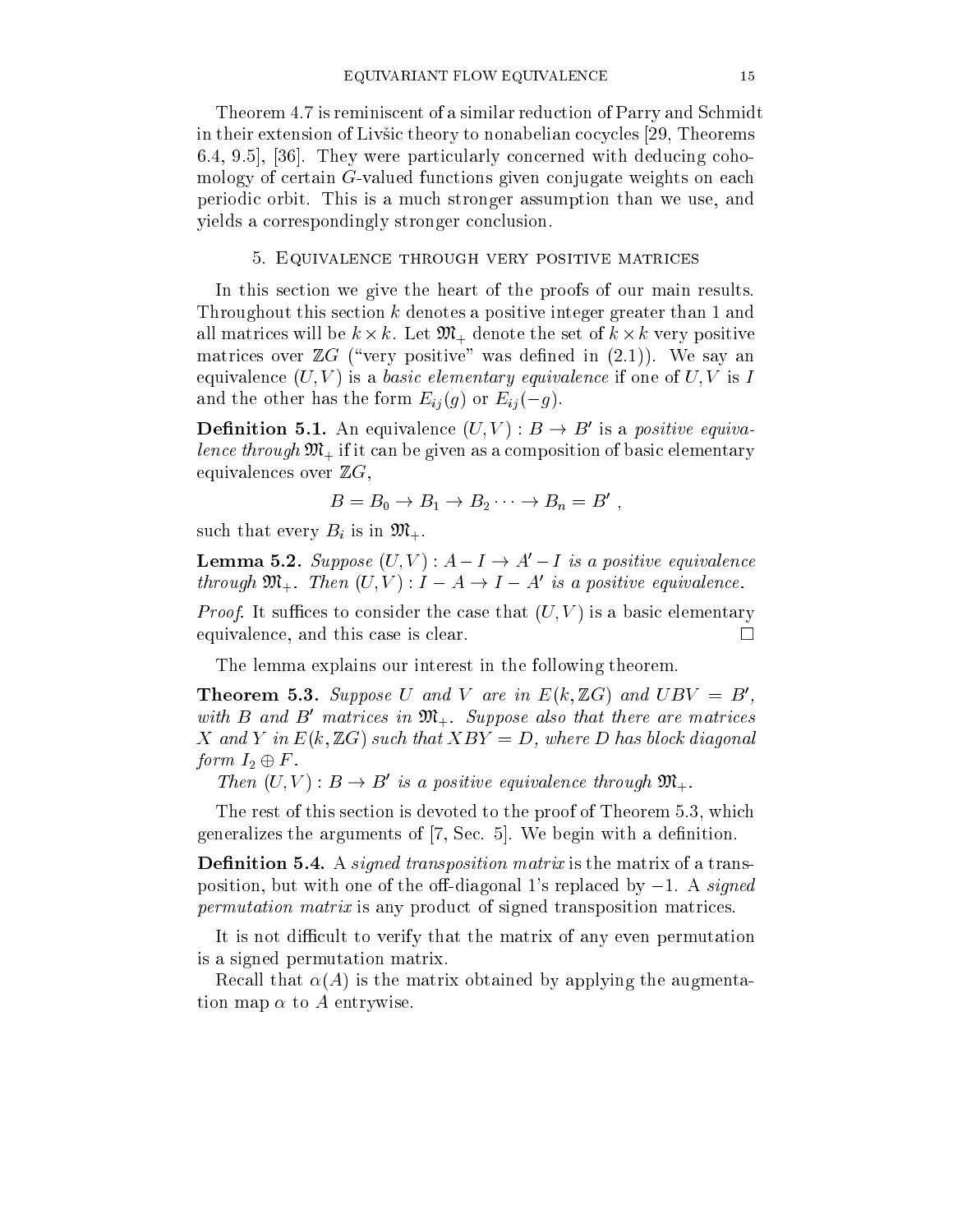**Lemma 5.5.** Suppose  $B \in \mathfrak{M}_+$  and  $E = E_{ij}(g)$  or  $E = E_{ij}(-g)$  where  $g \in G$ . Suppose the ith row of  $\alpha(EB)$  is not the zero row. Then in  $E(k, ZG)$  there is a nonnegative matrix Q and a signed permutation matrix S such that  $\mathcal{S} = \{S_{\mathcal{S}} : \mathcal{S} = \{S_{\mathcal{S}} : \mathcal{S} = \{S_{\mathcal{S}} : \mathcal{S} = \{S_{\mathcal{S}} : \mathcal{S} = \{S_{\mathcal{S}} : \mathcal{S} = \{S_{\mathcal{S}} : \mathcal{S} = \{S_{\mathcal{S}} : \mathcal{S} = \{S_{\mathcal{S}} : \mathcal{S} = \{S_{\mathcal{S}} : \mathcal{S} = \{S_{\mathcal{S}} : \mathcal{S} = \{S_{\mathcal{S}} : \mathcal$ through M+.

Proof. If E(i; j) = g, then let Q = I = S. Now, suppose E(i; j) = g.  $\overline{\phantom{a}}$  $\blacksquare$  $\sim$  $\mathcal{L}$  , denote be a set  $\mathcal{L}$  . The set of  $\mathcal{L}$  $gB(j, l)$ , that is  $x = (EB)(i, l)$ . Let  $y = \sum_{h \in G} h \in \mathbb{Z}G$ . Then  $xy = \sum_{i}(\sum_{i}x_{i})h$ , where  $x = \sum_{i}x_{i}f$ , with all sums over G. Thus all coefficients  $(xy)_h$  of xy are the same nonzero number.

**Case I:**  $xy \gg 0$ . Here we may repeatedly add y times column l of  $D$  to the other columns, until we have a matrix  $D$  with  $D(u, m) \gg$  $B(1, m)$  for all  $m = 1, \ldots, \kappa$ . This B is  $BQ$  for some Q which is a product of nonnegative basic elementary matrices, and  $(E, Q)$ :  $B \to E B Q$ is the composition of positive equivalences through  $\mathfrak{M}_{+}$ ,  $(I, Q)$ :  $B \rightarrow$ BQ followed by  $(E, I)$ :  $BQ \rightarrow EBQ$ . Let  $S = I$ .

**Case II:**  $xy \ll 0$ . For concreteness of notation, let  $(i, j) = (1, 2)$ . Let  $M_l$  denote (in this proof only) row l of a matrix M. We can choose a suitable  $Q$ , in the manner of Case I, to obtain  $Q$  nonnegative such that  $(BQ)_2 \gg (BQ)_1$  and  $(gBQ)_2 \gg (BQ)_1$  and  $(I, Q) : B \to BQ$  is a positive equivalence in  $\mathfrak{M}_+$ . For simplicity of notation, we now write  $BQ$  as B and we restrict what we write to rows 1 and 2, e.g.

$$
E = \begin{pmatrix} 0 & 1 \end{pmatrix} \quad \text{and} \quad B = \begin{pmatrix} B_2 \end{pmatrix}.
$$
  
Let  $S = \begin{pmatrix} 0 & 1 \ -1 & 0 \end{pmatrix}$ . Then  

$$
(SE)B = \begin{pmatrix} 0 & 1 \ -1 & 0 \end{pmatrix} \begin{pmatrix} 1 & -g \ 0 & 1 \end{pmatrix} \begin{pmatrix} B_1 \ B_2 \end{pmatrix}
$$

$$
= \begin{pmatrix} 0 & 1 \ -1 & g \end{pmatrix} \begin{pmatrix} B_1 \ B_2 \end{pmatrix} = \begin{pmatrix} B_2 \ g_{B_2} - B_1 \end{pmatrix} \gg 0
$$

 $\overline{\phantom{a}}$ 

- 1

Write *SE* as the product

$$
SE = E_1 E_2 E_3 E_4 = \begin{pmatrix} 1 & 0 \\ -1 & 1 \end{pmatrix} \begin{pmatrix} 1 & 0 \\ g & 1 \end{pmatrix} \begin{pmatrix} 1 & 1 \\ 0 & 1 \end{pmatrix} \begin{pmatrix} 1 & 0 \\ -1 & 1 \end{pmatrix}.
$$

Write the equivalence  $SE : B \rightarrow SEB$  as the composition of left multiplications by  $E_1, E_2, E_3, E_4$ :

$$
\begin{pmatrix} B_1 \\ B_2 \end{pmatrix} \rightarrow \begin{pmatrix} B_1 \\ B_2 - B_1 \end{pmatrix} \rightarrow \begin{pmatrix} B_2 \\ B_2 - B_1 \end{pmatrix} \rightarrow \begin{pmatrix} B_2 \\ B_2 - B_1 + gB_2 \end{pmatrix} \rightarrow \begin{pmatrix} B_2 \\ gB_2 - B_1 \end{pmatrix}.
$$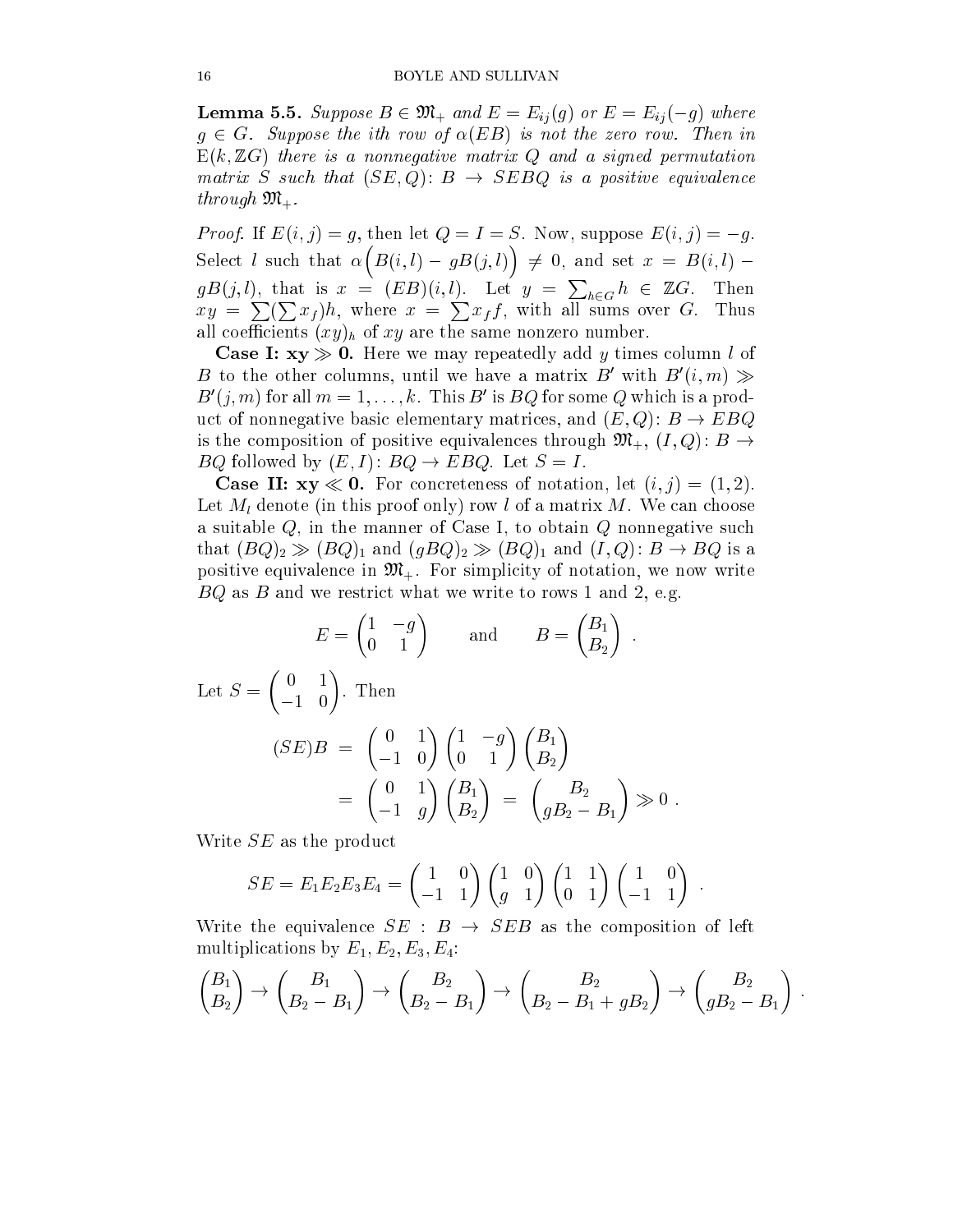This finishes the proof.

Lemma 5.6. Suppose B is <sup>a</sup> k - k matrix over ZG and (B) has rank at least 2. Suppose U <sup>2</sup> E(k; ZG), and no row of (B) or (UB) is the zero row. Then U is the product of basic elementary matrices,  $U = E_n \cdots E_1$ , such that for  $1 \leq j \leq n$  the matrix  $\alpha(E_i E_{i-1} \cdots E_1 B)$ 

Proof. Without loss of generality, assume U 6= I . The proof is clear for  $k = 2$ , since  $\alpha(B)$  will have full rank. Let  $k > 3$ . (The reader may wish to work through the proof for  $k = 3$  on a first reading.)

Let  $\mathcal{E}(i)$  denote the set of  $\mathbb{Z}G$  matrices which equal I both on the diagonal and outside of row i. Let U be the set of factorizations  $U =$  $U_n \cdots U_1$  such that for  $1 \leq h \leq n$ , the matrix  $U_h$  is not the identity and there is an index  $i_h$  such that  $U_h \in \mathcal{E}(i_h)$ . Given such a factorization  $U = U_n \cdots U_1$ , let

 $z = \#\{h: 1 \leq h \leq n \text{ and row } i_h \text{ of } \alpha(U_h \cdots U_1B) \text{ is the zero row}\}.$ 

**Step 1.** We will produce an element of U for which  $z = 0$ .

By induction, it suffices to begin with a factorization  $U = U_n \cdots U_1$ from U for which  $z > 0$ , and produce another factorization from U with reduced z. Pick s minimal such that row  $i_s$  of  $\alpha(U_s \cdots U_1 B)$  is zero, and let t be minimal such that  $t > s$  and  $i_t = i_s$ . (This t exists because row  $i_s$  of  $\alpha(UB)$  is nonzero.) We will change the factorization by replacing the subword  $U_t \cdots U_s$  with a suitable word  $U_T \cdots U_s$ , to be defined recursively; T will either be t or  $t-1$ .

First pick  $j_s \neq i_s$  such that row  $j_s$  of  $\alpha(U_{s-1} \cdots U_1 B)$  is nonzero  $(U_{s-1} \cdots U_1 B$  just denotes B in the case that  $s = 1$ ). Choose  $F_s$  and elementary matrix which acts to add a multiple of row  $j_s$  to row  $i_s$ , such that (to avoid re-indexing)  $\Gamma_s$   $\gamma_s \neq 1$ . Define  $U_s = \Gamma_s$   $\gamma_s \in \mathcal{L}(i_s)$ . Now  $U_t \cdots U_s = U_t \cdots U_{s+1} \Gamma_s U_s$  and row  $i_s$  of  $\alpha (U_s U_{s-1} \cdots U_1 D)$  is not zero.

Now we give the recursive step. Suppose  $s < m = r + 1 \leq t$  and we have produced  $U_t \cdots U_{r+1} F_{m-1} U_r \cdots U_s = U_t \cdots U_s$  (and consequently,  $r_{m-1}\sigma_r\cdots\sigma_s=\sigma_{m-1}\cdots\sigma_s$  such that there is a nonzero integer  $c_{m-1}$ and an index  $j_{m-1} \neq i_s$ , such that  $F_{m-1}(i_s, j_{m-1}) = c_{m-1}$  and otherwise  $F_{m-1} = I$ . We will replace  $U_mF_{m-1}$  with new terms. There are three cases.

Case 1:  $m < t$  and  $J_{m-1} \neq I_m$ . Set  $F_m = F_{m-1}$  and  $U_{r+1} =$  $F_m$   $U_m$   $F_m$ . For example, if  $\kappa = 3$  and  $(i_s, i_m, j_{m-1}) = (1, 2, 3)$ , then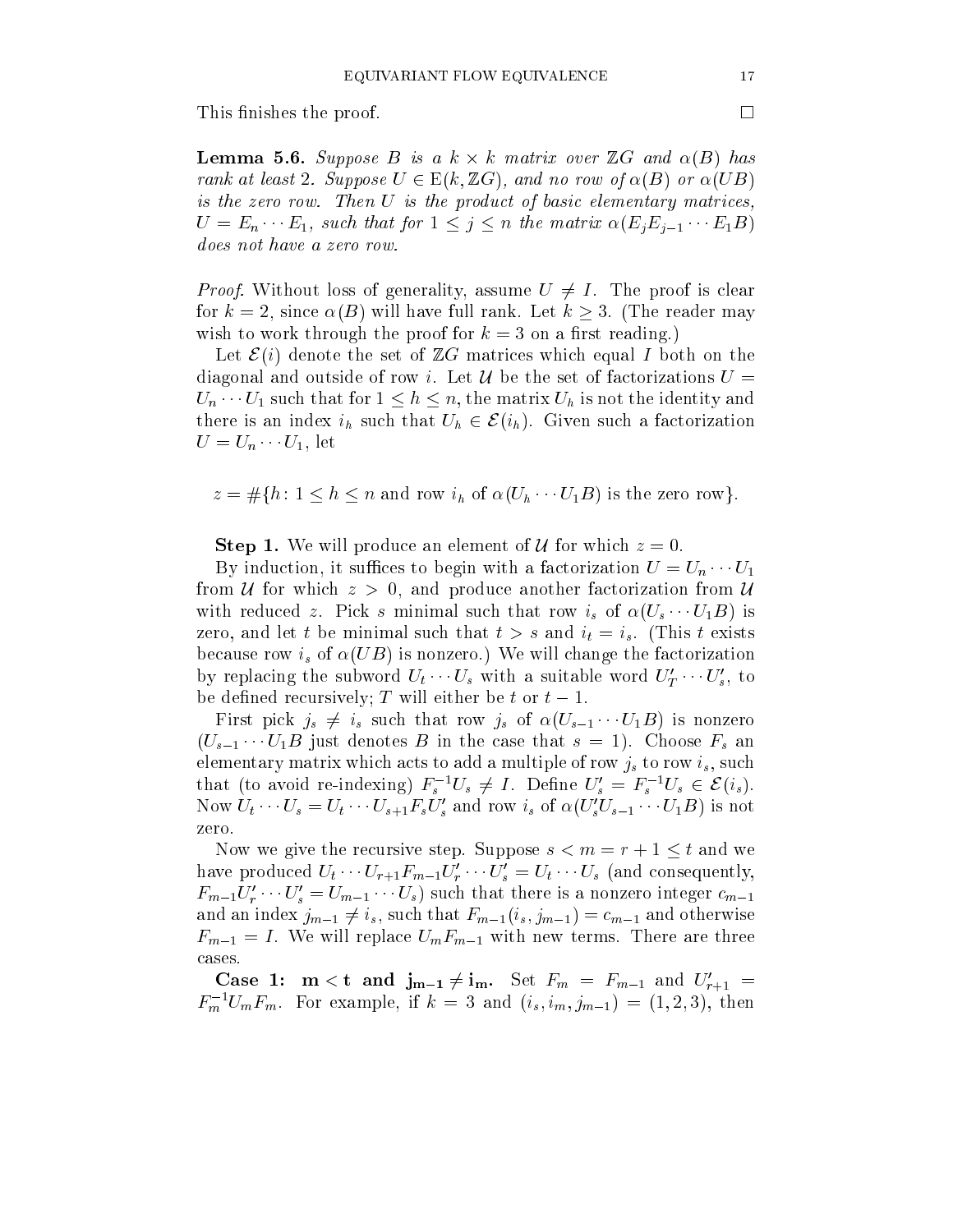we would have for some  $a, b, c$  that

$$
U'_{r+1} = F_m^{-1} U_m F_m = \begin{pmatrix} 1 & 0 & -c \\ 0 & 1 & 0 \\ 0 & 0 & 1 \end{pmatrix} \begin{pmatrix} 1 & 0 & 0 \\ a & 1 & b \\ 0 & 0 & 1 \end{pmatrix} \begin{pmatrix} 1 & 0 & c \\ 0 & 1 & 0 \\ 0 & 0 & 1 \end{pmatrix}
$$

$$
= \begin{pmatrix} 1 & 0 & -c \\ 0 & 1 & 0 \\ 0 & 0 & 1 \end{pmatrix} \begin{pmatrix} 1 & 0 & c \\ a & 1 & ac + b \\ 0 & 0 & 1 \end{pmatrix} = \begin{pmatrix} 1 & 0 & 0 \\ a & 1 & ac + b \\ 0 & 0 & 1 \end{pmatrix}
$$

Now  $U_{r+1} \in \mathcal{L}(u_m)$ , and  $\Gamma_m U_{r+1} \equiv U_m \Gamma_{m-1}$ , and row  $u_m$  of  $U_m \cdots U_1 D$ equals row  $\iota_m$  of  $U_{r+1}U_r \cdots U_s U_{s-1} \cdots U_1 D$ .

Case 2:  $m < t$  and  $j_{m-1} = i_m$ . Choose an index  $j_m$  such that  $j_m \notin \{i_m, i_s\}$  and row  $j_m$  of  $\alpha(U_r \cdots U_s U_{s-1} \cdots U_1 B)$  is not zero. This is possible because rows  $i_s$  and  $j_{m-1}$  of  $\alpha(U_r \cdots U_s U_{s-1} \cdots U_1 D)$  are linearly dependent, (since row  $i_s$  of  $F_m U_r' \cdots U_s' U_{s-1} \cdots U_1 B$  equals row  $i_s$  of  $U_m \cdots U_1B$  which is the zero row under  $\alpha$ ) and rank $(\alpha(B)) \geq 2$ . FICK  $F_m$  with  $F_m(v_s, j_m) = 1$  and otherwise  $F_m = 1$ . Set  $U_{r+1} =$  $r_m$   $r_{m-1}$  and  $U_{r+2} = r_m$   $U_m r_m$ . Now

- $r_{m}U_{r+2}U_{r+1} \equiv r_{m}(r_{m}^{*}U_{m}r_{m})(r_{m}^{*}r_{m-1}) \equiv U_{m}r_{m-1},$
- $\bullet$   $U_{r+1} \in \mathcal{L}(i_s)$  and row  $i_s$  or  $\alpha(U_{r+1} \cdots U_s U_{s-1} \cdots U_1 B)$  is not  $-$
- $\bullet$   $\cup_{r+2}^r \in \mathcal{L}(v_m)$  and row  $v_m$  of  $\cup_{r+2}^r \cdots \cup_s^r \cup_{s-1}^r \cdots \cup_1^r$  equals row  $i_m$  of  $U_m \cdots U_1B$ .

Case 3:  $m = t$ . If  $U_t r_{t-1} \neq 1$ , then set  $U_T = U_{r+1} = U_t r_{t-1}$  $\mathcal{L}(l_s)$ : row  $l_s$  is the same in the matrices  $U_T \cdots U_s U_{s-1} \cdots U_1 D$  and  $U_m \cdots U_1 D$ . If  $U_t \Gamma_{t-1} = I$ , then simply defecte  $U_t \Gamma_{t-1}$ , so  $U_T = U_r$ .

The new factorization has z reduced. This concludes Step 1. **Step 2.** Suppose we have the factorization from U with  $z = 0$ ,  $U = U_n \cdots U_1$ , with  $U_h \in \mathcal{E}(i_h)$ . For  $1 \leq h \leq n$ , we will replace  $U_h$  with

a suitable product of elementary matrices in  $\mathcal{E}(i_h)$ . The argument will be clear from the case  $h = 1$ . For notational simplicity, suppose  $i_1 = 1$ . where  $\sim$  1 as a product  $\sim$  1  $\sim$   $\sim$   $\sim$  1 of basic elementary matrices of which agree with I outside row 1. Now, choose a row  $l > 1$  of B such that row l of  $\alpha(B)$  is not a rational multiple of row 1 of  $\alpha(U_1B)$  (such a row *l* exists because rank $(\alpha(B)) > 1$ . Let  $E_0$  be the elementary matrix which adds row t to row 1: If  $s > 0$ , then  $\alpha((E_0)$  D) has row 1 not zero. Choose a nonnegative integer m large enough that for  $1 \leq j \leq k_1$ , row 1 of  $\alpha(|E_j \cdots E_1(E_0) - |B|)$  is nonzero. Then for  $0 \leq s \leq m$ ,

$$
[E_0^{-s}][E_k \cdots E_1(E_0)^m]B = [E_0^{m-s}][E_k \cdots E_1]B
$$
  
= 
$$
[E_0^{m-s}]U_1B
$$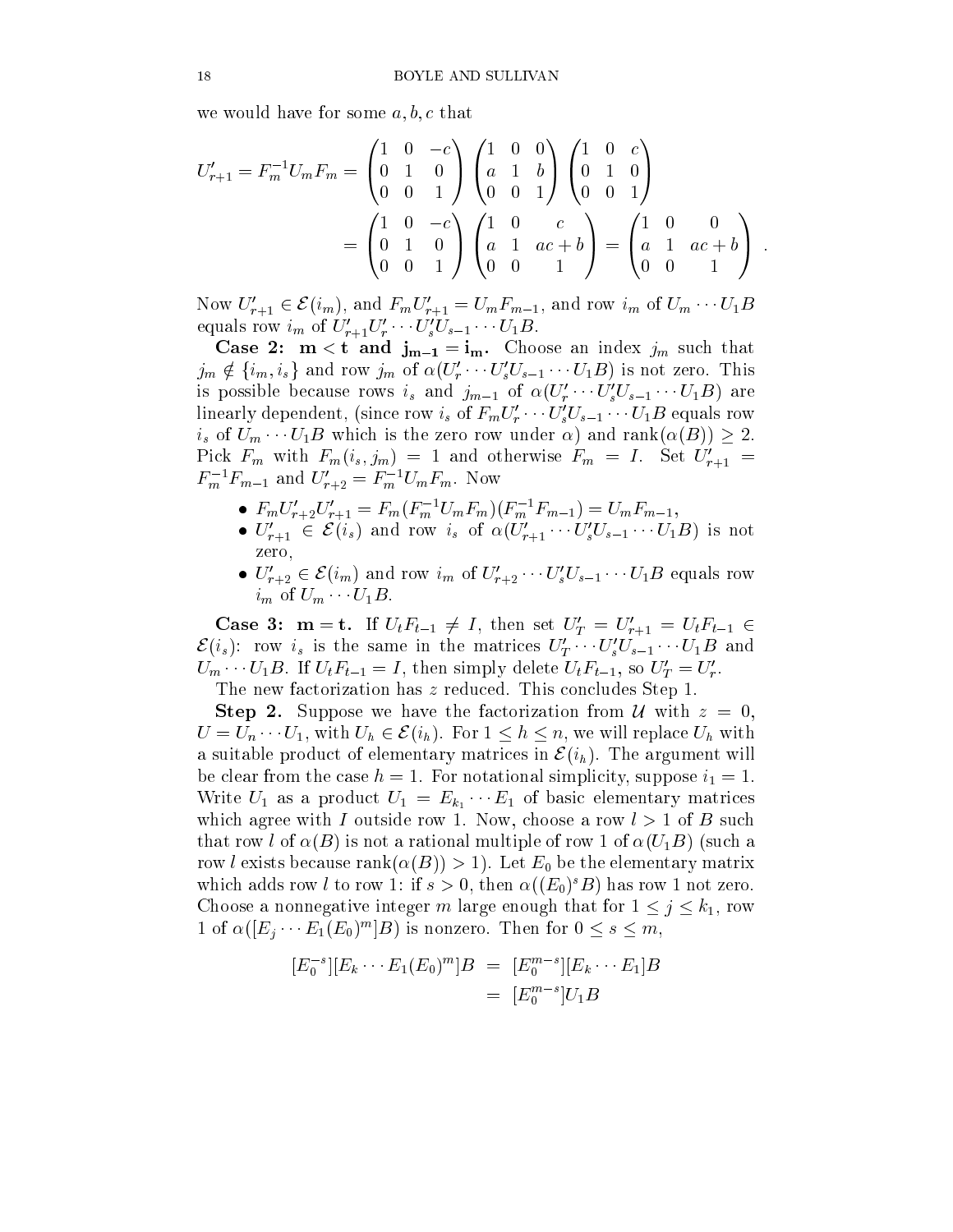and therefore row 1 of  $\alpha(|E_0|^\top |E_{k_1} \cdots E_1(E_0)^\top |B)$  cannot be zero. (Since each  $E_i$ , for  $i = 0, \ldots, k_1$ , affects only row 1, they all commute with each other.) Thus the factorization  $U_1 = (E_0)^{m} E_{k_1} \cdots E_1(E_0)^{m}$  has the required properties.  $\Box$ 

**Lemma 5.7.** Suppose B and B are in  $\mathfrak{M}_+$ ;  $\alpha(B)$  and  $\alpha(B)$  have rank 2; U and W are  $N$  and  $Z$  and  $W$  are matrix  $U$  and  $U$ one strictly positive entry; and  $\cup D = D$ W. Then the equivalence  $(U, W^{-1})$ :  $D \rightarrow D$  is a positive equivalence through  $\mathcal{D}\mathcal{U}_{+}$ .

Proof. We divide the proof into four steps.

Step 1: Reduction to the case  $\alpha(UB)$  has all entries positive. Considered and the property . .  $\sim$   $\sim$   $\sim$   $\sim$   $\sim$   $\sim$   $\sim$  $\sim$ > 0. We can repeatedly add column j to other columns until row i of  $\alpha(UB)$  has all entries strictly positive. This corresponds to multiplying from the right by a nonnegative matrix Q in  $E(k, \mathbb{Z}) \subset E(k, \mathbb{Z}G)$ , giving  $UBQ = B'WQ$ . Then we can repeatedly add row  $i$  of  $UBQ$  to other rows until all entries of  $\alpha(UBQ)$  are positive. This corresponds to multiplying from the left by a matrix P in  $E(\kappa, \mathbb{Z})$ , resulting in a matrix  $(PU)(DQ) \equiv (PD)(WQ)$ whose augmentation has all entries positive. Also, there are positive equivalences in  $\mathfrak{M}_+$  given by

$$
(I, Q): B \to BQ , \qquad (P, I): B' \to PB' .
$$

Therefore, after replacing  $(U, D, D, W)$  with  $(FU, DQ, FD, WQ)$ , we may assume without loss of generality that  $\alpha(UB)$  has all entries positive.

Step 2: Factoring U and  $B \to \text{SUBQ through } \mathfrak{M}_+$ . By Lemma 5.6, we can write U as a product of basic elementary matrices,  $U = E_1 \cdots E_1$ , such that for  $1 \leq j \leq l$ , the matrix  $\alpha(E_i \cdots E_1 B)$  has no zero row. By Lemma 5.5 and Step 1, given the pair  $(E_1, B)$ , there is a nonnegative  $Q_1$  in E(k, ZG) and a signed permutation matrix  $S_1$  such that

$$
(S_1E_1, Q_1): B \to S_1E_1BQ_1
$$

is a positive equivalence in  $\mathfrak{M}_+$ . We observe that

$$
UBQ_1 = S_1^{-1}[S_1E_1S_1^{-1}] \cdots [S_1E_2S_1^{-1}][S_1E_1]BQ_1.
$$

Now, for  $2 \leq j \leq l$ , the matrix  $S_1E_jS_1$  is again a basic elementary matrix  $E_j$ , and the matrix  $\alpha(E_j \cdots E_2(S_1E_1BQ_1))$  has no zero rows.

Again using Lemma 5.5, for the pair  $([S_1E_2S_1^\top],[S_1E_1BQ_1^\top]$  choose a signed permutation matrix  $S_2$  and nonnegative  $Q_2$  producing a positive equivalence in  $\mathfrak{M}_+$ 

$$
(S_2[S_1E_2S_1^{-1}], Q_2) \colon S_1E_1BQ_1 \to S_2[S_1E_2S_1^{-1}]S_1E_1BQ_1Q_2
$$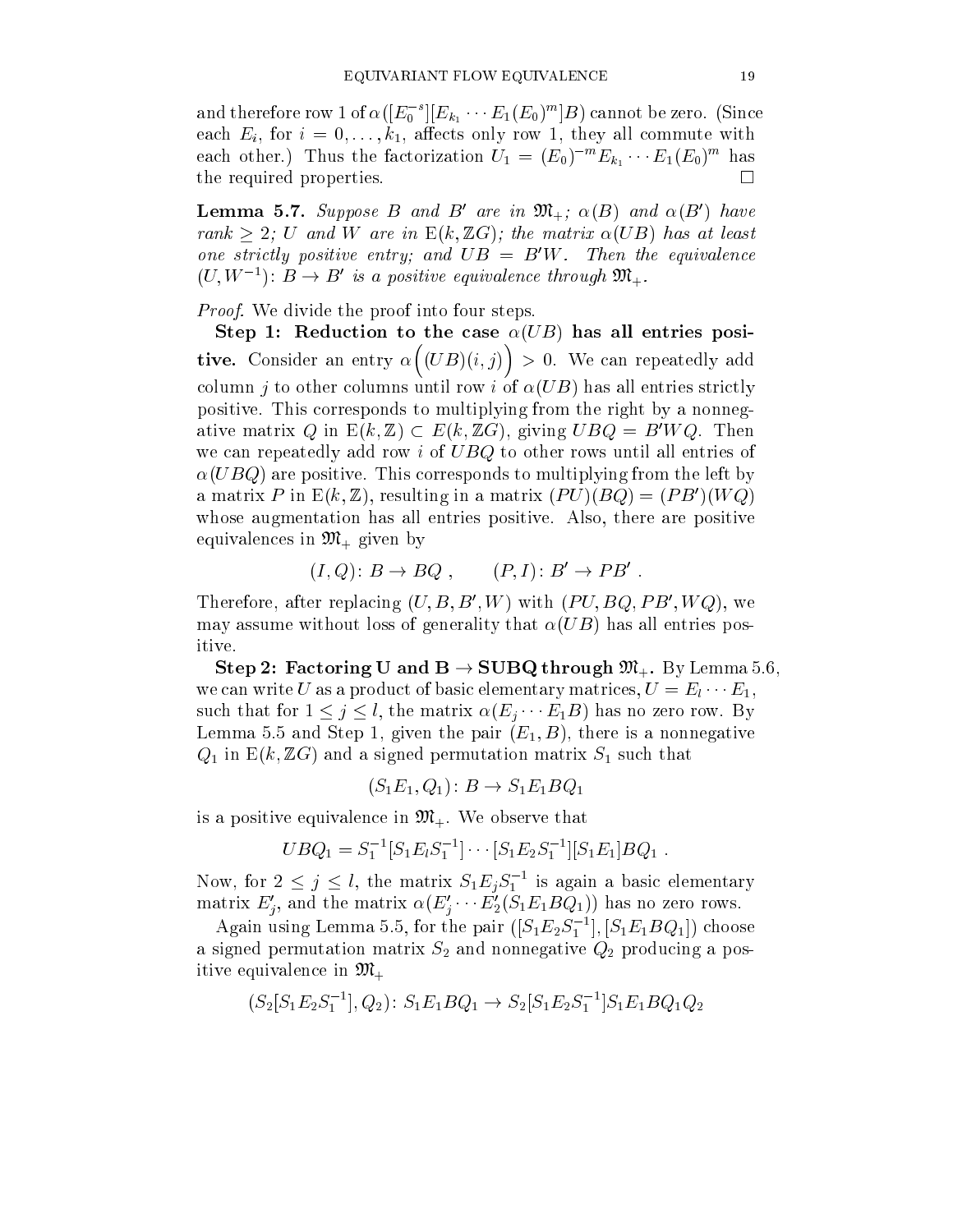so that we get a positive equivalence in  $\mathfrak{M}_+$ 

$$
([S_2S_1E_2S_1^{-1}][S_1E_1], Q_1Q_2): B \to [S_2S_1E_2E_1BQ_1Q_2]
$$

and we observe that

$$
UBQ_1Q_2 = S_1^{-1}S_2^{-1}[S_2S_1E_lS_1^{-1}S_2^{-1}] \cdots [S_2S_1E_3S_1^{-1}S_2^{-1}][S_2S_1E_2S_1^{-1}][S_1E_1]BQ_1Q_2.
$$

Continue this, to obtain a signed permutation matrix  $S = S_1 \cdots S_1$  and nonnegative  $Q = Q_1 \cdots Q_l$  such that

$$
UBQ = S^{-1}[S_l \cdots S_1 E_l S_1^{-1} \cdots S_{l-1}^{-1}] \cdots [S_2 S_1 E_2 S_1^{-1}][S_1 E_1] BQ
$$
  
=  $S^{-1}(SUBQ)$ 

and  $(SU, Q)$ :  $B \to SUBQ$  is a positive equivalence in  $\mathfrak{M}_+$ .

Step 3: Realizing the permutation. We continue from Step 2. It remains to show that

$$
(S, I): U BQ \to SUBQ
$$

is a positive equivalence in  $\mathfrak{M}_+$ . Since S is a product of signed transposition matrices, it may be described as a permutation matrix in which some rows have been multiplied by  $-1$ . Since UBQ and SUBQ are strictly positive, it must be that  $S$  is a permutation matrix. Also,  $\det(S) = 1$ , so if  $S \neq I$  then S is the matrix of a permutation which is a product of 3-cycles. So it is enough to realize the positive equivalence in  $\mathfrak{M}_+$  in the case that S is the matrix of a 3-cycle. For this we write the matrix

$$
C = \begin{pmatrix} 0 & 1 & 0 \\ 0 & 0 & 1 \\ 1 & 0 & 0 \end{pmatrix}
$$

as the following product  $C_0C_1 \cdots C_5$ :

$$
\begin{pmatrix}\n1 & 0 & 0 \\
0 & 1 & 0 \\
0 & -1 & 1\n\end{pmatrix}\n\begin{pmatrix}\n1 & 0 & 0 \\
-1 & 1 & 0 \\
0 & 0 & 1\n\end{pmatrix}\n\begin{pmatrix}\n1 & 0 & -1 \\
0 & 1 & 0 \\
0 & 0 & 1\n\end{pmatrix}\n\begin{pmatrix}\n1 & 1 & 0 \\
0 & 1 & 0 \\
0 & 0 & 1\n\end{pmatrix}\n\begin{pmatrix}\n1 & 0 & 0 \\
0 & 1 & 0 \\
1 & 0 & 1\n\end{pmatrix}\n\begin{pmatrix}\n1 & 0 & 0 \\
0 & 1 & 1 \\
0 & 0 & 1\n\end{pmatrix}
$$

For  $0 \leq i \leq 5$ , the matrix  $C_iC_{i+1}\cdots C_5$  is nonnegative. Therefore the equivalence  $(C, I) : A \to CA$  is a positive equivalence through  $\mathfrak{M}_+$ whenever  $A \in \mathfrak{M}_+$ .

Step 4. Conclusion. We now have several positive equivalences through  $\mathcal{M}_+$ , namely  $(SU, Q)$ :  $B \rightarrow SUBQ$ ,  $(S^-, I)$ :  $SUBQ \rightarrow$  $U D Q$ , and  $(I, Q \to I : U D Q \to U D$ . By composition,  $(U, I)$  is a positive equivalence through  $\mathfrak{M}_{+}$  from B to  $UB = B'W$ . By a similar argument (invoking corollaries to Lemmas 5.5 and 5.6 for multiplications on the right), we can show  $(I, W)$  is a positive equivalence through  $\mathfrak{M}_{+}$  from B to  $B'W$ . This proves Lemma 5.7.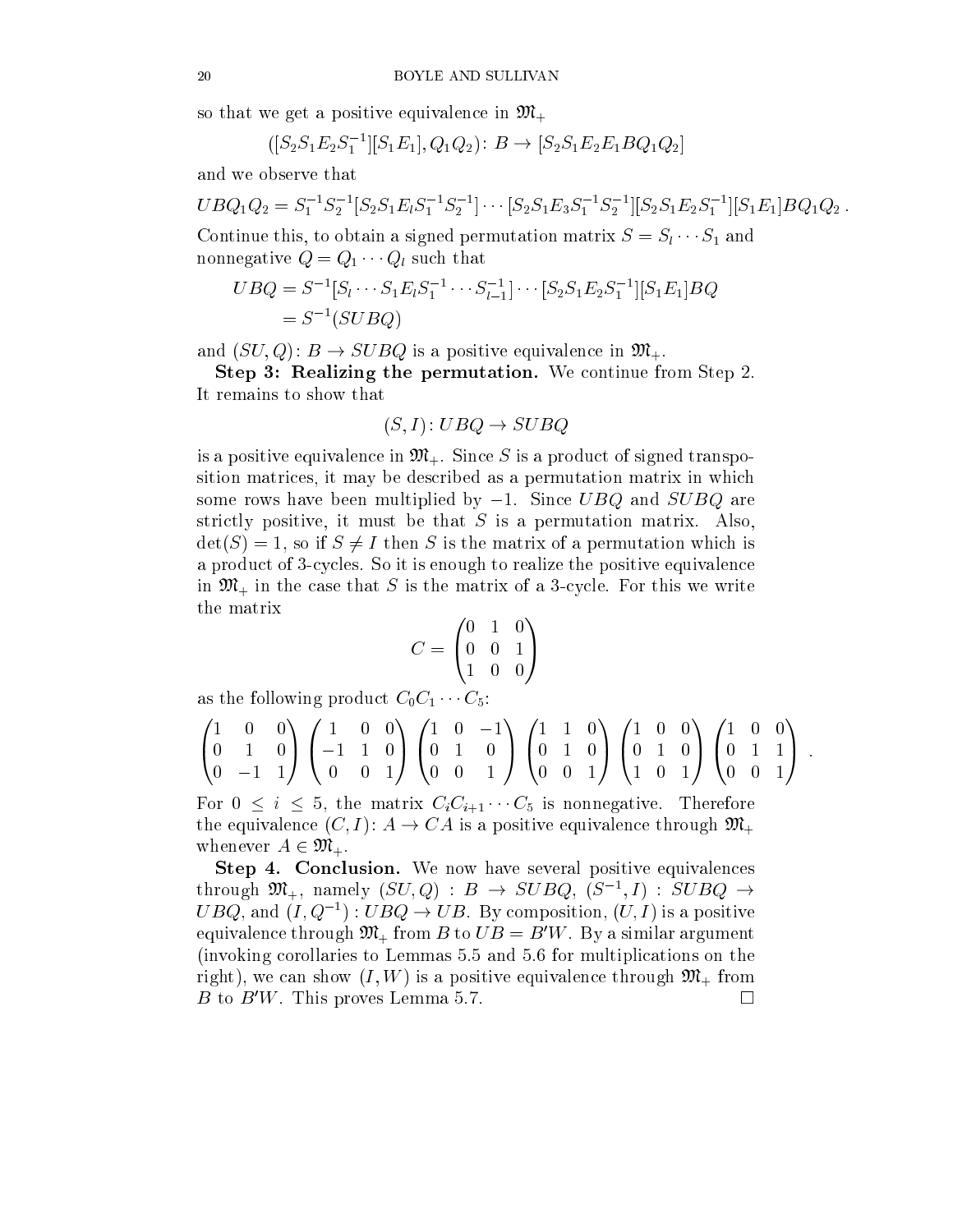Proof of Theorem 5.3. We will use Lemma 5.7 twice: rst to give a positive equivalence from  $B$  to itself, and then to give another from  $B$ to  $D$ . The inverse of the first followed by the second will equal  $(U, V)$ and thus establish that  $(U, V)$  is a positive equivalence.

 Notation: For a 2 - 2 matrix H and m <sup>2</sup> <sup>N</sup> let L = Lm(H) =  $1 \quad 0 \quad$   $1 \quad 0$  consisting of the first two rows of  $Q$ .

By assumption, there are matrices X and Y in  $E(k, \mathbb{Z}G)$  such that  $XBY = D$ , where D has block diagonal form  $I_2 \oplus F$ .

 $\mathbb{R}$  . We will show that for a suitable 2 -  $\mathbb{R}$  -  $\mathbb{R}$  -  $\mathbb{R}$  -  $\mathbb{R}$  -  $\mathbb{R}$  $m$  large enough the self equivalence (A  $LL, Y L^{-1}$  ):  $B \rightarrow B$ is a positive equivalence. The matrix  $\alpha(XBY)$ {12; \*} =  $\alpha(D)$ {12; \*} has rank two, so  $\alpha(XB)$ {12; \*} has rank two, and thus there exists an  $H \in SL(2, \mathbb{Z})$  such that the first row R of  $H[\alpha(XB)\{12; *\}]$  has both a positive and a negative entry.

Let C be the first column of  $\alpha(\Lambda^{-1}) = \alpha(\Lambda)^{-1}$ . Since C is not the zero vector the k - k matrix CR has a positive and a negative entry.

Now, if  $m$  is sufficiently large, then the corresponding entries of  $\alpha$  ( $\Lambda^{-1}$   $L\Lambda$   $B$  ) and  $CH$  will have the same sign provided the corresponding entry of  $CR$  is not zero.

we now apply Lemma 5.7 to see that  $(X^{-1}LX, YL^{-1})$  is a positive equivalence from  $B$  to itself.

**Step 2.** For large enough m the entries of  $\alpha(UX^{-1}LAB)$  agree in sign with the corresponding nonzero entries of  $\alpha(U)CR$ . Since  $\alpha(U)$  is nonsingular, the matrix  $\alpha(U)CR$  is nonzero and so contains positive and negative entries, because R does. Thus, by Lemma 5.7  $(UA^{-1}LA, TL^{-1}T^{-}V)$  is a positive equivalence form  $D$  to  $D$ . This concludes the proof.

#### 6. The main results

 $\mathcal{L} = \left\{ \begin{array}{ccc} 1 & 1 & 1 \ 1 & 1 & 1 \end{array} \right.$ equal to I a in its new left-hand corner and corner and exception to the top to the infinite identity outside this block. The next theorem is our central result.

**Theorem 6.1.** Let G be a finite group, and let A and B be nontrivial essential ly irreducible matrices over Z+G such that W(A) = W(B) = G. If  $(U, V) : (I - A)_{\infty} \to (I - B)_{\infty}$  is an  $E(\mathbb{Z}G)$ -equivalence, then it is <sup>a</sup> positive ZG equivalence.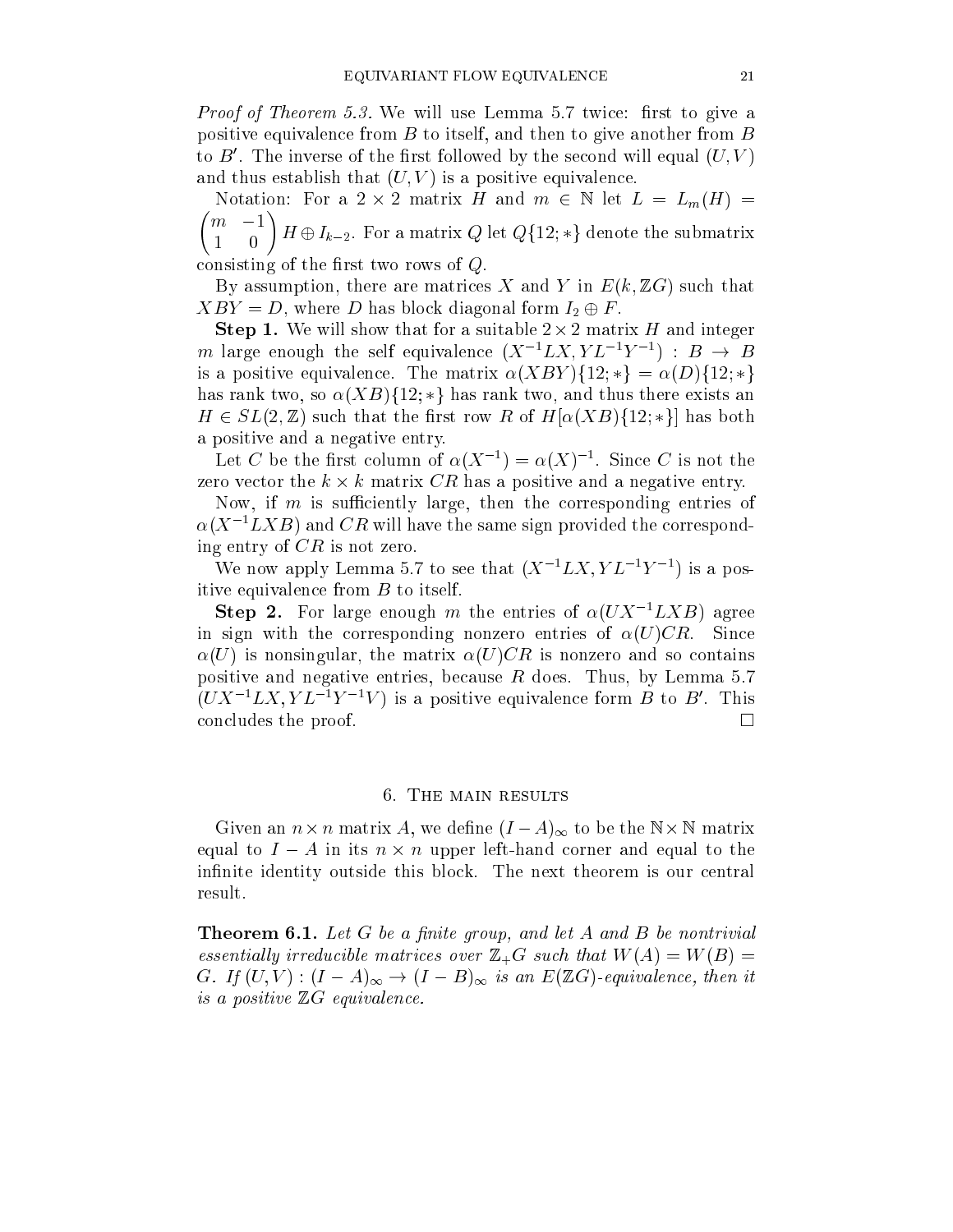Proof. First, we may assume that that A and B have a common size k with one and understand the upper left  $\mathbb{R}^n$  is the upper left  $\mathbb{R}^n$  . The upper left k  $\mathbb{R}^n$ panding a matrix  $A$  to a larger matrix with zero entries does not affect  $\mathcal{N}$  . The  $\mathcal{N}$  is a summatrix is a summatrix in a summatrix is a summatrix in a summatrix is a summatrix in of  $I - A$  and of  $I - B$ . By Lemma 6.6 (which we defer to the end of this section), after replacing  $I - A$  and  $I - B$  with matrices positively equivalent over  $\mathbb{Z}G$ , we may assume that  $A-I$  is very positive and likewise that  $B - I \gg 0$ . By Lemma 5.2,  $(U, V) : I - A \rightarrow I - B$  is a positive equivalence if  $(U, V) : A - I \rightarrow B - I$  is a positive equivalence through  $\mathfrak{M}_+$  (Definition 5.1). By Theorem 5.3,  $(U, V) : A - I \rightarrow B - I$ is indeed a positive equivalence through  $\mathfrak{M}_+$ .  $\Box$ 

Remark 6.2. Note, in Theorem 6.1 we not only showed a positive equivalence exists, in addition we showed every equivalence is a positive equivalence. In the case  $G$  is trivial, this additional information proves [7, Sec. 7] surjectivity of a certain homomorphism to  $Aut(cok(I - A))$ from the mapping class group of the mapping torus of an irreducible nontrivial SFT  $S_A$ . (For this homomorphism, the action of a basic flow equivalence is multiplication by the corresponding basic elementary matrix.) In the case  $G$  is nontrivial, our map goes from an equivariant mapping class group to the  $\mathbb{Z}G$  module  $\mathrm{cok}(I - A)$ , and from Theorem 6.1 we similarly know the range in  $Aut(cok(I - A))$  is the set of automorphisms induced by  $E(ZG)$  self equivalences of  $(I - A)$ .

**Remark 6.3.** Suppose in Theorem 6.1 that  $(I - A)_{\infty}$ ,  $(I - B)_{\infty}$ , U and v equal I outside the proof of the proof of the proof of the proof of  $\mathcal{C}$ Theorem 6.1 shows that the factorization of  $(U, V)$  into basic positive equivalences can be achieved using only matrices which equal I outside their upper left (n + 2) - (n + 2) corners.

**Theorem 6.4** (Classification Theorem). Let G be a finite group, and let A and B be essential ly irreducible nontrivial matrices over 2000  $\pm$  $\sim$  SA and SB to be G-J to a quitality that Hilbert J and W(A)  $\sim$  $W(B)$ . Now suppose  $W(A) = W(B)$  and H is a group in this weight class. Let  $A$  and B be matrices over  $\mathbb{Z}$  which are positively  $\mathbb{Z}$  equivalent to A and B, respectively. (A and B exist by Proposition 4.4). Then the following are equivalent: the following are equivalent: the following are equivalent: the following are equivalent: the following are equivalent: the following are equivalent: the following are equivalent: the fol

- (1)  $S_A$  and  $S_B$  are G-flow equivalent.
- (2) Inere exists  $\gamma$   $\in$  G such that  $\gamma \Pi$   $\gamma$   $\tau$   $\equiv$   $\pi$  and there is an  $E(\mathbb{Z}H)$  equivalence from  $(I - A)_{\infty}$  to  $(I - \gamma D \gamma^{-1})_{\infty}$ .

Proof. The necessity of W(A) = W(B) was Proposition 4.2. The implication (1)  $\implies$  (2) follows from Theorems 3.3 and 4.7. The implication  $(2) \implies (1)$  follows from Theorem 6.1.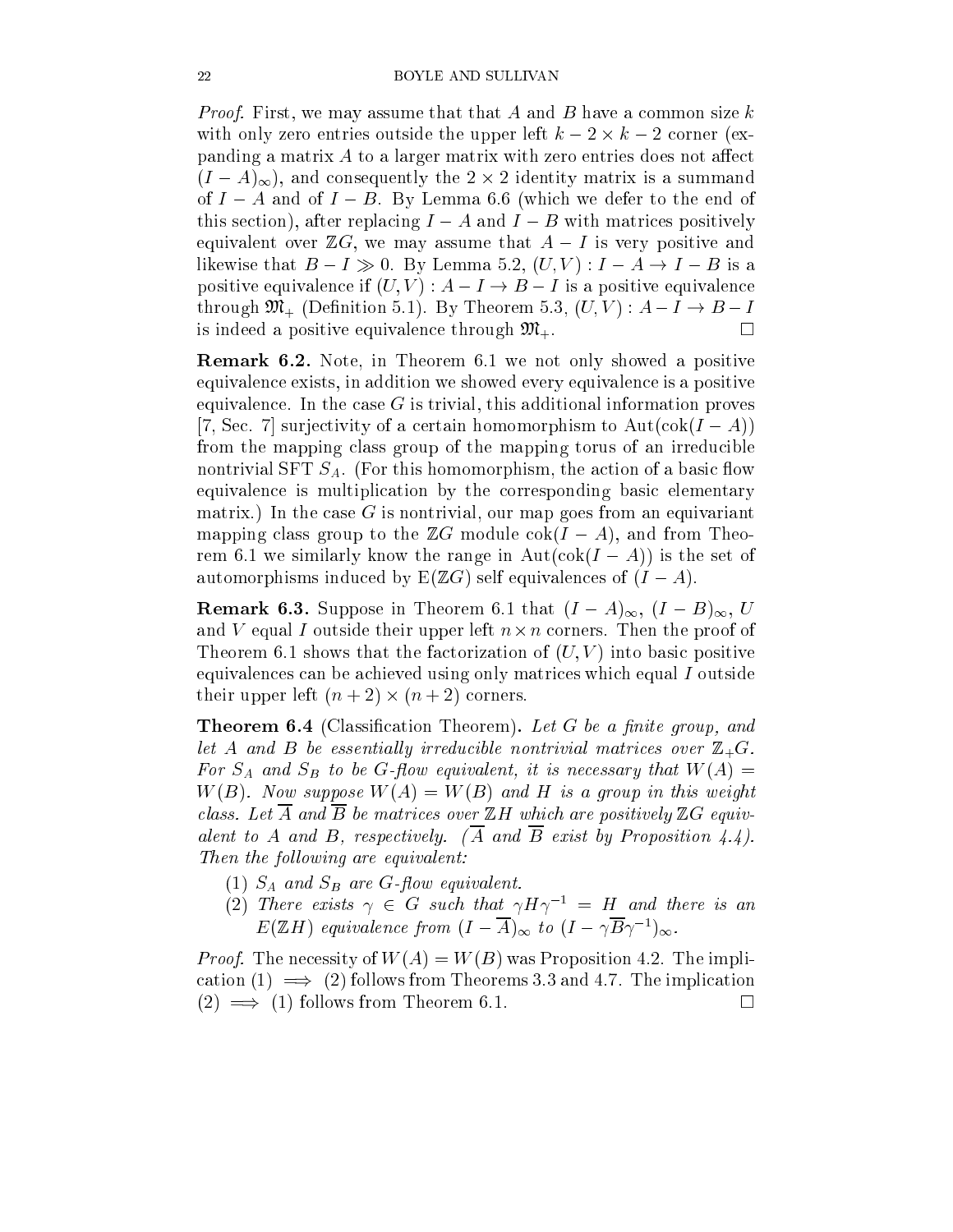Theorem 6.4 reduces the  $G$ -flow equivalence classification to the problem of classifying matrices up to  $E(ZG)$  equivalence, which we discuss in Sections 8 and 9. The positivity constraints on the matrices  $I - A$  we study does not lead to a smaller  $E(ZG)$  equivalence problem, because for any finitely supported B over  $\mathbb{Z}G$  there is an  $E(\mathbb{Z}G)$  equivalence from  $I - B$  to a matrix  $I - A$  where A is essentially irreducible and nontrivial with weight class  $\{G\}$  (Proposition 8.8). We extract now one consequence of Theorem 6.4 and the algebra.  $SK_1(\mathbb{Z}G)$  is discussed in Section 8.

**Theorem 6.5.** Suppose  $G$  is a finite abelian group and  $A$  is a square irreducible matrix over Z+G such that I and I A is injective (i.e. det(I A) and is not <sup>a</sup> zero divisor in ZG). Then the fol lowing hold.

- $(1)$  The number of distinct G-flow equivalence classes defined by matrices B such that det(I B) = det(I A) is nite.
- (2) If  $SK_1(\mathbb{Z}G)$  is trivial and  $\det(I-B) = \det(I-A)$ , then A and  $B$  determine the same  $G$ -flow equivalence class if and only if they have the same weight class and the ZG modules cok(I A) and contract and contract are in the contract of the contract of the contract of the contract of the contract of the contract of the contract of the contract of the contract of the contract of the contract of the contract

Proof. (1) When I A is injective, cok(I A) is nite. Therefore (crudely) only finitely many isomorphism classes of cokernel module are possible. The conclusion now follows from the Classication Theorem 6.4, Corollary 9.9, and the finiteness of  $SK_1(\mathbb{Z}G)$  [27]. (2) This follows from the Classication Theorem 6.4 and Proposition 9.5.  $\Box$ 

We finish this section with the (somewhat tedious) proof for the reduction to very positive matrices.

**Lemma 6.6** (Very Positive Presentation). Let A be an essentially irreducible m - m matrix over Z+G, m 2, such that Wi(A) = G for  $1 \leq i \leq m$  and  $\alpha(A)$  has more than one cycle. Then there is a positive equivalence over  $\mathbb{R}^n$  . The matrix I is a matrix I such that such that such that such that such that such that such that such that such that such that such that such that such that such that such that such tha  $\pi_q((B-I)(i,j)) > 0$  for every g in G and every entry index  $(i,j)$ , i.e.,  $B-I \gg 0$ .

Proof. We sequentially adjust the matrix A without renaming it each time. Let a be not a be not as a changes as a does as A does. We relate the sound the irreducible core submatrix is in the upper left-hand corner.

Step 0: Diagonalizing cycles. First we describe a certain cycleshortening construction. Let  $i = i_0, i_1, \ldots, i_k = i$  be a finite sequence of indices corresponding to a cycle (cyclic path of edges)  $C = e_1e_2 \cdots e_k$ with weight g, where  $e_t$  runs from  $i_{t-1}$  to  $i_t$  and has weight  $g_t$  (so  $g_1g_2 \cdots g_k = g$ . We require that some intermediate index  $i_r$  is not i.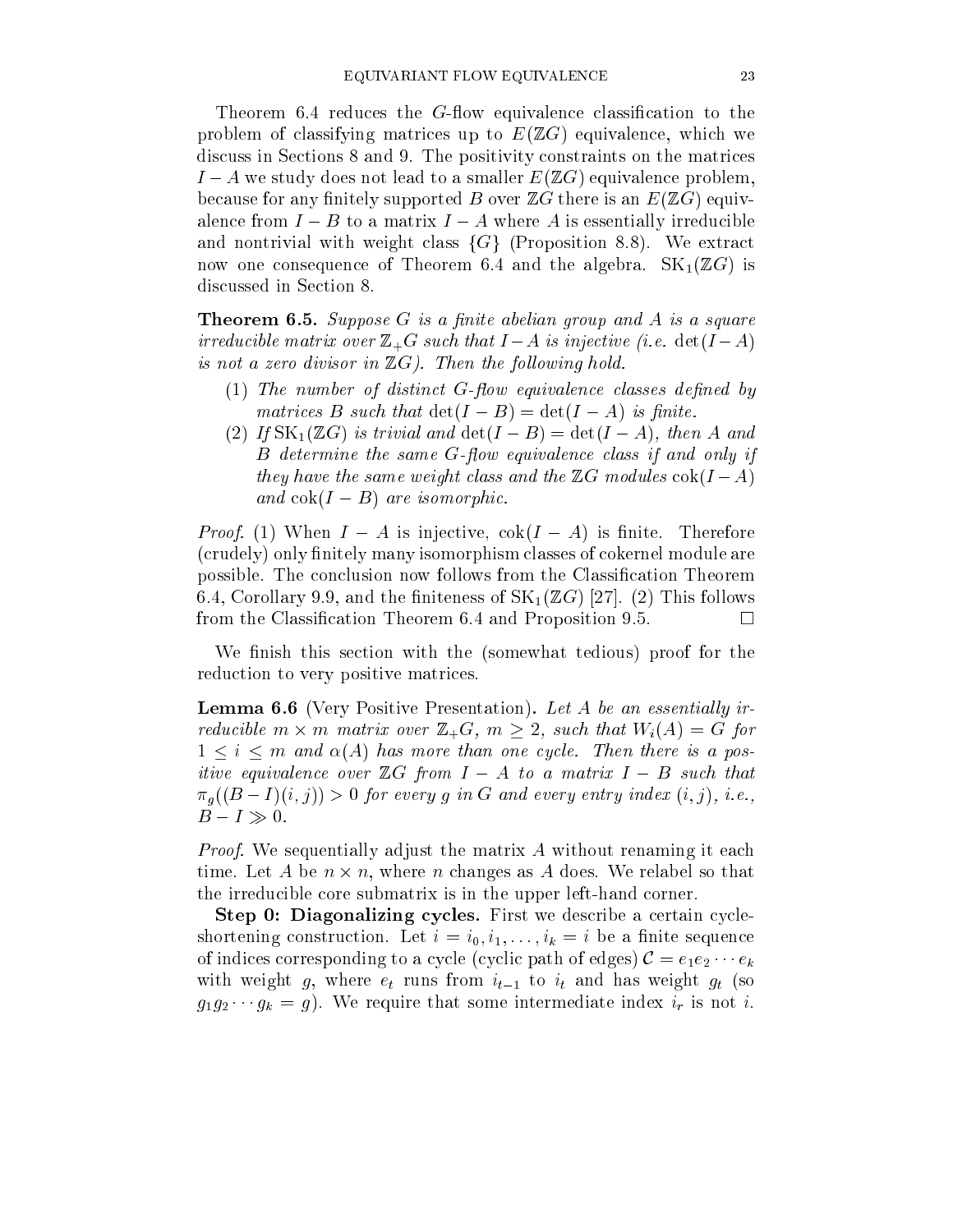We will construct a positive equivalence  $(I - A) \rightarrow (I - B)$  for which we claim  $A(i, i) \geq B(i, i) + g$  and also  $A(t, t) \geq B(t, t)$  for all t. The latter part of this claim will be clear because the construction will be a composition of forward basic positive equivalences.

First suppose the path length k satisfies  $k > 2$ . Let e denote the edge  $e_r$ .

- (1) If  $r \leq \kappa 1$ , then produce a new matrix  $I A$  by applying the basic positive equivalence  $(E_{i_r,i_{r+1}}(g_{r+1}), I)$ . The A-cycle C gives rise to an  $A$ -cycle  $C$  , which looks like  $C$  except that any  $e_se_{s+1}$  for which  $e_s = e$  is replaced by an edge from  $i_{s-1} = i_r$  to  $i_{s+1}$  with weight  $g_s g_{s+1}$ . The cycle C is still a cycle from  $i$  to  $i$ , it still passes through an index other than  $i$ , and it has the same weight as  $\mathcal{C}$ .
- (2) If we do not have  $r < k 1$ , then  $r = k 1 \geq 2$ , and we may similarly apply the basic positive equivalence  $(I, E_{i_{r-1},i_r}(g_r))$  to shorten the cycle.

Repeating the moves above, we reach the case of path length  $k = 2$ . Apply the basic positive equivalence  $(E_{i_0,i_1}(g_1), I)$ . We have shortened the cycle to a cycle from  $i$  to  $i$  with the same weight. This completes the proof of the claim.

Given A, let  $A''$  denote the irreducible core of A, its maximal irreducible principal submatrix.

Step 1: Nonzero trace. If A has zero trace, then diagonalize a cycle as in the previous step to achieve nonzero trace.

**Step 2: Trim.** Suppose row j of A is zero and some entry  $A(i, j) \neq j$ 0. Let  $A(i, j) = g_1 + \cdots + g_k$  and set  $E = E_{ij}(g_1 + \cdots + g_k)$ , so  $E = E_{ij}(g_1) \cdots E_{ij}(g_k)$ . Then  $E(I - A) = (I - B)$  where  $B = A$  except for the entry  $B(i, j) = 0$ , and  $(E, I) : (I - A) \rightarrow (I - B)$  is a positive equivalence. After if necessary applying such positive equivalences, and analogous equivalences  $(E, I)$ , we may assume that  $A(i, j) = 0$  unless both  $i$  and  $j$  are indices for  $A$  .

Step 3: Core at least  $2 \times 2$ . Suppose the irreducible core A is  $1 \times 1$ , say  $A^{\dagger} = (A(1, 1))$ . Because there is more than one cycle, we can write  $A(1, 1) = g + b$  where  $g \in G$  and  $0 \neq b \in \mathbb{Z}_+G$ . Subtract g times row 2 of  $(I - A)$  from row 1; then subtract column 2 from column 1. The result of these two positive equivalences is a matrix with  $\begin{pmatrix} b & g \\ g & g \end{pmatrix}$  $\sim$ 

as the irreducible core.

Step 4: Very positive core diagonal. At this point we have  $A<sup>0</sup>$ at least 2  $\times$  2 in size and with an index  $i$  such that  $A$   $(i,i)\neq$  0. Pick an index  $\gamma \neq i$  for  $A$  . Every element of G is the weight of some cycle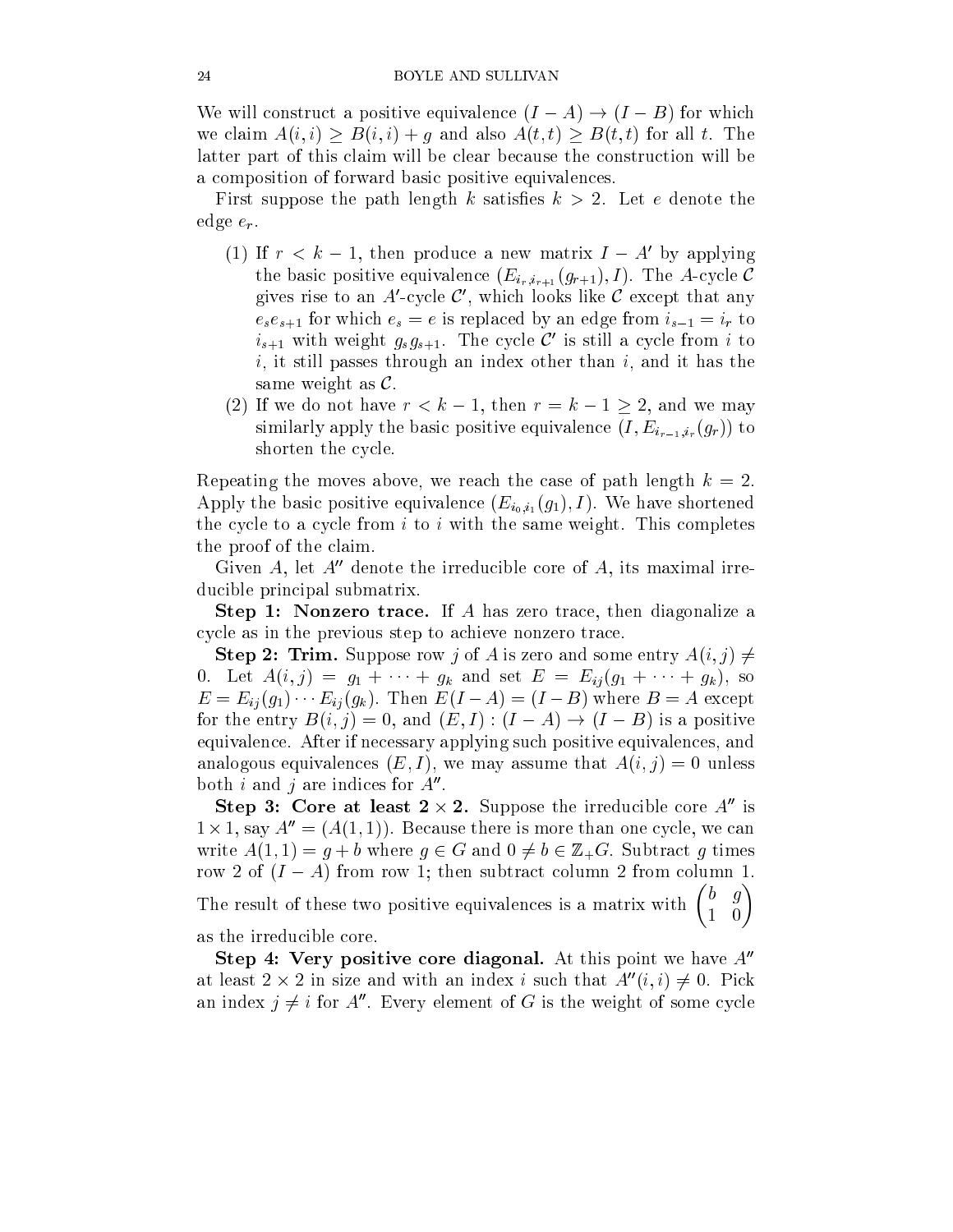from i to i, so it follows by irreducibility of  $A''$  that every element of G is the weight of some cycle from  $i$  to  $j$  which runs through i. This statement remains true after we diagonalize a cycle from  $j$  to  $j$  as in Step 0, because i and j must remain in the irreducible core, because the  $ii$  and  $jj$  entries are nonzero and do not decrease. Consequently we can diagonalize cycles until  $A''(t, t) \gg 0$  for every diagonal entry of  $A^{\prime\prime}$ .

**Step 5: A=core.** If  $1 \le t \le m$  and t is not an index for  $A''$ : pick an index s for  $A''$ ; subtract row t of A from row s; then subtract column t from column s. This positive equivalence  $I - A \rightarrow I - C$  produces C whose irreducible core has an index set enlarged by  $\{t\}$ . Apply Step 4 again to the tt and ss entries as needed to get all diagonal entries of  $C'' \gg 0$ . Repeat until  $A = A''$  with very positive diagonal.

Step 6: Very positive A. Suppose  $i \neq j$ ,  $g \in G$  and  $A''(i, j) - g \geq$ 0. Following Step 3,  $(E_{ij}(g), I) : (I - A) \rightarrow (I - C)$  is a basic positive equivalence;  $C(i, j) \gg 0$ ; and  $C \geq A$ . So, we may apply basic positive equivalences to arrive at  $A''$  on an unchanged index set with  $A'' \gg 0$ .  $\Box$ 

#### 7. Twistwise flow equivalence

As noted in the Introduction, when  $G=\mathbb{Z}/2$  the equivalence relation of  $G$ -flow equivalence is called twistwise flow equivalence. Let  $t$  denote the generator of  $\mathbb{Z}/2$ , so  $t^2 \equiv 1$ . We write  $A(t)$  for a matrix over  $\mathbb{Z}_+G$ and let  $A(1)$  and  $A(-1)$  denote the matrices over  $\mathbb Z$  obtained from setting t to 1 and  $-1$ .

Suppose  $A(t)$  is given. We define the *ribbon set* R to be a flow on a fiber bundle with fiber  $(-1, 1)$  over the one-dimension suspension flow  $(B, \phi)$  of  $A(1)$ , associated to  $A(t)$  as follows. We can pass to a higher block presentation so that we may assume  $A(t)$  has only 1's,  $0$ 's and  $t$ 's as entries. Then there is an oriented Markov partition D = fD1; : : : ; Dkg on a cross section of F that induces A(1). Let  $B_{ij} = \{x \in B \mid x \in \phi_t(y), y \in D_i, \text{ and } \phi_{\tau(y)}(y) \in D_j \text{ for } 0 \le t \le \tau(y)\},\$  $\frac{1}{2}$  is the map for  $\frac{1}{2}$  - Bij - Bij - Bij - Bij - Bij - Bij - Bij - Bij - Bij - Bij - Bij - Bij - Bij - Bij - Bij - Bij - Bij - Bij - Bij - Bij - Bij - Bij - Bij - Bij - Bij - Bij - Bij - Bij - Bij - Bij - Bij Attach the nonempty  $R_{ij}$ 's so that the core is F and the gluing of the edge fibers (end points of the  $B_{ij}$  crossed with the fiber  $(-1, 1)$ ) are the identity if  $A_{ij} = 1$  and multiplication by  $-1$  if  $A_{ij} = t$ . Call this set R. We place a flow on R that agrees with  $\phi$  on the core B and so that all other orbits are forward asymptotic to  $B$  and exit  $R$  in reverse time. Two matrices are twistwise flow equivalent if and only if they have topologically equivalent ribbon sets. Ribbon sets are realized naturally as stable bundles of basic sets of Smale flows [37].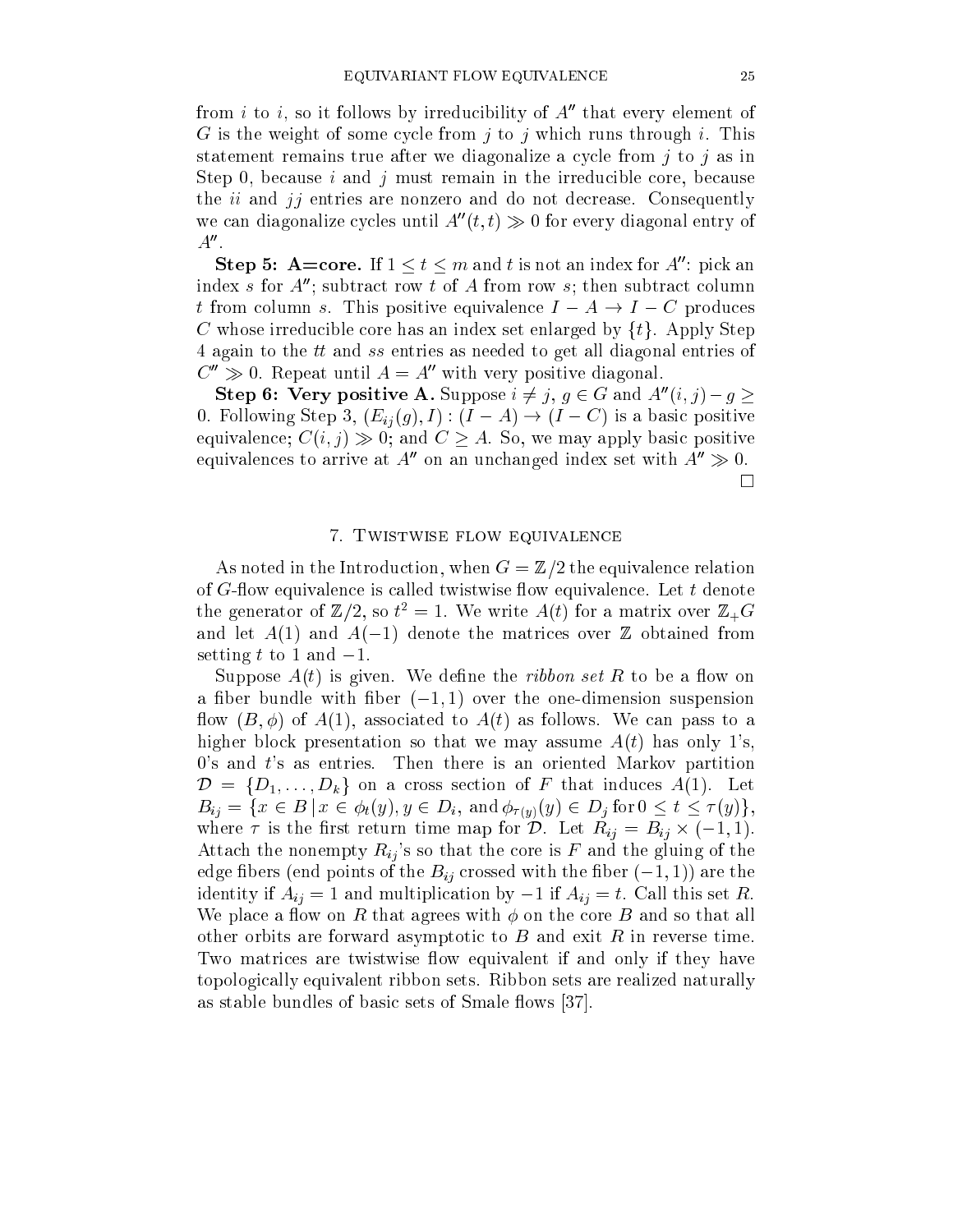We now define the invariants of twistwise flow equivalence established in [37, 38, 39]. Let T =  $\sim$  $\sim$ . It is a definition of the second and a property of the second state of the second state of the second state o be the 2k of 2k matrix over 2k matrix over 2k matrix over 2k obtained by converting each and the con entry of A(t) to the block aid to the block aid to the block at the block aid to the block aid to the block ai  $\overline{\phantom{a}}$  $\sim$ the three matrices  $I - A(1), I - A(-1), I - A(T)$  were established as invariants of twistwise flow equivalence, as were the isomorphism classes of their cokernel groups. (We remark that the group  $\cot(I - A(T))$  is isomorphic to the group obtained from the  $\mathbb{ZZ}/2$  module  $\cot(I - A(t))$ by forgetting the module structure.) The orientability of the ribbon set was determined by checking the diagonal entries of  $A$  (t) for  $i =$  $1, \ldots, k$  for t's. The ribbon set is orientable if t appears in none of these entries, and is nonorientable otherwise. Orientability is an invariant independent of the others; in the setting of this paper, orientability is triviality of the weight class.

From the results of this paper, it is easy to see that the previously known invariants were not complete. For example, none of those invariants distinguish a matrix and its transpose, so Example 8.6 and Proposition 8.8 can be used to produce a pair which agree on the previously known invariants but are not twistwise flow equivalent. The methods and results of this paper are also useful for establishing twistwise flow equivalence when it holds.

Example 7.1. Let A =  $\sim$   $\overline{\phantom{a}}$   $\overline{\phantom{a}}$  Then  $E(I - A) = I - B$ , so by Theorem 6.4, A and B are twistwise flow equivalent. This answers a question in [39, page 9]. Here  $E$  does not give a basic positive equivalence. However, following the philosophy of the proof of the proof of Theorem 6.1, if we let  $\mathcal{I}$  $\sim$  and Q2 and Q2 and Q2 and Q2 and Q2 and Q2 and Q2 and Q2 and Q2 and Q2 and Q2 and Q2 and Q2 and Q2 and Q2  $\sim$  $\sim$ then  $(I, Q_1), (I, Q_2), (E, I), (I, Q_2]), (I, Q_1)$  is a sequence of basic positive equivalences taking  $I - A$  to  $I - B$ .

In [38] Table 2 lists some 3 - 3 matrices. Several pairs have identical invariants: counting down,  $1 \& 5$ ,  $2 \& 7$ ,  $4 \& 13$ , and  $17 \& 18$ . It was unknown if they were twistwise flow equivalent. We can now report that simple hand calculations show that the matrices corresponding to these pairs are twistwise flow equivalent. Section 8 includes some additional results on twistwise flow equivalence.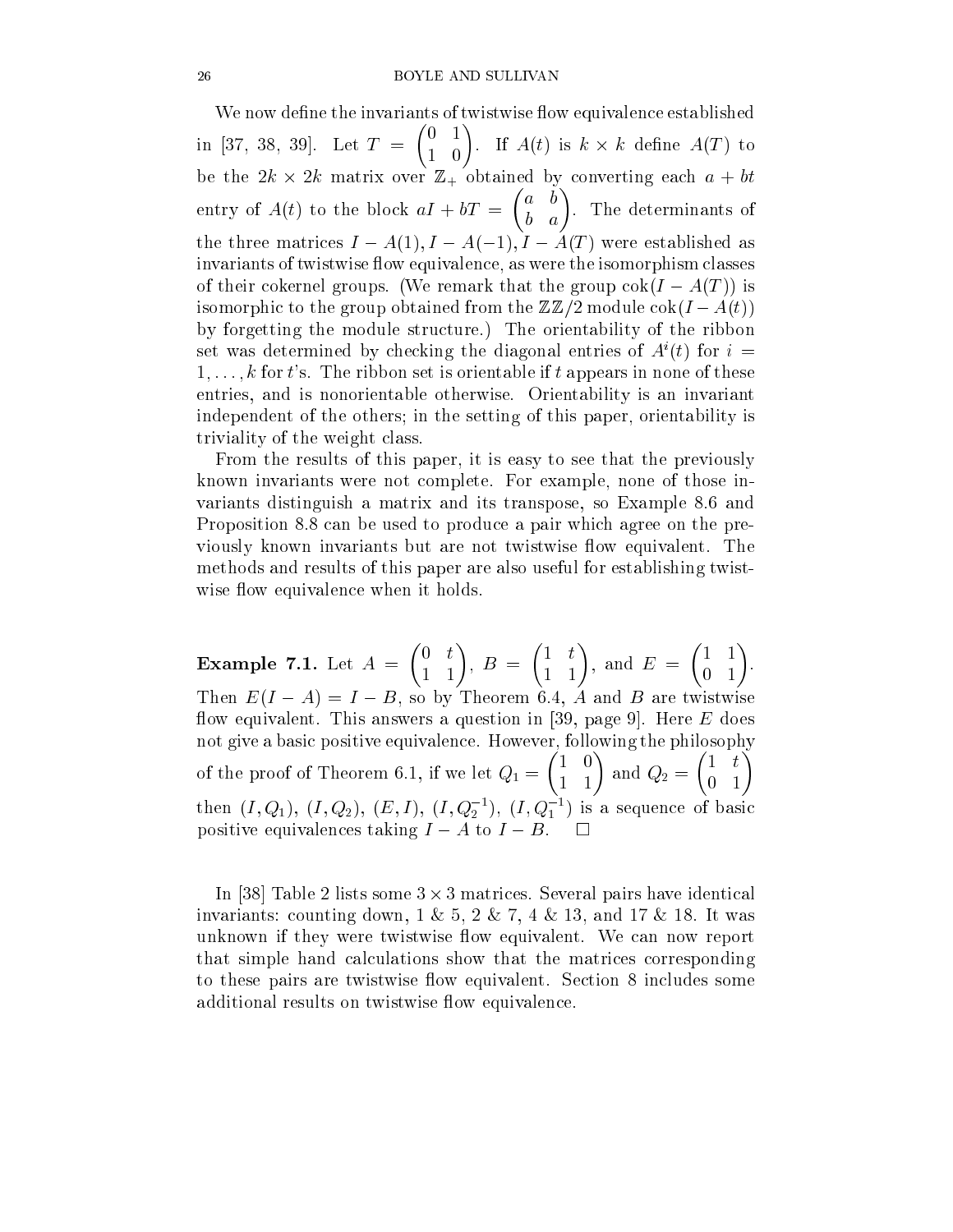### 8.  $E(ZG)$ -Equivalence

In this section, we'll give some general background on  $E(ZG)$ -equivalence, with some results and examples for the case  $G=\mathbb{Z}/2$ . Recall our convention (2.1) that in this paper a ring means a ring with 1.

Let <sup>R</sup> be a ring. E(n; R) denotes the group of n - n elementary matrices over R, the subgroup of  $GL(n, \mathcal{R})$  generated by basic elementary matrices. Similarly, we let  $E(\mathcal{R})$  denote the subgroup of  $GL(\mathcal{R})$ generated by the basic elementary matrices. The group  $GL(\mathcal{R})/E(\mathcal{R})$ is the abelian group  $K_1(\mathcal{R})$  studied in algebraic K-theory [34]. When  $\mathcal R$ is commutative (so  $SL(\mathcal{R})$  can be defined as the group of invertible matrices with determinant 1), the quotient group  $SL(\mathcal{R})/E(\mathcal{R})$  is denoted  $SK_1(\mathcal{R})$ . If G is a finite group, then  $SK_1(\mathbb{Z}G)$  denotes the kernel of the map  $K_1(\mathbb{Z}G) \to K_1(\mathbb{Q}G)$  (the definitions agree if G is abelian). If G is finite, then  $SK_1(\mathbb{Z}G)$  is finite. If R is Z, or  $\mathcal{R} = \mathbb{Z}G$  with  $G = \mathbb{Z}/2$ , then every element of  $SL(\mathcal{R})$  is a product of basic elementary matrices, and  $SK_1(\mathcal{R})$  is trivial. In general, though,  $SK_1(\mathbb{Z}G)$  is not trivial when G is a limite group. For example,  $\mathsf{S}\mathsf{N}_1(\mathbb{Z}G)$  is not trivial if  $G\equiv (\mathbb{Z}/p)^{-1}$ with p an odd prime and  $n \geq 3$ . See [27] for the characterization of the finite abelian G with trivial  $SK_1(\mathbb{Z}G)$  and other background on  $SK_1(\mathbb{Z}G)$ .

will say an in-distance  $\mathcal{L}$  is a Smith normal form if D is a Smith normal form if  $\mathcal{L}$  is a Smith normal form if  $\mathcal{L}$ diagonal matrix diag $(d_1, d_2, \ldots, d_n)$  satisfying the following conditions:  $d_{i+1}$  divides  $d_i$  whenever  $1 < i \leq n$  and  $d_{i+1} \neq 0$ ;  $d_{i+1} = 0$  implies  $d_i =$ 0; and  $d_i \geq 0$  if  $i > 1$ . (Our notation here is slightly unconventional.) It is well known that any n - n matrix over <sup>Z</sup> is SL(n; Z) equivalent to a unique Smith normal form. Because  $E(n, Z) = SL(n, Z)$ , the Smith normal form also gives a complete invariant of  $E(n, Z)$ -equivalence.

This classication extends to <sup>N</sup> - <sup>N</sup> matrices. We will say a Smith normal form is a matrix whose upper left corner is a finite Smith normal form and which otherwise equals the infinite identity matrix. If  $A$  is an n - <sup>n</sup> square matrix over Z, then (I A)1 is E(Z)-equivalent to a unique Smith normal form, and this form is the matrix whose upper left corner is the Smith normal form of  $I_n - A$ , and which equals I elsewhere. (It is to make this last statement that we reversed the usual order of diagonal elements in our definition of Smith normal form.) So in the Z case, we have everything: a good normal form; a good algorithm for generating it; a decision procedure for determining whether two matrices are equivalent; an equivalence classification given by the classification of the cokernel group  $(\mathbb{Z}\text{-module})$  with a little more information (sign of the determinant) to reflect the refinement of  $GL(\mathbb{Z})$ equivalence by  $E(\mathbb{Z})$  equivalence; and immediate stabilization (i.e., if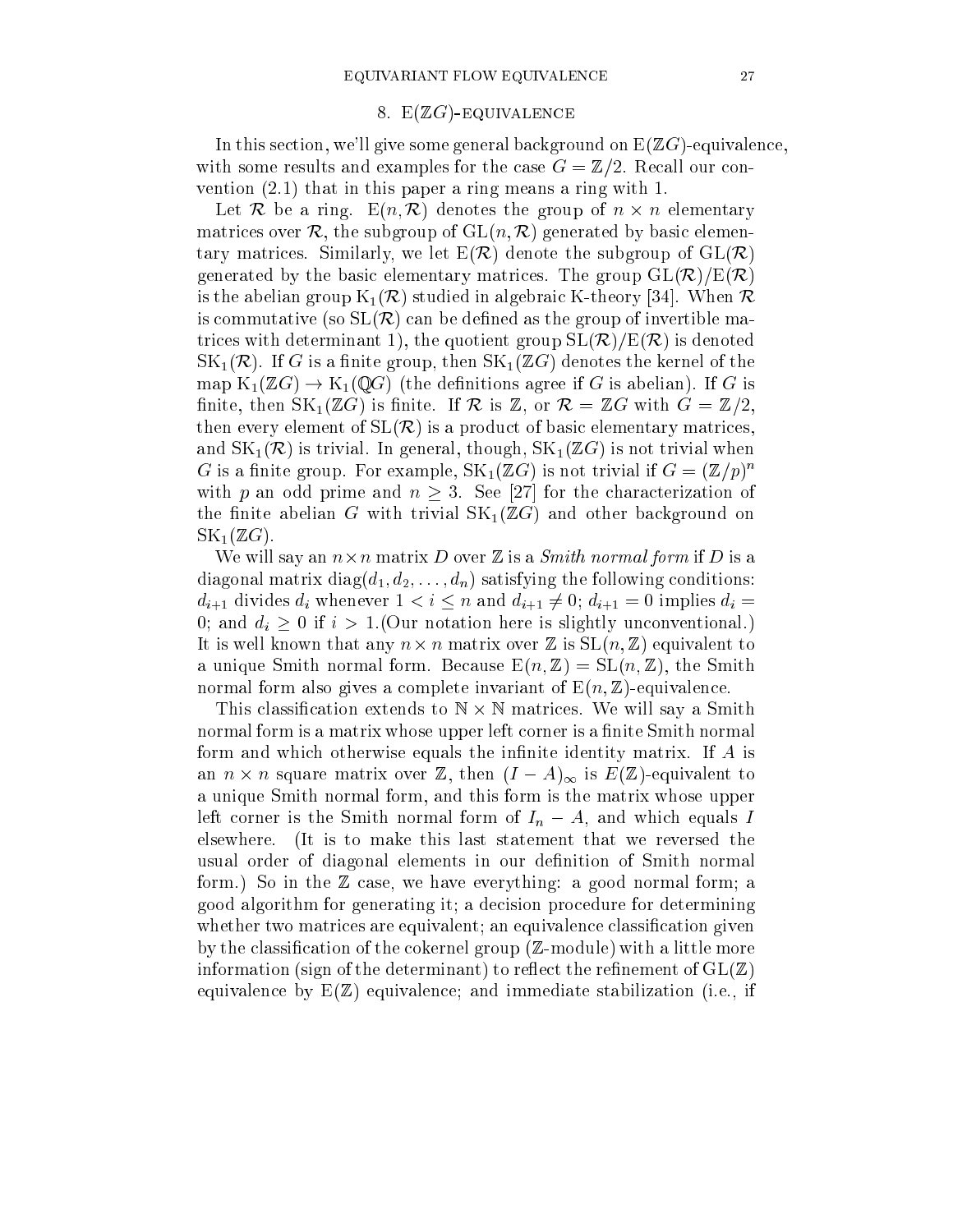A and B are not not in and  $\lambda = 1$  and  $\lambda = 1$  and  $\lambda = 1$  and  $\lambda = 1$  and  $\lambda = 1$  and  $\lambda = 1$ then  $(I - A)$  and  $(I - B)$  are  $E(n, \mathbb{Z})$  equivalent).

Given  $G$  a finite group, the results of this paper obviously lead one to ask similarly for a classification of matrices over  $\mathbb{Z}G$  up to  $E(\mathbb{Z}G)$ equivalence, when the matrices are not are not are not equal I except in the matrice, many entries. This very natural algebraic problem is far more difficult than in the  $\mathbb Z$  case. In particular, there is nothing so nice as the Smith normal form; even for  $G = \mathbb{Z}/2$ , a matrix might not be equivalent over  $GL(\mathbb{Z}G)$  to any triangular matrix  $(8.7)$ , or to its transpose  $(8.6)$ . The problem even of  $GL(\mathbb{Z}G)$  equivalence seems not to have been addressed directly in the algebra literature, although there are powerful results [16] in a more general setting which point the way to substantial progress. In the rest of this section, we make no attempt to address the general problem, but we do give some illustrative concrete results and examples in the case  $G=\mathbb{Z}/2$ .

From here until Proposition 8.8,  $G = \mathbb{Z}/2$ . We write elements of  $\mathbb{Z}G$ In the form  $a + i b$ , where  $a, b$  are integers and  $t^2 = 1$ . We will use the well known [34, Sec. 2.4] embedding of  $\mathbb{Z}G$  into  $\mathbb{Z}^7$ ,  $\sigma : a + i\sigma \mapsto (a +$  $b, a-b$ . One easily checks that  $\delta$  is a ring monomorphism whose image is  $\{(c,d): c \equiv d \mod 2\}$ . If we write a matrix over  $\mathbb{Z}G$  in the form  $A+tB$  (A and B over Z), then applying  $\delta$  entrywise gives an embedding of matrix rings (also called  $\delta$ ),  $A + tB \mapsto (A + B, A - B)$ . Under this embedding, the image of SL(ZG) is f(C; D) <sup>2</sup> SL(Z) - SL(Z) : C D mod 2. We will say that a matrix M over  $\mathbb{Z}G$  is a Smith normal form if  $\delta(M) = (C, D)$  where C and D are Smith normal forms for  $\mathbb Z$ . In this case, M is diagonal over  $\mathbb ZG$  and its diagonal entries satisfy the divisibility and zero conditions we gave above for the  $\mathbb Z$  form; the nonnegativity condition is replaced by the corresponding nonnegativity of the image under  $\delta$ . Clearly, M can be  $E(\mathbb{Z}G)$  equivalent to at most one Smith normal form.

Theorem 8.1 (Normal Form). Let G = Z=2. Let M be an n - n matrix over ZG. Write M = A + Bt with A and B n - n matrices over Z. If det(A + B) is odd, then M is E(ZG)-equivalent to <sup>a</sup> Smith normal form. This is the form corresponding to (C; D), where C and D are the Smith normal forms for  $A + B$  and  $A - B$ .

The theorem follows immediately from a more general lemma.

Lemma 8.2. Let G = Z=2. Let M be an n - n matrix over ZG and let  $\mathcal{C}$  . Suppose the model of  $\mathcal{C}$  rank of  $\mathcal{C}$  rank of  $\mathcal{C}$  rank of  $\mathcal{C}$  is k. Then  $M$  is k. Then  $M$  is k. Then  $M$  is k. Then  $M$  is k. Then  $M$  is k. Then  $M$  is k. Then  $M$  is k. Then  $M$  is k.  $\mathbb{E}(n,\mathbb{Z}(\mathsf{y})\text{-}equivalent$  to a matrix M such that  $\mathfrak{o}(M_\circ) \equiv (\mathsf{C}_\circ,D_\circ)$  where the bottom right  $\kappa \times \kappa$  corners of  $C$  and  $D$  are Smith normal forms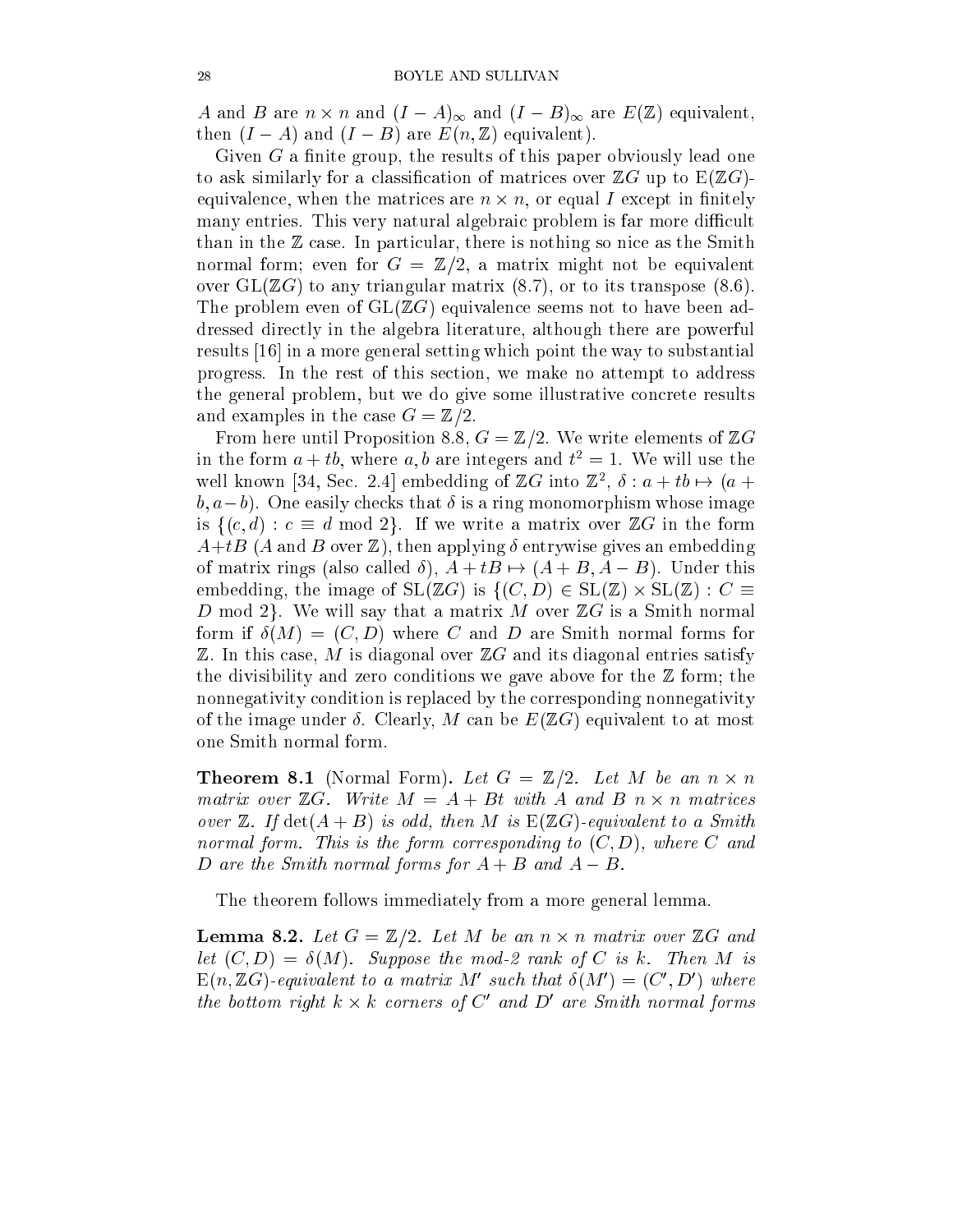(equal to the bottom right corners of the Smith normal forms for C and D) and the other entries in the last k rows and columns are zero.

Proof. Multiplication of M by a matrix in E(n; ZG) corresponds to multiplication of  $(C, D)$  from the same side by a pair of matrices in  $\equiv$   $\cdots$   $\equiv$   $\cdots$   $\equiv$   $\cdots$  . The equal model  $\equiv$   $\cdots$  . So, and  $\equiv$   $\cdots$  are equal  $\equiv$ UMV corresponds to an  $E(n,\mathbb{Z}) = SL(n,\mathbb{Z})$  equivalence  $(C,D) \rightarrow$  $(U_1CV_1, U_2DV_2)$  where  $U_1 - U_2$  and  $V_1 - V_2$  are zero mod 2. We will act on the given pair  $(C, D)$  with such equivalences. Note the condition  $C \equiv D \mod 2$  persists under this action.

Let  $(U_1, V_1)$  be an  $E(n, \mathbb{Z})$  equivalence putting C into the Smith normal form for Z. Apply this along with  $(U_2, V_2) = (U_1, V_1)$ . The mod-2 rank assumption tells us that the last  $k$  diagonal entries of  $C$ are now odd and the other entries of C are even. The same is true of D. From here we will use equivalences with  $(U_1, V_1) = (I, V_1)$ , to achieve the required form for D without disturbing the form for C. That is, we will act on D with the even elementary matrices: matrices in  $E(n, \mathbb{Z})$  equal mod 2 to the identity. In particular we may freely add even multiples of rows and columns to other rows and columns.

We claim that such even elementary operations may be used to put D into a form such that the all entries of the last row and column are zero except for the diagonal entry, which is the gcd of the entries of D. Without loss of generality, we suppose  $n > 1$ .

**Step 1.** Consider the bottom row of C, row n. The last entry is odd and the rest are even. Pick j such that  $D(n, j) = a$  is a nonzero entry of smallest magnitude in row n. Add even multiples of column  $j$  to other columns to produce the condition that every entry in row  $n$  lies in the interval  $[-|a|, |a|]$ . If any nonzero entry b of row n now satisfies  $|b|$  < |a|, then again add even multiples of columns to others until all entries lie in  $[-|b|, |b|]$ . Continue until there is some nonzero entry a such that all entries of row *n* lie in the set  $\{-|a|, 0, |a|\}$ . This number |a| must be the gcd of the original entries of row n. Consequently |a| is odd. Since the entries of row 1 were never changed mod  $n$ , the diagonal entry of row *n* must be *a* and the others then must be 0.

**Step 2.** Apply the Step 1 idea to column n, putting it into the form  $[0 \cdots 0]$  (a may have decreased).

If row *n* is no longer in the form  $[0 \cdots 0]$ , then re-apply Step 1. Repeat Steps 1 and 2 as needed until both row 1 and column 1 are zero except for the odd entry on the diagonal. Call this "the process".

If |a| is not the gcd of all the matrix entries, then there is some higher row i containing an element not divisible by  $a$ . Add twice row i to row n. Now row n has a gcd smaller than |a|. Apply "the process"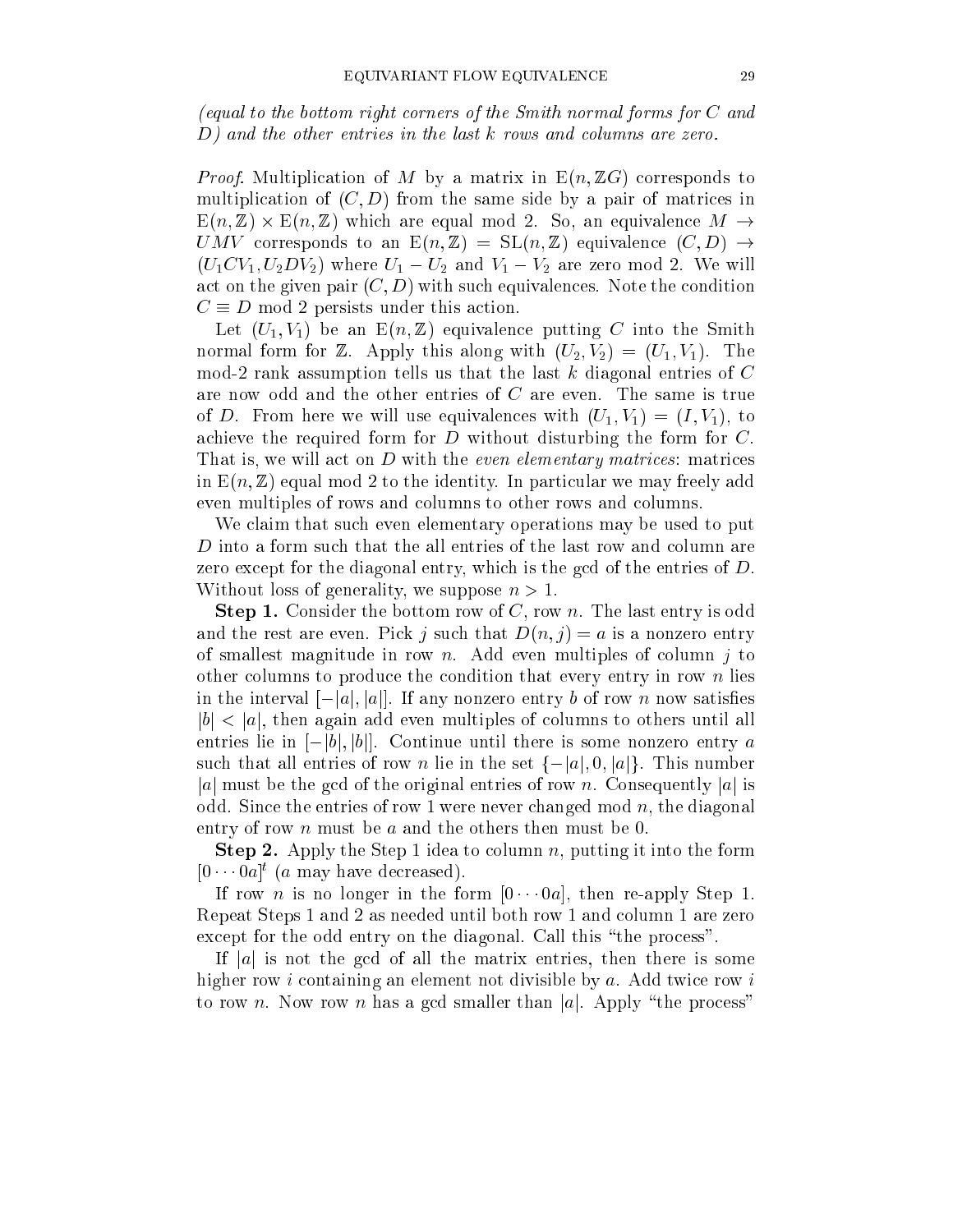again. The one nonzero entry in row n or column  $n$ , on the diagonal, has decreased in magnitude. Finitely many iterations therefore produce the diagonal entry a such that |a| is the gcd of the matrix entries. Finally, if necessary after multiplying the last row and a higher row both by  $-1$  (this corresponds to multiplying by a determinant 1 matrix which equals I mod 2), we can assume  $a > 0$ . This finishes the proof of the claim.

Repeat this procedure on successive submatrices until a matrix is produced which satisfies the statement of the theorem. If  $k = n$ , then at the final step there will not be a "higher row" and there will not be freedom to adjust the sign of the diagonal entry—it must equal the sign of the determinant.

Remark 8.3. The lemma shows that Theorem 8.1 is true under the weaker assumption that at most one entry of the Smith form for  $A + B$ is even, because in this case the algorithm of the lemma produces a matrix which is equivalent to  $A-B$  and which must be a Smith normal form.

**Corollary 8.4.** Let  $G = \mathbb{Z}/2$ . If  $M = A + tB$  where A and B are square integral matrices with det(A + B) odd, then M is E(ZG)-equivalent to its transpose.

Remark 8.5. Equivalence to the transpose gives rise to an interpretation of  $G$ -flow equivalence to the time-reversed flow as in [15]. Because irreducible matrices over  $\mathbb Z$  are equivalent to diagonal matrices, Franks could include that the mapping torus flows of irreducible shifts of finite type are flow equivalent to their time-reversed flows. For  $G$ -flow equivalence with G nontrivial, this holds in some cases (e.g. Cor. 8.4) but not in general, as the next example shows.

**Example 8.6.** For  $G = \mathbb{Z}/2$ , there is a matrix M over  $\mathbb{Z}G$  which is not  $GL(\mathbb{Z}G)$ -equivalent to its transpose.

Proof. We will give a 2 - 2 example M. (It is not dicult to verify for this example that  $M \oplus I$ , where I is the infinite identity matrix, is also not equivalent  $GL(\mathbb{Z} G)$ -equivalent to its transpose.) Define M, and consequently  $\delta(M) = 2(C, D)$ , as follows:

$$
M = \begin{pmatrix} 1 & 1 \\ 0 & 2 \end{pmatrix} + t \begin{pmatrix} 1 & -1 \\ 0 & 2 \end{pmatrix} , \qquad C = \begin{pmatrix} 1 & 0 \\ 0 & 2 \end{pmatrix} , \qquad D = \begin{pmatrix} 0 & 1 \\ 0 & 0 \end{pmatrix} .
$$

To show M is not equivalent to its transpose, we suppose there are  $GL(\mathbb{Z})$  matrices  $U_1, U_2, V_1, V_2$  such that  $U_1 \equiv U_2 \mod 2$ ,  $V_1 \equiv V_2 \mod 2$ 2,  $U_1 \cup V_1 = U$  and  $U_2 \cup V_2 = D$ , and then find a contradiction. First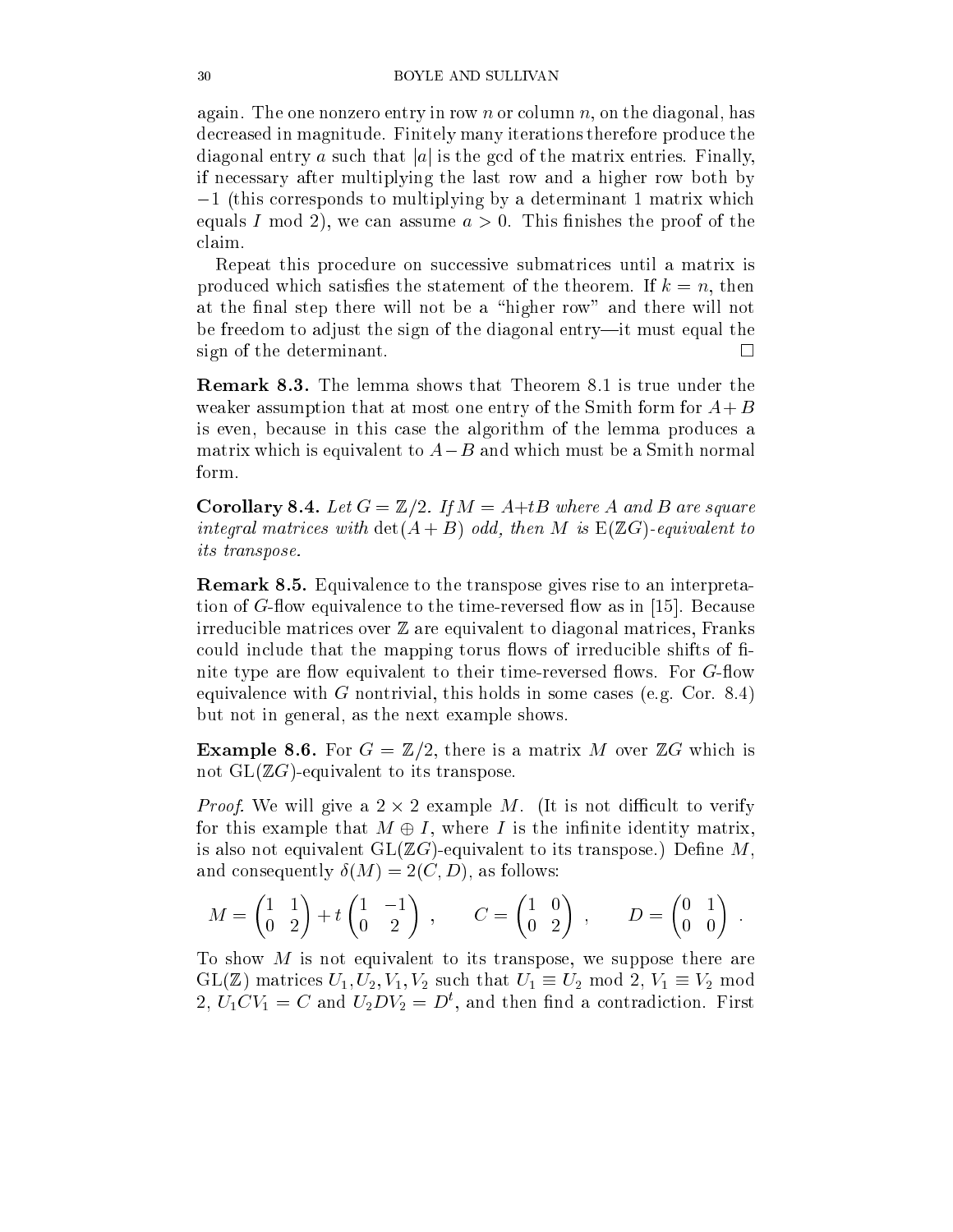consider the equivalence  $C = U_1CV_1$ :

$$
\begin{pmatrix} 1 & 0 \ 0 & 2 \end{pmatrix} = \begin{pmatrix} a & b \ c & d \end{pmatrix} \begin{pmatrix} 1 & 0 \ 0 & 2 \end{pmatrix} \begin{pmatrix} \alpha & \beta \ \gamma & \delta \end{pmatrix} = \begin{pmatrix} a\alpha + 2b\gamma & a\beta + 2b\delta \\ c\alpha + 2d\gamma & c\beta + 2d\delta \end{pmatrix}
$$

We see that a and  $\alpha$  must be odd, and then also that c and  $\beta$  must be even, and then because the determinants of  $U_1$  and  $V_1$  are odd that d and  $\delta$  must be odd. So we have

$$
U_1 = \begin{pmatrix} 1 & * \\ 0 & 1 \end{pmatrix} \mod 2 \quad \text{and} \quad V_1 = \begin{pmatrix} 1 & 0 \\ * & 1 \end{pmatrix} \mod 2 ,
$$

with  $*$  indicating an entry which is not specified mod 2. Consequently, mod 2 we have

$$
U_2DV_2=U_1DV_1=\begin{pmatrix}1&*\\0&1\end{pmatrix}\begin{pmatrix}0&1\\0&0\end{pmatrix}\begin{pmatrix}1&0\\*&1\end{pmatrix}=\begin{pmatrix}*&1\\0&0\end{pmatrix}\neq D^t.
$$

This contradiction finishes the proof.

**Example 8.7.** Let  $G = \mathbb{Z}/2$ . There is a matrix M over  $\mathbb{Z}G$  such that M is not  $GL(\mathbb{Z} G)$ -equivalent to a triangular matrix. In particular, M is not equivalent to a Smith normal form.

Proof. We will give a 2 - 2 example M. (It is not dicult to verify for this example that  $M \oplus I$ , where I is the infinite identity matrix, is also not equivalent to a triangular matrix.) Set

$$
M = \begin{pmatrix} 1 & 1 \\ 1 & 2 \end{pmatrix} + t \begin{pmatrix} 1 & -1 \\ -1 & 0 \end{pmatrix}
$$

so that (M)  $\sim$  2(I  $\sim$  2(I  $\sim$  2(I  $\sim$  2(I  $\sim$  2(I  $\sim$  2) where D  $\sim$  2(I  $\sim$  2)  $\sim$  2(I  $\sim$  2)  $\sim$  2(I  $\sim$  2)  $\sim$  2(I  $\sim$  2)  $\sim$  2(I  $\sim$  2)  $\sim$  2(I  $\sim$  2)  $\sim$  2(I  $\sim$  2)  $\sim$  2(I  $\sim$  2)  $\sim$  2(I  $\sim$  $\overline{\phantom{a}}$  . Suppose *m* is upper triangular and GL( $\mathcal{L}G$ )-equivalent to M. Then  $\sigma(M_-) = Z(C_-, D_-)$  for some matrices  $\cup$  ,  $D$  over  $\mathbb Z$  which are upper triangular. Here  $\cup$  must be GL( $\mathbb{Z}$ )-equivalent to I, so its diagonal entries must be  $\pm 1$ . Let U be a matrix which acts to add a multiple of row 2 to row 1, such that  $\sigma$ UC is diagonal. Let  $W$  be a diagonal matrix with diagonal entries from  $\{1, -1\}$  such that W  $\cup$   $\cup$  = I. Note W  $\cup$  D is upper triangular. Replace (C, D) with (W UC, W UD). At this point we have  $2(I, D)$ equivalent to some  $2(I, D'')$  where  $D''$  is upper triangular. So, there are GL(2,  $\mathbb{Z}$ ) matrices  $U_1 \equiv U_2 \mod 2$  and  $V_1 \equiv V_2 \mod 2$  such that  $U_1(ZI)V_1 = ZI$  and  $U_2(ZD/V_2 = ZD)$ . Now  $V_1$  must equal  $(U_1)^{-1}$  and therefore mod 2 we have  $D$  similar to a triangular matrix. This is impossible because the characteristic polynomial of D considered over the field  $\mathbb{Z}/2$  is irreducible.

We finish with the proposition mentioned in Section 6.

$$
\qquad \qquad \Box
$$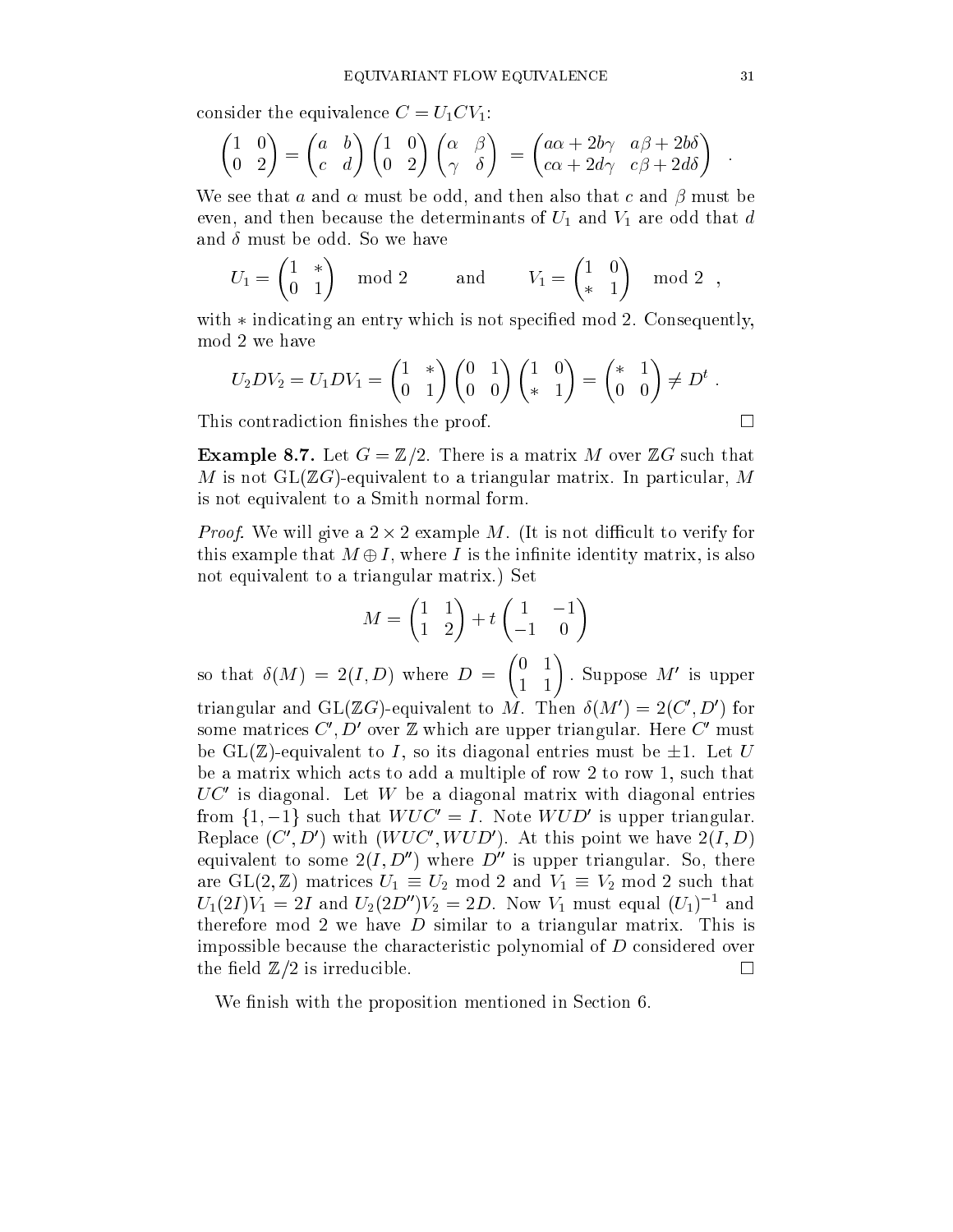**Proposition 8.8.** Suppose  $G$  is a finite group, and  $B$  is a finitely supported <sup>N</sup> - <sup>N</sup> matrix over ZG. Then I B is E(ZG) equivalent to some matrix (I  $\sim$  1 over  $\sim$  1 over  $\sim$  1 over  $\sim$  1 over  $\sim$  1 over  $\sim$  1 over  $\sim$  $A \gg 0$ .

Proof. Suppose B is zero outside its upper left n - n corner. Let y denote the sum of all elements in  $G$  and let  $m$  be a positive integer. Subtract my times row  $n + 1$  from the rows  $1, 2, \ldots, n$ . Then add column  $n + 1$  to the columns  $1, 2, \ldots, n$ . Finally, add row 1 to row  $n+1$ . If m is sufficiently large, we get a matrix  $I - C$  for which C is zero except in the upper left (n + 1) - (n + 1) corner, where every entry of C is greater than y. Let A be the upper left (n + 1) - (n + 1) corner  $\Box$ 

#### 9.  $E(ZG)$ -EQUIVALENCE OF INJECTIVE MATRICES

Recall, if C is an n - <sup>n</sup> matrix, then C1 denotes the <sup>N</sup> - <sup>N</sup> matrix whose upper left corner is  $C$  and which otherwise is equal to the infinite identity matrix. We begin with an easy application of a theorem of Fitting  $|14|$ . Recall our convention  $(2.1)$  that in this paper a ring means a ring with 1.

**Lemma 9.1.** Suppose  $\mathcal{R}$  is a ring, and  $C$  and  $D$  are injective square matrices over R. Then the fol lowing are equivalent.

- (1) There exist  $V \in E(\mathcal{R})$  and  $U \in GL(\mathcal{R})$  such that  $UC_{\infty}V = D_{\infty}$ .
- (2) The R-modules  $\operatorname{cok}(C)$  and  $\operatorname{cok}(D)$  are isomorphic.

Proof. We will prove the nontrivial implication, which is (2) =) (1). Let matrices act on row vectors. Suppose C and D are m-m and n-n, respectively. Let  $\Omega$  if the n identity matrix matrix. Because Constantinople in the n interval matrix. Because C and D have isomorphic cokernels, there is an invertible matrix  $V_1$  such that the matrices

(9.2) 
$$
\begin{pmatrix} C & 0 \ 0 & I_m \end{pmatrix} V_1 \text{ and } \begin{pmatrix} I_n & 0 \ 0 & D \end{pmatrix}
$$

have the same image. For this claim we refer to Warfield's modern (and English) presentation [41, p.1816] of Fitting's result; it is evident from the proof that the matrix  $V_1$  can be chosen from  $E(m + n, \mathcal{R})$ .

Because the displayed matrices are injective with equal image, obviously [14, 41] there exists an invertible matrix  $U_1$  such that

$$
U_1 \begin{pmatrix} C & 0 \\ 0 & I_m \end{pmatrix} V_1 = \begin{pmatrix} I_n & 0 \\ 0 & D \end{pmatrix}
$$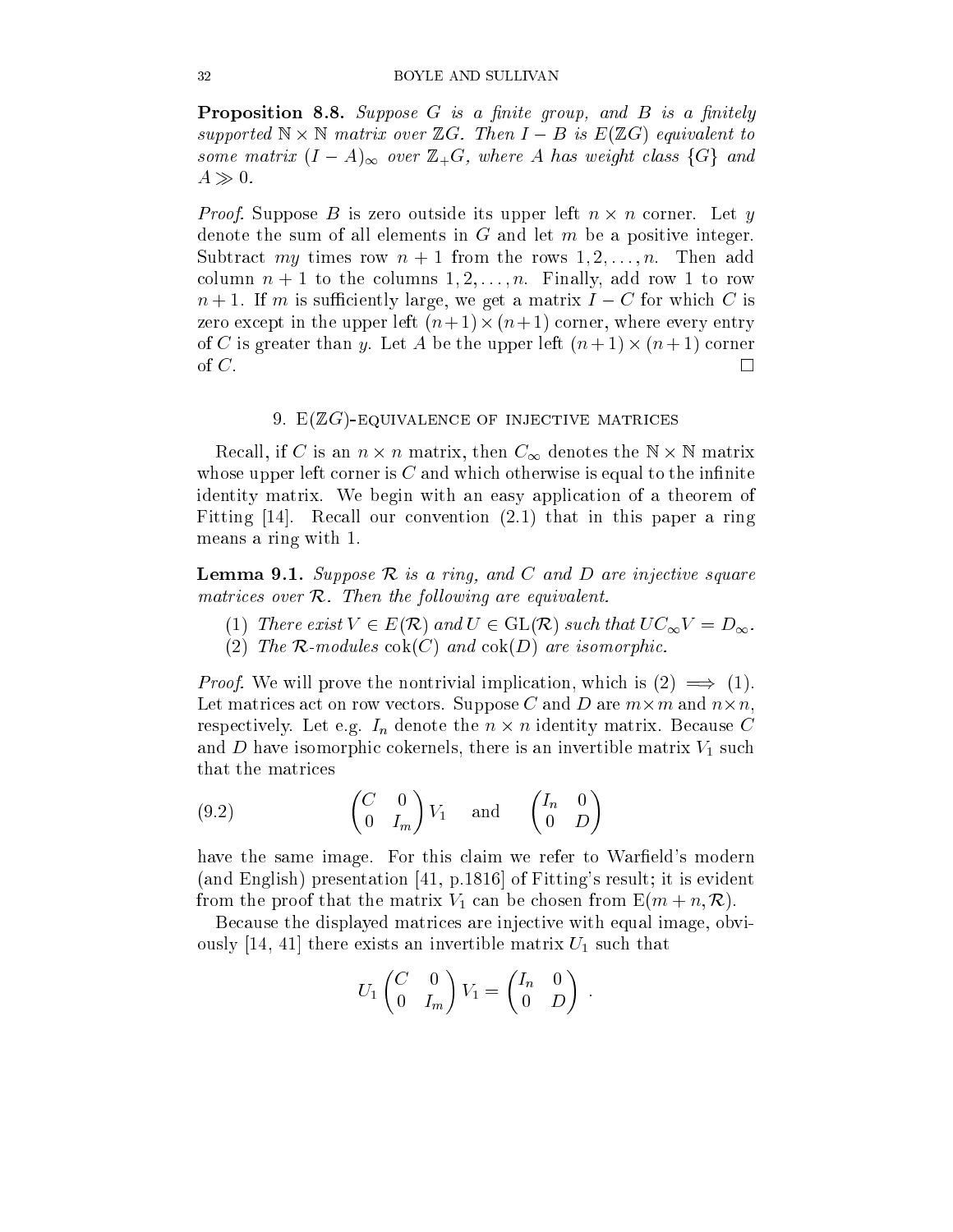Finally, let E be a matrix in  $E(m + n, \mathcal{R})$  such that

$$
E^{-1}\begin{pmatrix} I_n & 0\\ 0 & D \end{pmatrix} E = \begin{pmatrix} D & 0\\ 0 & I_n \end{pmatrix}
$$

and set  $U = (EU_1)_{\infty}$  and  $V = (V_1E^{-1})_{\infty}$ .  $\sim$ 

**Remark 9.3.** [41, p.1823] For a certain finite group  $G$  (the generalized quaternion group of order 32), Swan [40, p.57] found an ideal  $P$ , not free as a  $\mathbb{Z}G$  module, but still with module isomorphisms  $\mathbb{Z}G \oplus \mathbb{Z}G \cong$  $P \cup P = \mathbb{Z}$ G $\oplus$  . This yields  $2 \times 2$  matrices over  $\mathbb{Z}$ G with isomorphic cokernels but nonisomorphic kernels. Therefore Lemma 9.1 would be false without the hypothesis of injectivity.

Remark 9.4. An imperfection of Fitting's general result is that the size of the identity summands in  $(9.2)$  depends on the matrices  $C, D$ . However, if  $d$  is a positive integer in the stable range (defined below) of the ring R, then those summands  $I_m$ ,  $I_n$  can be chosen with  $m =$  $n = d$ , and under some additional conditions on R (for example if R is commutative) this bound can be lowered to  $d-1$  [41, pp.1822-1823]. When G is a finite group, the Krull dimension (see [26, Ch. 6] for the definition for a not necessarily commutative ring) of the Noetherian ring  $\mathbb{Z}G$  is 1 [26, Prop. 6.5.5, p. 211], and consequently 2 is in (and is then easily seen to be the minimum integer in) the stable range of  $\mathbb{Z}G$ [26, Thm. 6.7.3, p. 220].

To define stable range, say a row vector  $(a_1, \ldots, a_n)$  over  ${\cal R}$  is a right unimodular row if there are elements  $x_i \in \mathcal{R}, 1 \leq i \leq n$ , with  $\sum_i a_i x_i =$ 1. The *stable range* of  $R$  is the set of positive integers d such that for any right unimodular row  $(a_1, \ldots, a_n)$  with  $n > d$ , there exist elements  $b_i \in \mathcal{R}, 1 \leq i \leq n-1$ , such that the row  $(a_1 + a_n b_1, \ldots, a_{n-1} + a_n b_{n-1})$ is again right unimodular.

We pause to isolate for later use a particularly simple statement.

**Proposition 9.5.** Suppose  $\mathcal{R}$  is a commutative ring;  $SK_1(\mathcal{R})$  is trivial;  $C$  and  $D$  are finite square matrices over  $\mathcal{R}$ ; and  $C$  is injective. Then the following are equivalent. The following are equivalent to the following are equivalent. The following are

- (1) There exist U, V in  $E(\mathcal{R})$  such that  $UC_{\infty}V = D_{\infty}$ .
- (2)  $\det(C) = \det(D)$  and the R-modules  $\operatorname{cok}(C)$  and  $\operatorname{cok}(D)$  are isomorphic.

Proof. We check the nontrivial implication, (2) =) (1). By Lemma 9.1, we have matrices U, V such that  $UC_{\infty}V = D_{\infty}$  with  $V \in E(\mathcal{R})$ . Because  $\det(V) = 1$  and  $\det(D) = \det(C) \neq 0$ , we have also  $\det(U) =$ 1. Because  $SK_1(\mathcal{R})$  is trivial, it follows that U and V are in  $E(\mathcal{R})$ .  $\Box$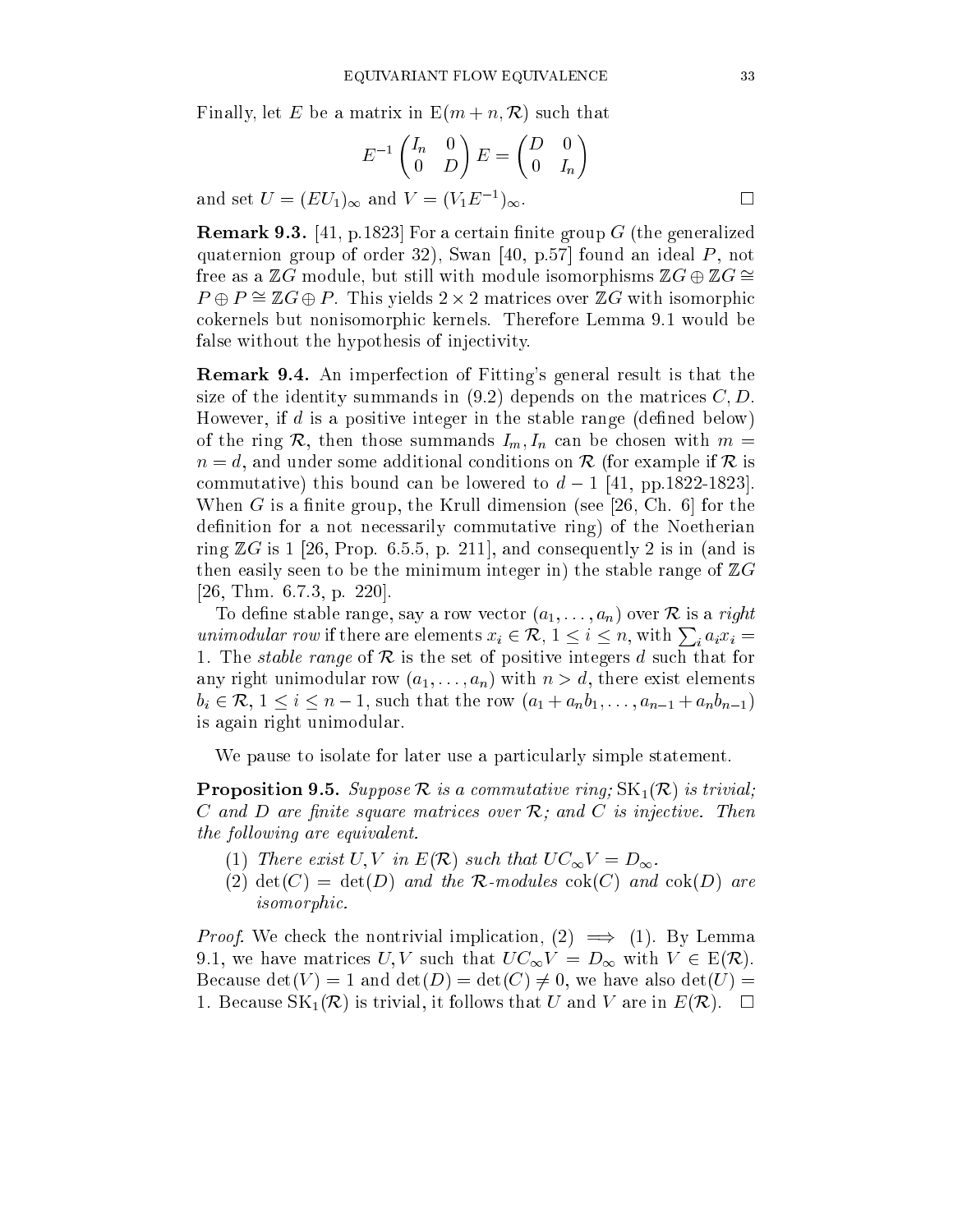Now we want to observe that injective matrices with a given cokernel isomorphism class are classified up to elementary equivalence by a quotient of  $K_1$ .

**Proposition 9.6.** Let  $\mathcal{R}$  be a ring. Let  $\mathcal{C}$  be the set of all square injective matrices over <sup>R</sup> with cokernel module isomorphic to that of a given square injective matrix over R. Let <sup>E</sup> (C) be the partition of <sup>C</sup> such that C and D are in the same element of E (E) if  $\infty$  and D1 are  $\infty$  $E(\mathcal{R})$  equivalent. Then there is a subgroup H of  $K_1(\mathcal{R})$  such that the fol lowing hold.

- (1) For any C and D in C, if  $(U, V)$  is a  $GL(R)$  equivalence from  $C_{\infty}$  to  $D_{\infty}$ , i.e.  $UC_{\infty}V = D_{\infty}$ , then there exists an elementary equivalence from  $\mathcal{L}(\lambda)$  to  $\mathcal{L}(\lambda)$  if and only if  $\mathcal{L}(\lambda)$  if  $\mathcal{L}(\lambda)$
- (2) For any  $C \in \mathcal{C}$ , the map  $GL(\mathcal{R}) \to \mathcal{C}$  defined by  $U \mapsto UC_{\infty}$ induces <sup>a</sup> wel l dened bijection (K1(R))=H ! <sup>E</sup> (C).
- (3) If R is commutative, or if  $\mathcal{R} = \mathbb{Z}G$  with G finite, then  $H \subset$  $SK_1(\mathcal{R})$

Proof. We write C D if there is an elementary equivalence from C to D. If U is in  $GL(n,\mathcal{R})$ , then it is well known that the matrix  $\overline{\phantom{a}}$  is in  $\mathbb{R}^n$  and  $\mathbb{R}^n$  and therefore therefore the form  $\mathbb{R}^n$  and  $\mathbb{R}^n$ 0 U T over  $\mathcal{R}$ 

$$
\begin{pmatrix} UC & 0 \ 0 & I \end{pmatrix} \sim \begin{pmatrix} U^{-1} & 0 \ 0 & U \end{pmatrix} \begin{pmatrix} UC & 0 \ 0 & I \end{pmatrix} \begin{pmatrix} U & 0 \ 0 & U^{-1} \end{pmatrix} \sim \begin{pmatrix}CU & 0 \ 0 & I \end{pmatrix}.
$$

We will use this simple fact repeatedly. From here, we suppress the subscript  $\infty$  and consider all matrices infinite. U and V will denote elements of GL(R). Note, if  $C \sim D$ , then  $CU \sim DU$  and  $UC \sim$ UD, and in particular  $U(CV) \sim U(VC)$ . Also,  $U(VC) \sim U(CV) =$  $(UC)V \sim V(UC)$ . Thus  $UVC \sim VUC$  and similarly  $CUV \sim CVU$ .

Choose a matrix C in C and define  $H_C$  to be the set of U in  $GL(\mathcal{R})$ such that  $UC \sim C$  (or equivalently  $CU \sim C$ ). If  $UC \sim C$  and  $VC \sim C$ then  $U(VU) \approx U(U) \approx U$ , and similarly  $U^{-1}(U) \approx U^{-1}(UU) \equiv U$ . Therefore  $H_C$  is a group. We claim  $UCV \sim C$  if and only if  $UV \in H_C$ . If  $UV \in H_C$ , then  $UCV \sim UVC \sim C$ . Conversely, if  $UCV \sim C$ , then  $C \sim UCV \sim UVC$  and thus  $UV \in H_C$ .

Next suppose that D is another element of C. We claim  $H_C = H_D$ . Suppose  $UDV \sim D$ . By Lemma 9.1 there are  $X, Y$  in  $GL(\mathcal{R})$  such that  $D = XCY$ . Thus  $XCY \sim UXCYV \sim XUCYY$ , so  $UCV \sim C$ and  $UV \in H_C$ . Similarly,  $UV \in H_C$  implies  $UDV \sim D$ . Thus shows the group  $H_C$  does not depend on the choice of C from C.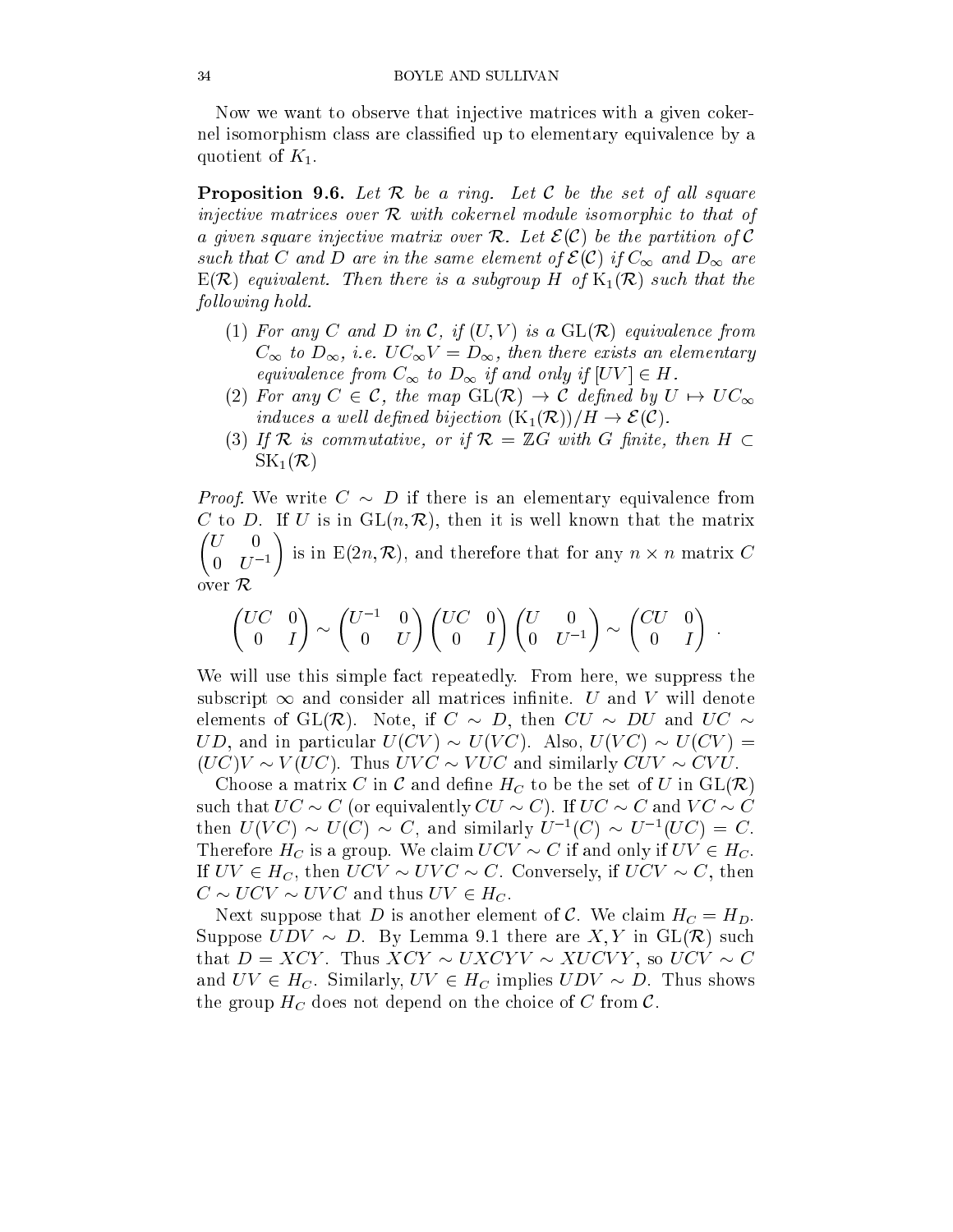Notice  $H_C$  comains the commutator of GL( $\kappa$ ), since  $UV$   $\subset$   $U=V_1$  $V U U U^{-1} V^{-1} \simeq U$ . The commutator is the kernel of the map GL(R)  $\rightarrow$  $K_1(\mathcal{R})$ . Define H as the image of  $H_C$  in  $K_1(\mathcal{R})$ . It follows that  $[U] \in H \iff U \in H_C$ . This proves (1). It then follows that in (2) we have a well defined injection  $(K_1(\mathcal{R}))/H \to \mathcal{E}(\mathcal{C})$ , which is surjective by Lemma 9.1.

To prove (3), suppose  $[U] \in H$ . Perhaps after passing to another representative of [U], we have  $E \in E(\mathcal{R})$  such that  $UC = CE$ . If  $\mathcal{R}$  is commutative, the injectivity of C forces  $det(U) = 1$ , i.e.,  $[U] \in SK_1(\mathcal{R})$ . Suppose now that  $\mathcal{R} = \mathbb{Z}G$  with G finite. Let  $\overline{U}, \overline{C}, \overline{E}$  denote the images of  $U, C, E$  under the map induced by the inclusion  $\mathbb{Z}G \to \mathbb{Q}G$ . The injectivity of C implies that C is invertible. Now  $(C)$   $\forall C \equiv E$ , which implies that  $\overline{U}$  and  $\overline{E}$  are  $E(QG)$  equivalent. In other words, [U] is in the kernel of the induced map  $K_1(\mathbb{Z}G) \to K_1(\mathbb{Q}G)$ , and  $[U] \in$  $SK_1(\mathcal{R})$ .  $\Box$ 

**Remark 9.7.** In the case of  $\mathbb{Z}G$  with G not abelian, we thank Jonathan Rosenberg [35] for the statement and proof of part (3) of Proposition 9.6,

**Remark 9.8.** In Proposition 9.6, if C contains an element of  $GL(\mathcal{R})$ , then clearly the group  $H$  is trivial. We do not know whether it is possible for  $H$  to be nontrivial.

Our main interest in the next result is the case  $\mathcal{R} = \mathbb{Z}G$ , where G is finite (so,  $SK_1(\mathbb{Z}G)$  is finite [27]) and abelian. In this case, it is straightforward to check whether a square matrix  $C$  over  $\mathbb{Z}G$  is injective (examine the matrix for the regular representation or equivalently check whether  $\det(C)$  is a zero divisor in  $\mathbb{Z}G$ . Also in this case, the  $\mathbb{Z}G$ module  $\operatorname{cok}(C)$  is finite if and only if C is injective.

**Corollary 9.9.** Suppose  $\mathcal R$  is a commutative ring and  $SK_1(\mathcal R)$  is finite.  $S$  suppose  $\alpha$  is the property of  $\alpha$  are matrices over  $\alpha$  and  $\alpha$  is that the such that the such that the such that  $\alpha$ 

- (1) The modules  $\operatorname{cok}(D_i)$  are isomorphic;
- (2) the determinants  $\det(D_i)$  are equal and are not equal to a zero divisor in R; and in R; and in R; and in R; and in R; and in R; and in R; and in R; and in R; and in R; and in

(3) for  $i \neq j$ , there is no  $E(\mathcal{R})$  equivalence from  $(D_i)_{\infty}$  to  $(D_j)_{\infty}$ .  $\Box$ The state of the state of the state of the state of the state of the state of the state of the state of the state of the state of the state of the state of the state of the state of the state of the state of the state of t

**Remark 9.10.** Let G be a subgroup of the positive reals under multiplication, and let A be a finite square matrix A with entries in  $\mathbb{Z}_+G$ , with  $\alpha(A)$  irreducible. Then A presents the shift of finite type  $\sigma_{\alpha(A)}$ together with an invariant Markov measure,  $\mu_A$  [25, 33]. Let B be another such matrix, and (after the normalizations described in [25]),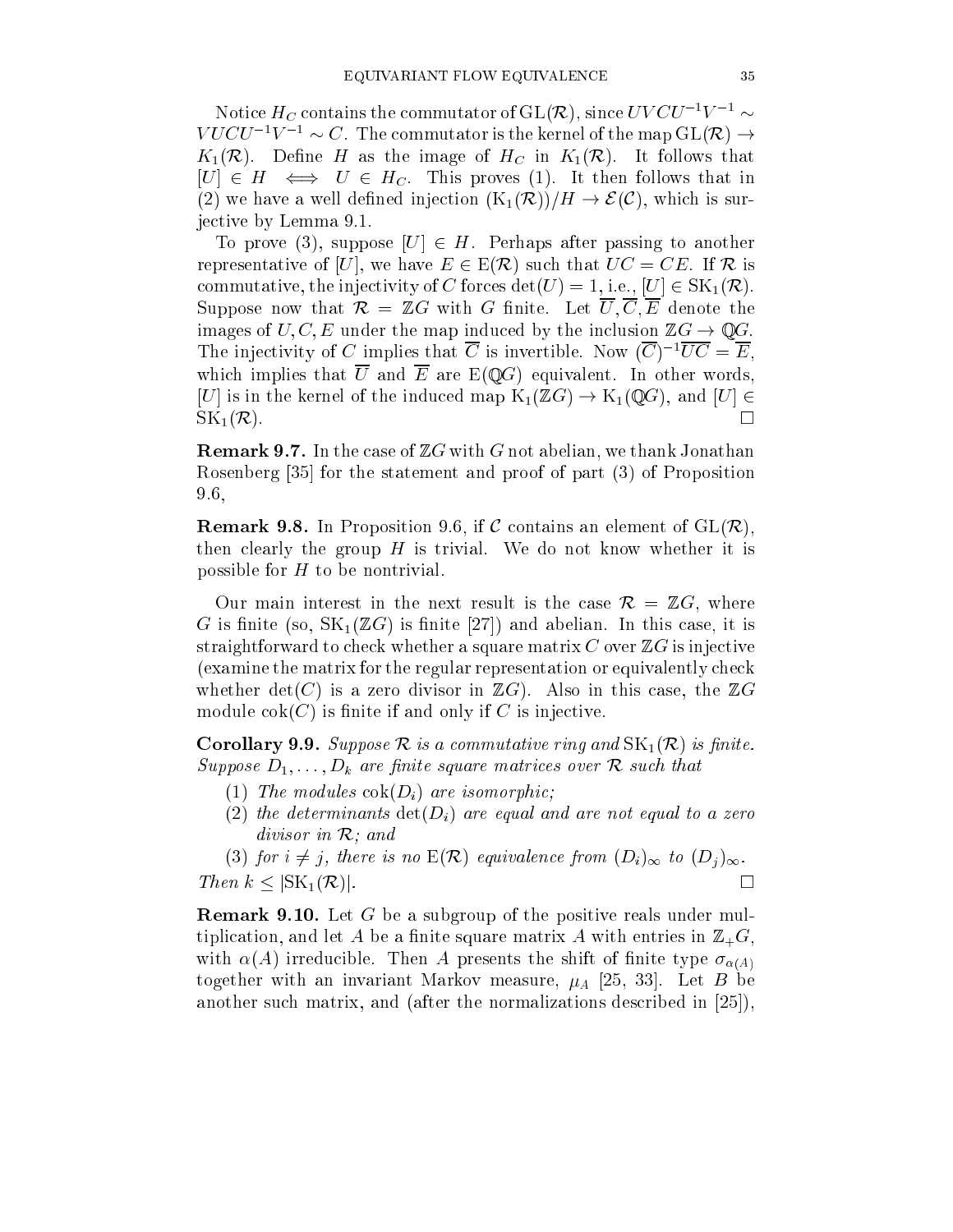suppose that  $I - A$  and  $I - B$  have equal determinant, and that G is the common group of weights over periodic cycles for  $\mu_A$  and  $\mu_B$ . Then [25, 31, 33] there is a measure preserving topological conjugacy  $(\sigma_{\alpha(A)}, \mu_A) \rightarrow (\sigma_{\alpha(B)}, \mu_B)$  if and only if A and B are strong shift equivalent over  $\mathbb{Z}_+G$ , if and only if (by [9, Theorem 7.2]) there is a positive equivalence of polynomial matrices from  $I - tA$  to  $I - tB$ . In this case (after setting  $t = 1$ ), we get matrices  $U, V$  in  $E(\mathbb{Z}G)$  such that  $U(I-A)_{\infty}V=(I-B)_{\infty}$ . (In fact, this elementary equivalence class of  $I - A$  is also an invariant of *stochastic flow equivalence* [2].) Bill Parry [30] has asked if the cokernel module of  $(I - A)$  is a complete invariant of equivalence over  $\mathbb{Z}G$  when  $\det(I - A)$  is nonzero. The next result, which follows immediately from Proposition 9.5, answers this question in the affirmative.

**Proposition 9.11.** Suppose  $\kappa = \mathbb{Z}$ G where  $G = \mathbb{Z}$  and  $A, D$  are nite square matrices over <sup>R</sup> and det(I A) is nonzero. The fol lowing are equivalent.

- (1) There exist  $U, V$  in  $E(\mathcal{R})$  such that  $U(I A)_{\infty}V = (I B)_{\infty}$ .
- (2)  $\det(I A) = \det(I B)$  and the R-modules  $\operatorname{cok}(I A)$  and  $\operatorname{cok}(I - B)$  are isomorphic.

*Proof.* For any commutative ring  $\kappa$ , the units group  $\kappa$  of  $\kappa$  is a direct summand of  $K_1(\mathcal{K})$ . The projection from  $K_1(\mathcal{K})$  to  $\mathcal{K}$  is given by det, and the complementary summand is  $\text{SN}_1(\kappa)$ . Let  $G = \mathbb{Z}^n$ , and let  $\mathcal{U}$ denote the set of "obvious" units of  $\mathbb{Z}G, \mathcal{U} = {\pm q : q \in G}.$  Then the det map on  $K_1(\mathbb{Z}G)$  is an isomorphism to  $(\mathbb{Z}G)$  , and moreover  $(\mathbb{Z}G) \equiv \mathcal{U}$  [3]. (The statement of the relevant Corollary in [3, p. 63] shows  $K_1(\mathbb{Z}G) = \mathbb{Z}/2 \oplus \mathbb{Z}^n$ . Decause  $\mathcal{U} = \mathbb{Z}/2 \oplus \mathbb{Z}^n$ , it follows here that det is injective. That  $(ZG) = U$  follows from the construction of the isomorphism proving the Corollary.) Because  $SK_1(\mathbb{Z}G)$  is trivial, Prop. 9.11 follows from Prop. 9.5.  $\Box$ 

#### **REFERENCES**

- [1] R. ADLER, B. KITCHENS and B. MARCUS, `Almost topological classication of finite-to-one factor maps between shifts of finite type', Ergodic Theory Dynam. Systems  $(4)$  5  $(1985)$  485-500.
- [2] P. V. ARAUJO, `A stochastic analogue of a theorem of Boyle's on almost flow equivalence', Ergodic Theory Dynam. Systems  $(3)$  13 (1993) 417-444.
- [3] H. BASS, A. HELLER and R. G. SWAN, `The Whitehead group of a polynomial extension', Pub. Math. IHES 22 (1964) 61-79.
- [4] R. BOWEN and J. FRANKS, 'Homology for zero-dimensional basic sets', Ann. of Math. 106 (1977) 73-92.
- [5] M. BOYLE, 'Symbolic Dynamics and Matrices', *Combinatorical and Graph*-Theoretical Problems in Linear Algebra (eds. R. A. Brualdi, S. Friedland and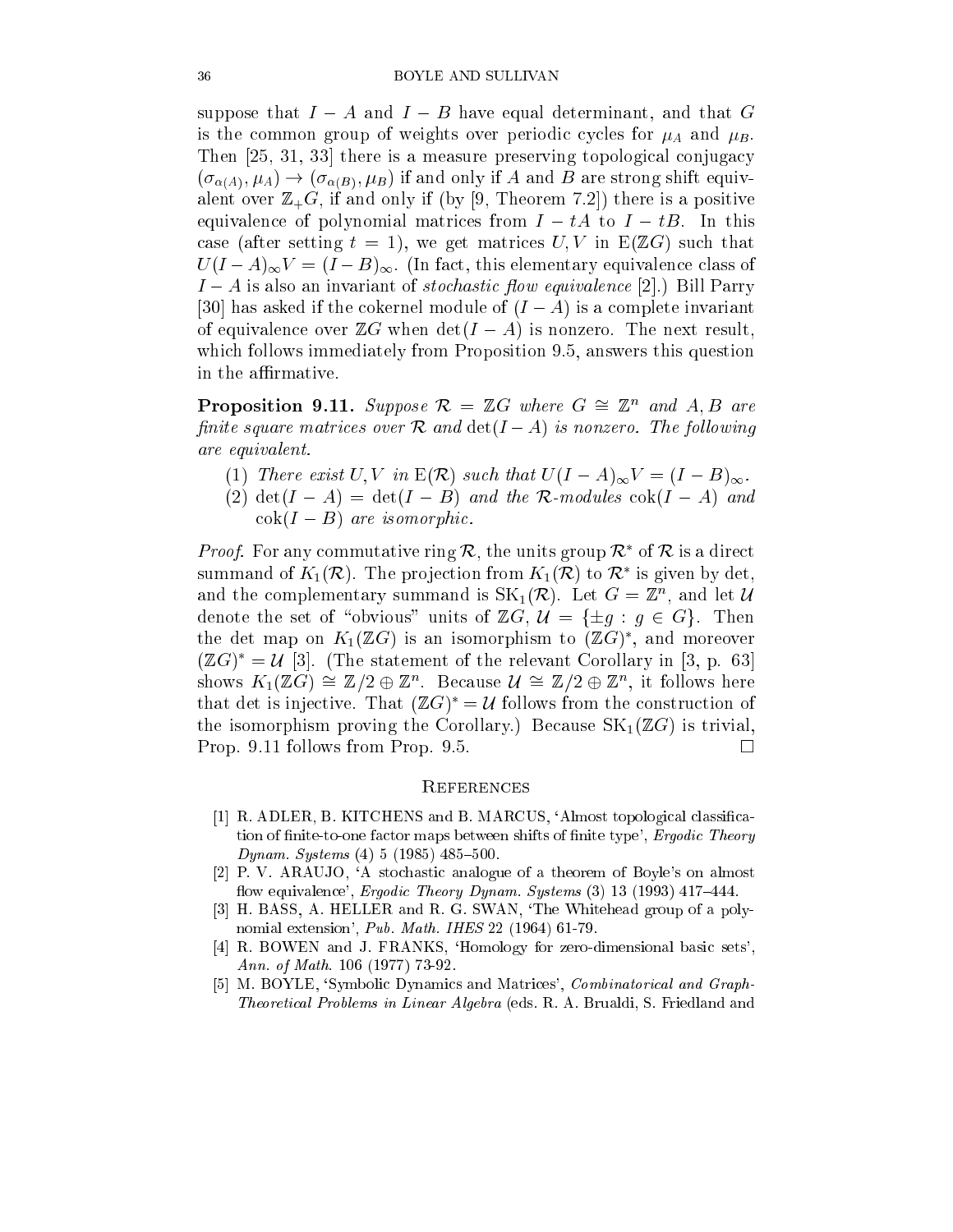V. Klee), IMA Volumes in Mathematics and its Applications 50 (Springer-Verlag, New York, 1993), pp. 1-38.

- [6] M. BOYLE, `Positive K-theory and symbolic dynamics', Dynamics and Randomness (eds. A. Maass, S. Martinez and J. San Martin), Nonlinear Phenomena and Complex Systems 7 (Kluwer, 2002), pp. 31-52.
- [7] M. BOYLE, 'Flow equivalence of shifts of finite type via positive factorizations', *Pacific J. Math.*  $(2)$  204  $(2002)$  273-317.
- [8] M. BOYLE and D. HUANG, 'Poset block equivalence of integral matrices', Trans. Amer. Math. Soc. 355 (2003) 3861-3886.
- [9] M. BOYLE and J. B. WAGONER, `Positive algebraic K-theory and shifts of finite type', Modern Dynamical Systems and Applications (eds. M. Brin, B. Hasselblatt and Y. Pesin, Cambridge University Press, 2004), pp. 45-66.
- [10] U. FIEBIG, 'Periodic points and finite group actions on shifts of finite type', Ergodic Theory Dynam. Systems (3) 13 (1993) 485-514.
- $[11]$  M. FIELD, 'Equivariant diffeomorphisms hyperbolic transverse to a  $G$ action', J. London Math. Soc. (2) 27 (1983) 563-576.
- [12] M. FIELD and M. GOLUBITSKY, Symmetry in chaos. A search for pattern in mathematics, art and nature. Corrected reprint of the 1992 original (Oxford University Press, 1995).
- [13] M. FIELD and M. NICOL, 'Ergodic Theory of Equivariant Diffeomorphisms: Markov Partitions and Stable Ergodicity', Memoirs Amer. Math. Soc. 803 (2004).
- [14] H. FITTING, 'Uber den Zusammenhang zwischen dem Begriff der Gleichartigkeit zweier Ideale und dem Aquivalenz-begriff der Elementarteilertheorie', Math. Annalen 112 (1936) 572-582.
- [15] J. FRANKS, 'Flow equivalence of subshifts of finite type', *Ergodic Theory* Dynam. Systems 4 (1984) 53-66.
- [16] R. GURALNICK and L. LEVY, `Presentations of modules when ideals need not be principal', *Illinois J. Math.* (4) 32 (1988) 593-653.
- [17] D. HUANG, 'Flow equivalence of reducible shifts of finite type', *Ergodic The*ory Dynam. Systems 14 (1994) 695-720.
- [18] D. HUANG, 'Flow equivalence of reducible shifts of finite type and Cuntz-Krieger algebra', J. Reine. Angew. Math. 462 (1995) 185-217.
- [19] D. HUANG, `The classication of two-component Cuntz-Krieger algebras', Proc. Amer. Math. Soc. (2) 124 (1996) 505-512.
- [20] D. HUANG, 'Automorphisms of Bowen-Franks groups for shifts of finite type', Ergodic Theory Dynam. Systems 21 (2001) 1113-1137.
- [21] K. H. KIM and F. W. ROUSH, 'Free  $Z_p$  actions on subshifts', Pure Math. Appl. (2-4) 8 (1997) 293-322.
- [22] K. H. KIM, F. W. ROUSH and J. B. WAGONER, `Characterization of inert actions on periodic points, Part I and Part II', Forum Math. 12 (2000), 565- 602 and 671-712.
- [23] B. P. KITCHENS, Symbolic dynamics. One-sided, two-sided and countable state Markov shifts (Springer-Verlag, 1998).
- [24] D.LIND and B. MARCUS, An Introduction to Symbolic Dynamics and Coding (Cambridge University Press, 1995).
- [25] B. MARCUS and S. TUNCEL, `The weight-per-symbol polytope and embeddings of Markov chains', Ergodic Theory Dynam. Systems 11 (1991) 129-180.